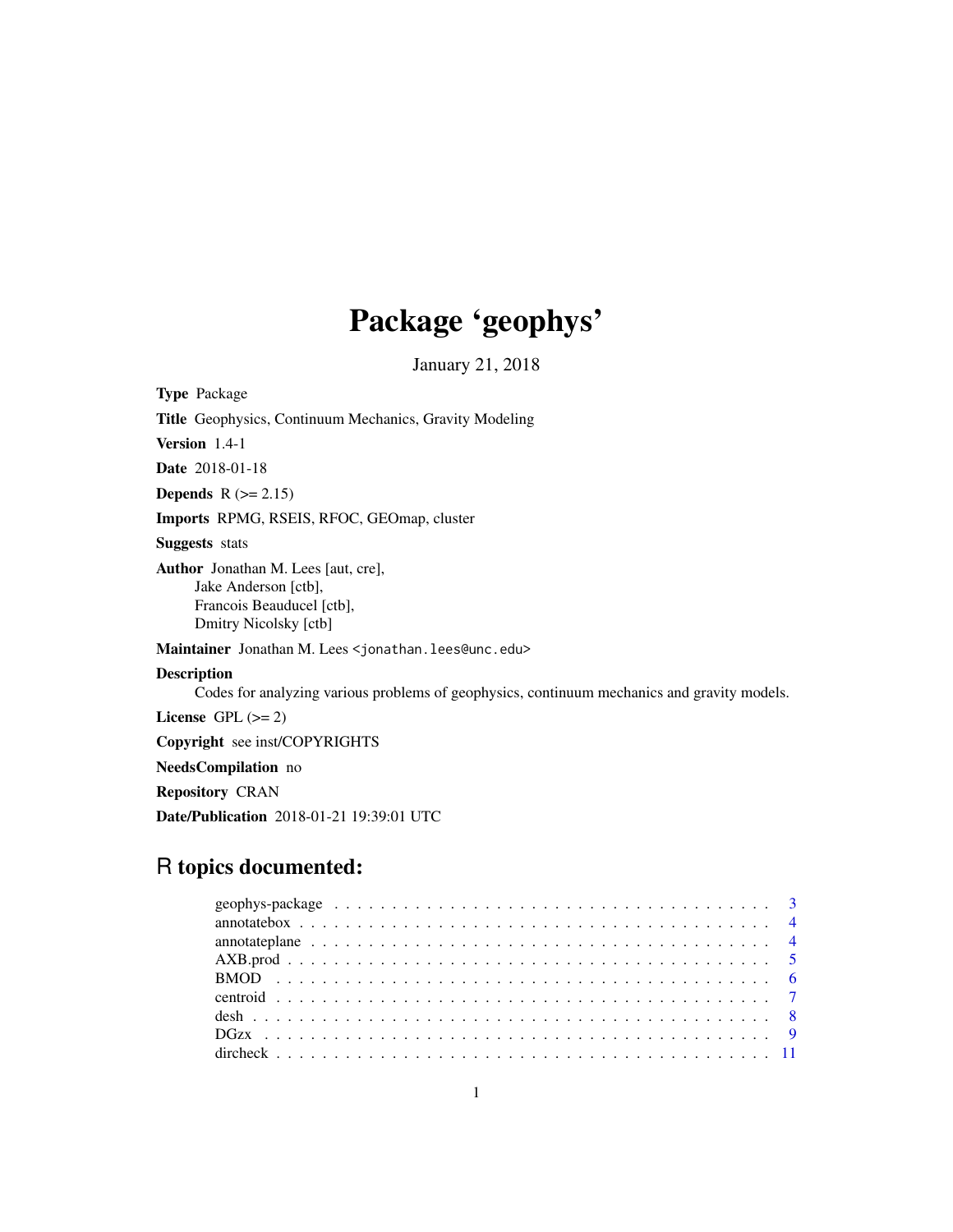|                                                                                                                       | - 12 |
|-----------------------------------------------------------------------------------------------------------------------|------|
|                                                                                                                       | 13   |
|                                                                                                                       | 13   |
|                                                                                                                       | 15   |
|                                                                                                                       | 16   |
|                                                                                                                       | 17   |
|                                                                                                                       | 19   |
|                                                                                                                       | 20   |
|                                                                                                                       | 21   |
|                                                                                                                       | 22   |
|                                                                                                                       | 23   |
|                                                                                                                       | 24   |
|                                                                                                                       | 26   |
|                                                                                                                       | 27   |
| lipper                                                                                                                | 28   |
|                                                                                                                       | 29   |
|                                                                                                                       | 31   |
|                                                                                                                       | 32   |
|                                                                                                                       | 34   |
|                                                                                                                       | 36   |
|                                                                                                                       | 37   |
|                                                                                                                       | 38   |
|                                                                                                                       | 40   |
|                                                                                                                       | 42   |
|                                                                                                                       | 44   |
|                                                                                                                       | 46   |
|                                                                                                                       | 47   |
|                                                                                                                       | 49   |
|                                                                                                                       | 50   |
|                                                                                                                       | 52   |
| pstart                                                                                                                | 53   |
|                                                                                                                       | 54   |
|                                                                                                                       | 55   |
|                                                                                                                       | 56   |
|                                                                                                                       | 57   |
|                                                                                                                       | 58   |
|                                                                                                                       | 59   |
| $Sect2$ vex.                                                                                                          | 60   |
| <b>setSTRESS</b><br>$\mathbf{r}$ , $\mathbf{r}$ , $\mathbf{r}$ , $\mathbf{r}$ , $\mathbf{r}$ , $\mathbf{r}$<br>$\sim$ | 61   |
| Showfry $\ldots$ .                                                                                                    | 62   |
| stress<br>$\ddot{\phantom{a}}$                                                                                        | 63   |
| stressSETUP                                                                                                           | 65   |
| tauline $\ldots$ .<br>$\ddot{\phantom{0}}$                                                                            | 66   |
| TriangleCenter                                                                                                        | 68   |
|                                                                                                                       | 69   |
| vecproj                                                                                                               | 71   |
| vlength                                                                                                               | 73   |
| xtractlip<br>$\sim$                                                                                                   | 74   |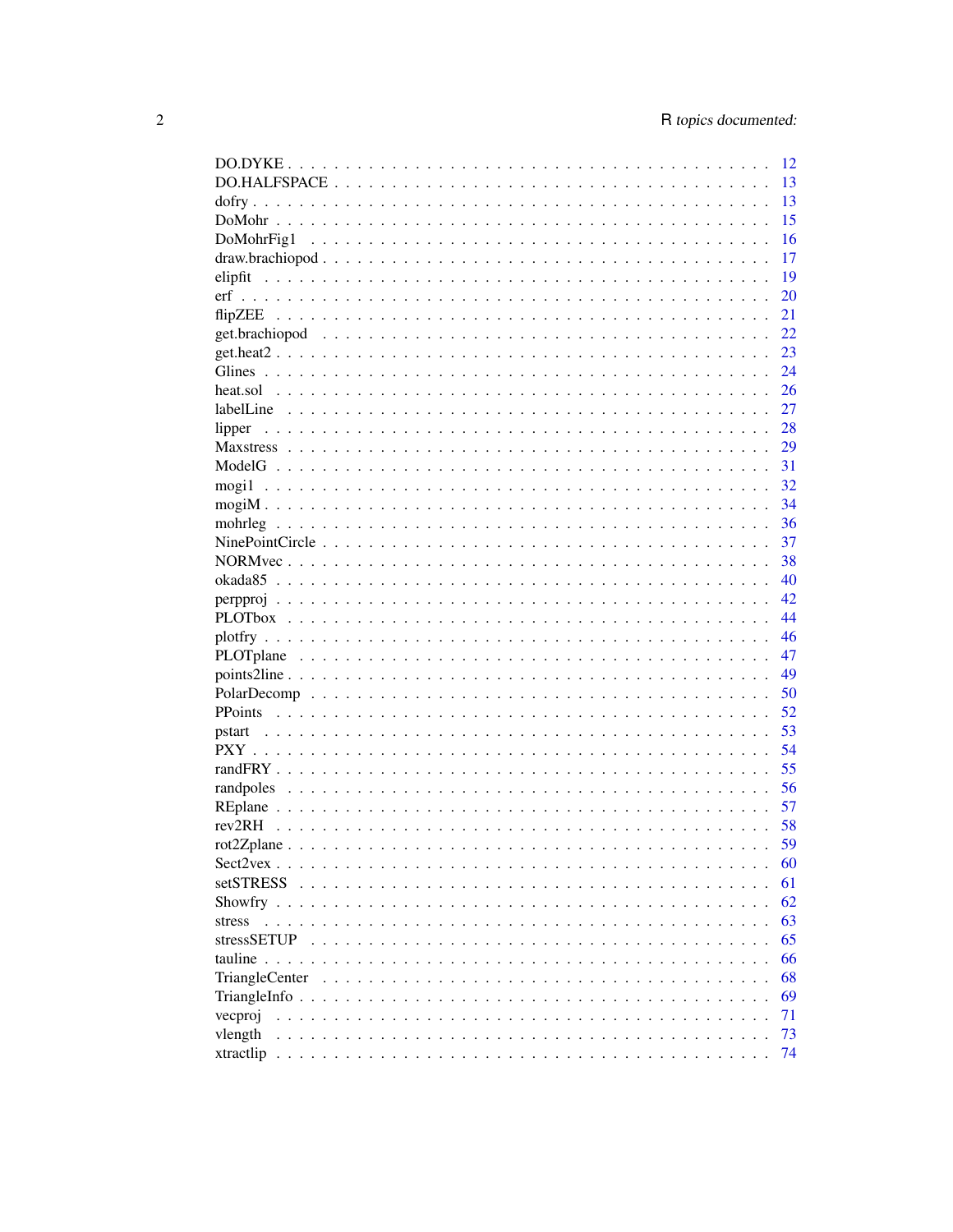#### <span id="page-2-0"></span>**Index** [76](#page-75-0)

geophys-package *Geophysics*

# Description

Geophysics, Continuum Mechanics, Mogi Models, Mohr's Circles, Okada Model

# Details

| Package:  | geophys    |
|-----------|------------|
| Type:     | Package    |
| Version:  | $1.2 - 0$  |
| Date:     | 2010-05-12 |
| License:  | GPL        |
| LazyLoad: | yes        |

# Author(s)

Jonathan M. Lees

Maintainer: Jonathan M. Lees <jonathan.lees@unc.edu>

# References

Mogi

# See Also

RSEIS, RFOC, GEOmap, zoeppritz

# Examples

## Not run:

stress()

## End(Not run)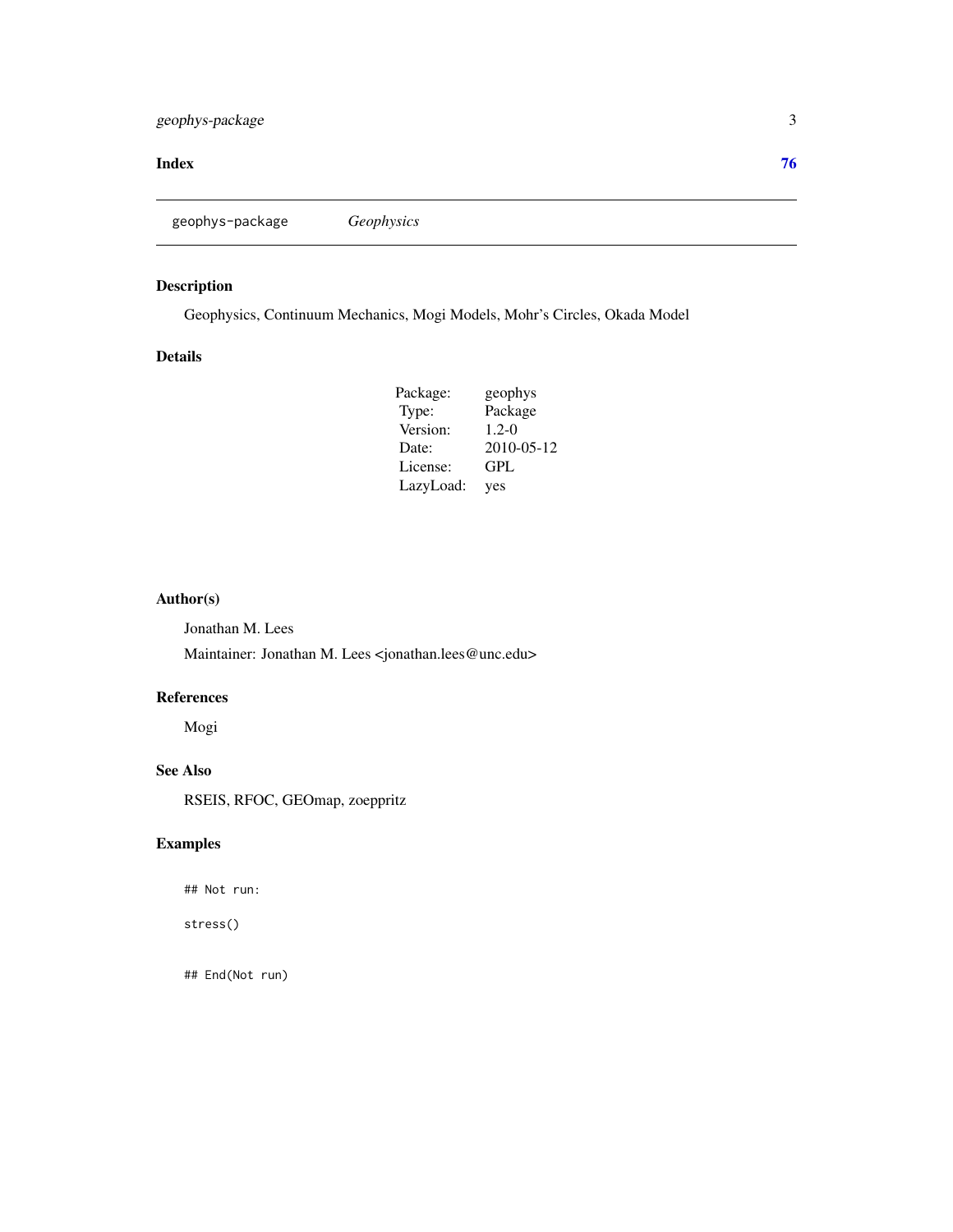<span id="page-3-0"></span>annotatebox *Annotate Box*

# Description

Show a box with corner points annotated

# Usage

```
annotatebox(Rbox = matrix(ncol = 4, nrow = 8), add = TRUE)
```
# Arguments

| Rbox | Box matrix                          |
|------|-------------------------------------|
| add  | logical, TRUE= add to existing plot |

#### Value

Graphical Side effects

# Author(s)

Jonathan M. Lees<jonathan.lees@unc.edu>

#### See Also

stress, stressSETUP, annotateplane

# Examples

annotatebox()

annotateplane *Annotate Plane*

# Description

Show a box and plane with the three points annotated

#### Usage

```
annotateplane(Rp = matrix(ncol = 4, nrow = 3), add = TRUE)
```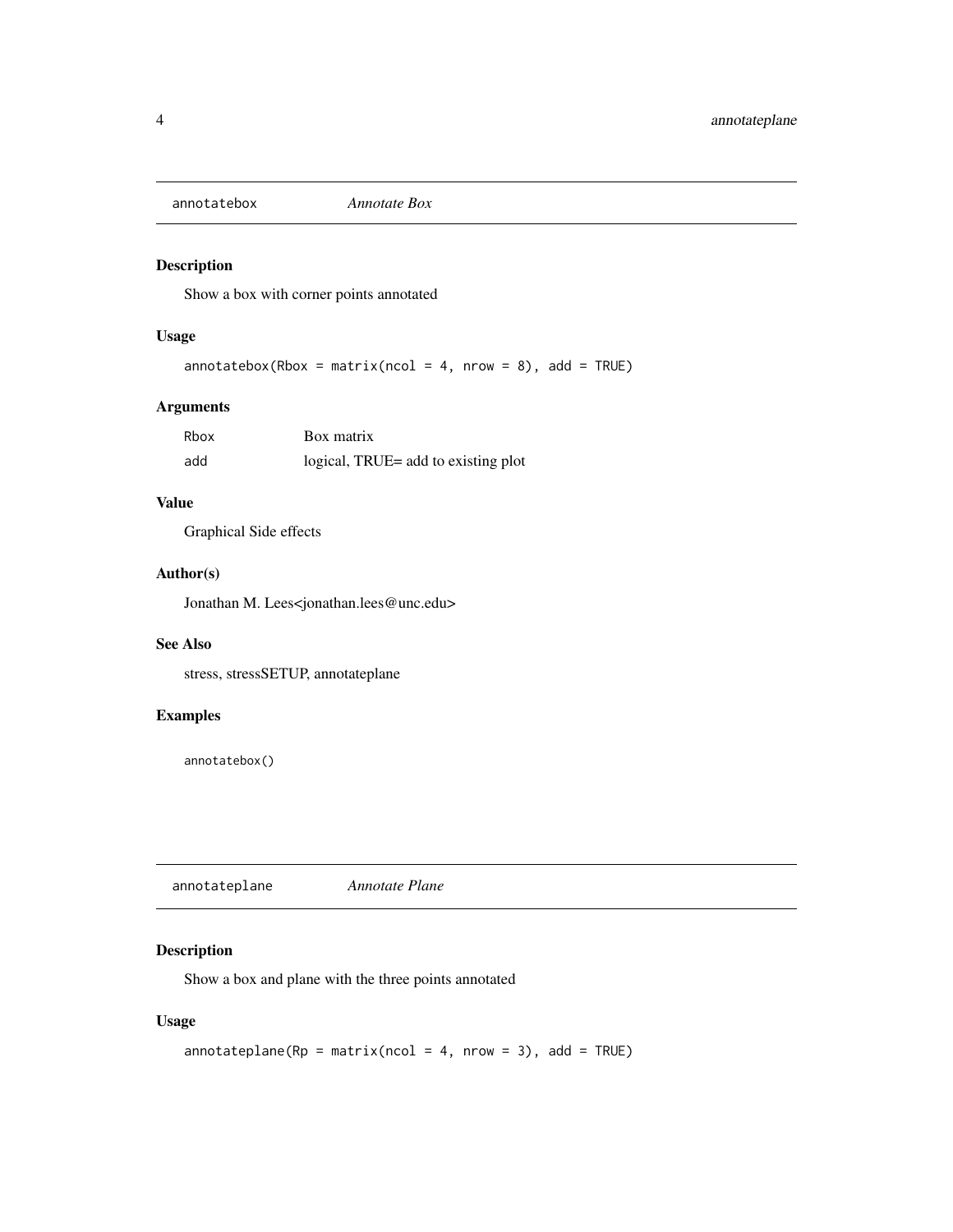# <span id="page-4-0"></span>AXB.prod 5

# Arguments

| Rp  | Points matrix                       |
|-----|-------------------------------------|
| add | logical, TRUE= add to existing plot |

# Value

Graphical Side effects

# Author(s)

Jonathan M. Lees<jonathan.lees@unc.edu>

# See Also

stress, stressSETUP, annotatebox

# Examples

annotateplane()

AXB.prod *Vector Cross Product*

# Description

Vector Cross Product

# Usage

AXB.prod(A, B)

# Arguments

| A | vector, 2 or 3 elements |
|---|-------------------------|
| B | vector, 2 or 3 elements |

# Details

Can be 2D or 3D vectors. If lists are input they are converted to vectors.

# Value

vector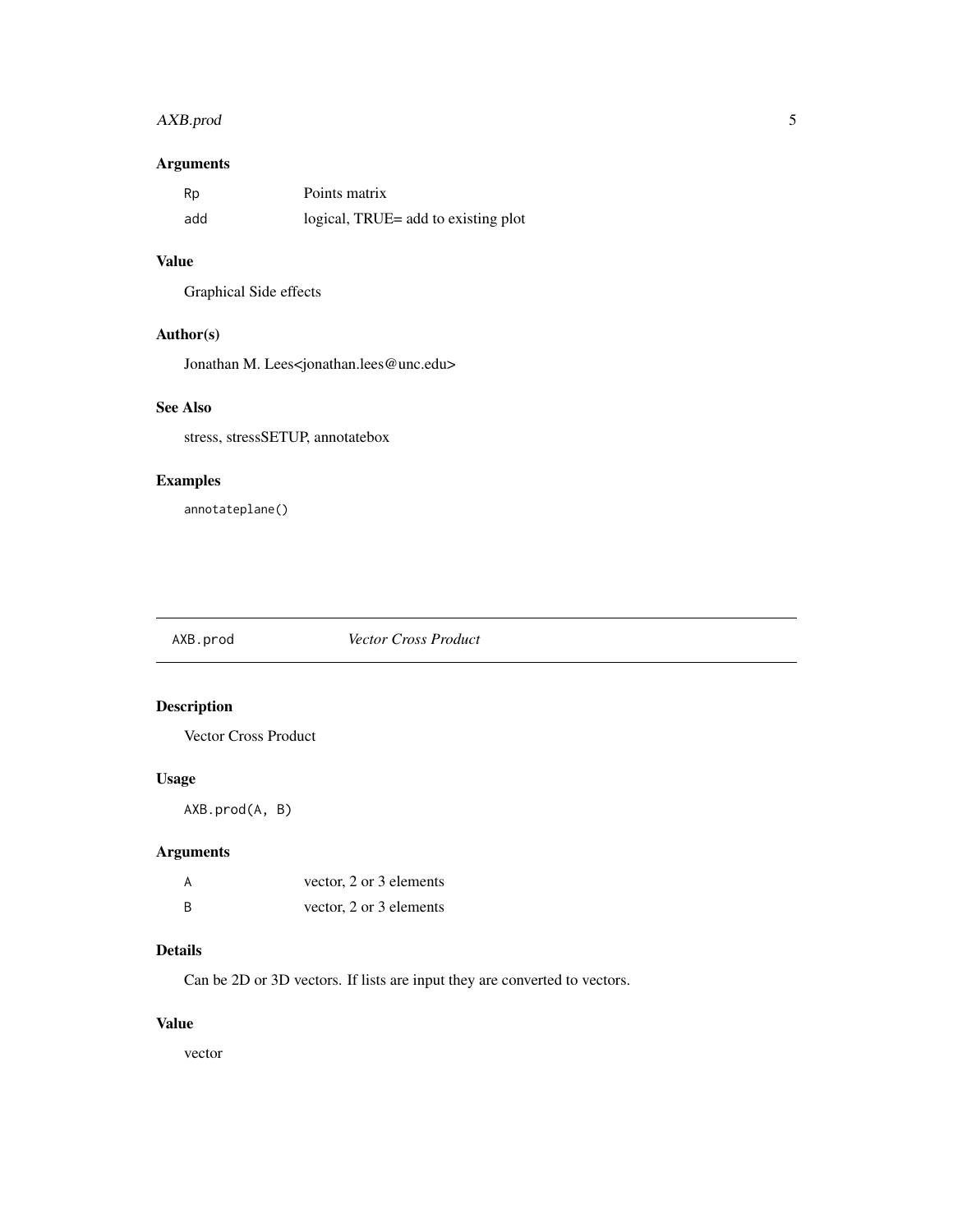#### <span id="page-5-0"></span>Author(s)

Jonathan M. Lees<jonathan.lees@unc.edu>

# Examples

AXB.prod(c(1,0,0), c(0,1,0)) ### =  $c(0, 0, 1)$  $AXB.prod(c(0,1,0), c(1,0,0))$  ### =  $c(0, 0, -1)$ 

| ٩<br>٠ |
|--------|
|--------|

# Plot block model for gravity

# Description

Plot block model with several polygonal structures for gravity modeling.

#### Usage

BMOD(bill, nstn = 100, PLOT = TRUE, obs=NULL)

# Arguments

| bi 11 | Polygon data from ModelG         |
|-------|----------------------------------|
| nstn  | number of stations               |
| PI OT | logical, TRUE=plot               |
| obs   | Observed Profile Gravity $(x,g)$ |

#### Details

Used internally in interactive modeling.

#### Value

graphical Side effects.

# Author(s)

Jonathan M. Lees<jonathan.lees@unc.edu>

# See Also

ModelG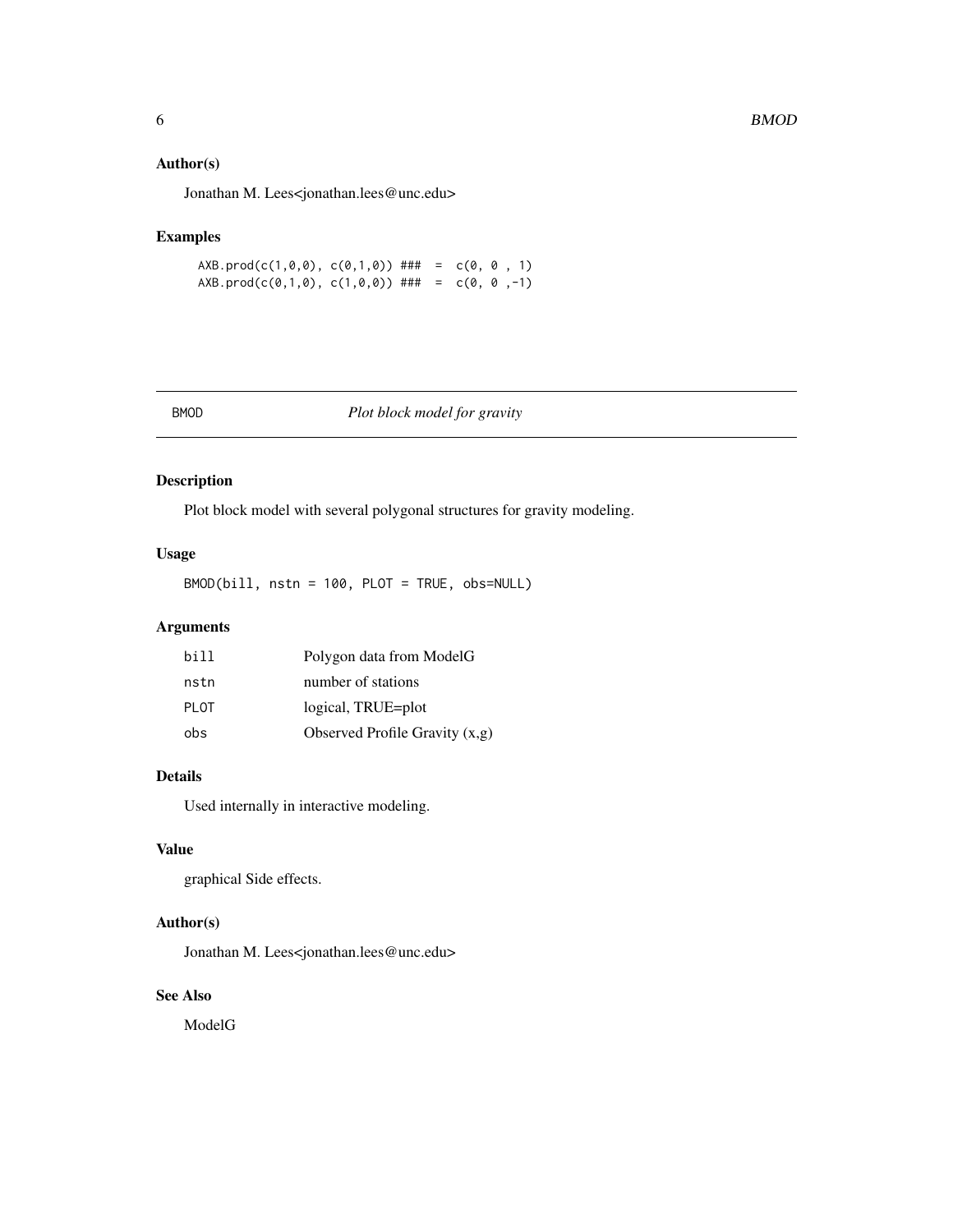<span id="page-6-0"></span>centroid *centroid*

# Description

calculate the centroid of a polygon

#### Usage

centroid(p)

# Arguments

p list: x,y

# Details

same code as centroid.polygon

# Value

vector x, y

# Author(s)

Jonathan M. Lees<jonathan.lees@unc.edu>

```
L=list()
L$x=c( 0.2188,-0.6668,-1.0992,-0.5105, 0.5106)
L$y=c( 0.76822, 0.75292,-0.01741,-0.74692,-0.48165)
centroid(L)
```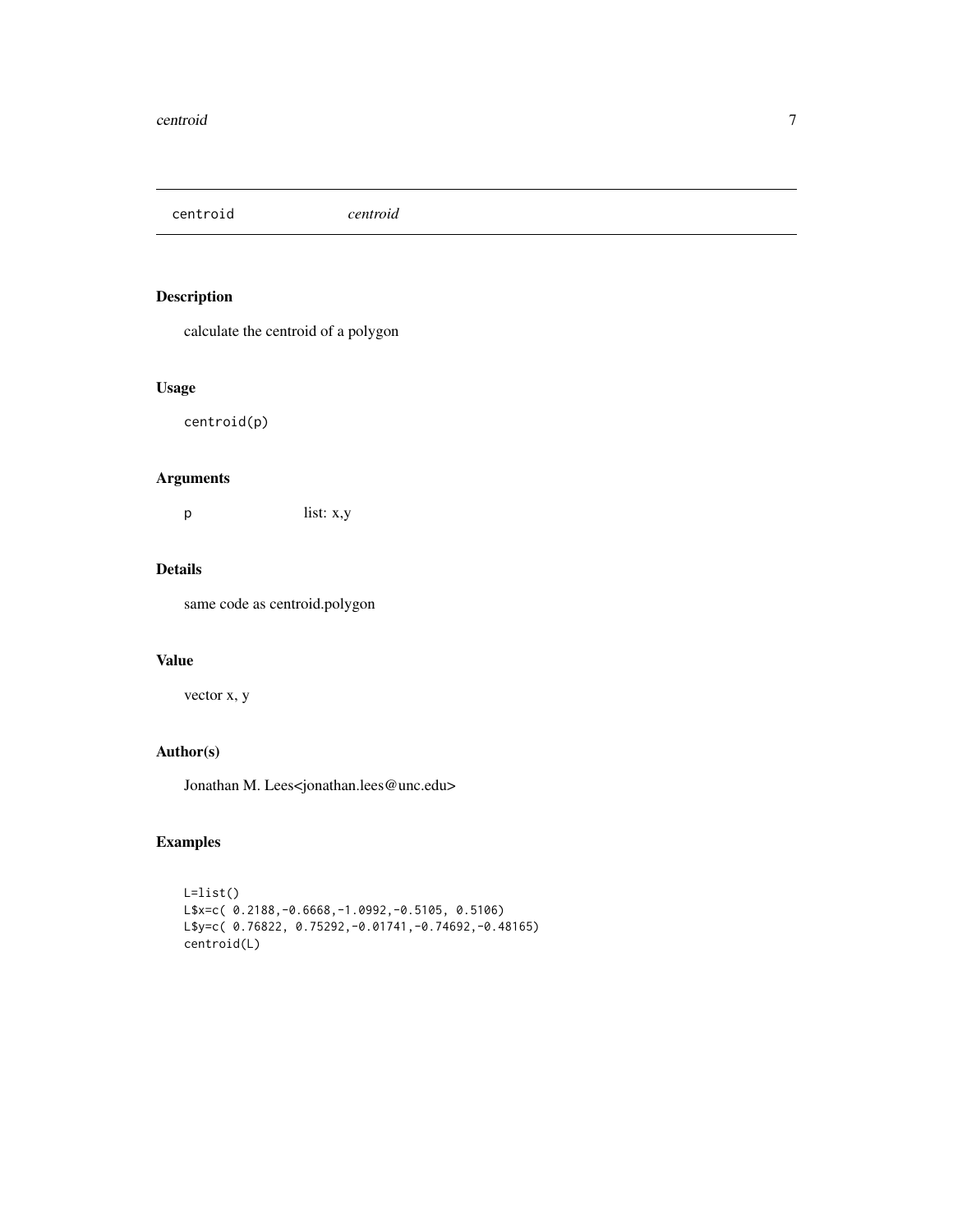<span id="page-7-0"></span>

Display Mesh

# Usage

```
desh(M, add = TRUE, PTS = TRUE, colmesh = grey(0.8), colpts = grey(0.5),
...)
```
# Arguments

| м          | Mesh output of meshgrid       |
|------------|-------------------------------|
| add        | logical, add to plot          |
| <b>PTS</b> | logical, add points           |
| colmesh    | color for mesh                |
| colpts     | color for points              |
|            | graphical parameters from par |

#### Details

Used for showing strain mesh plots.

#### Value

graphical side effects

# Author(s)

Jonathan M. Lees<jonathan.lees@unc.edu>

#### See Also

meshgrid

```
### warping of the ground from a Mogi source
P=1e5
a = 0.01f = .1nu=0.25
        E = 10e13mu = E/(2*(1+nu));
```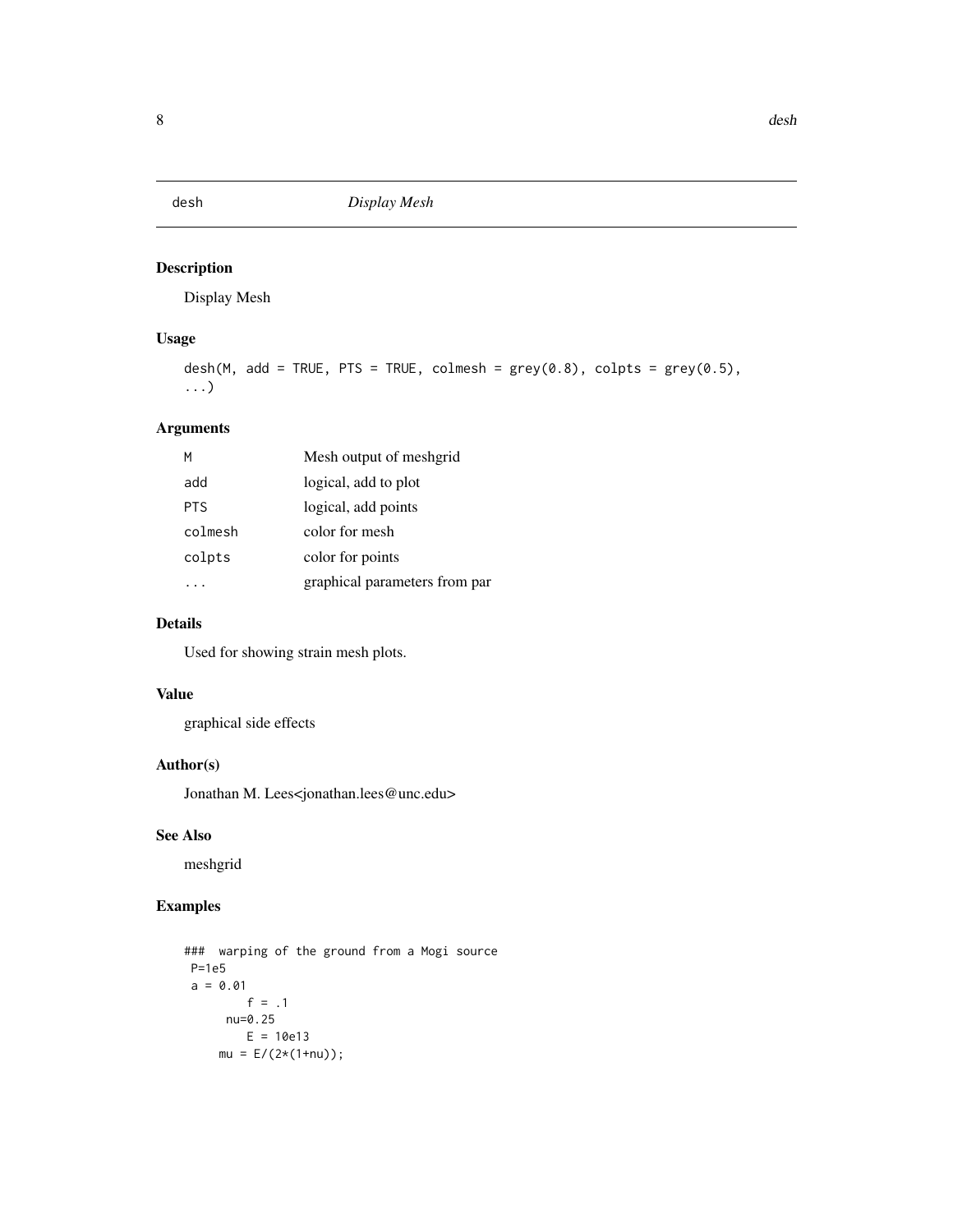```
EX = seq(from=-3, by=-4, to=-3)mm = RPMG::meshgrid(EX, EX)
 rho = sqrt(mm$x^2 + mm$y^2)
cen = list(x=mean(EX), y=mean(EX))
are = sqrt( (mm$x-cen$x)^2 + (mm$y-cen$y)^2 )o1 = \text{mogi1}(a, P, rho, mu, f)shiftx = o1$ur*(mm$x-cen$x)/are
shifty = o1$ur*(mm$y-cen$y)/are
newmesh = list(x=mm$x+shiftx , y=mm$y+shifty)
desh(mm, add=FALSE, PTS=FALSE, colmesh=grey(.8) )
desh(newmesh, add=TRUE, PTS=FALSE, colmesh=rgb(.6,.8, .6) )
```
DGzx *Gravity anomaly in 2.5D*

#### Description

Gravity anomaly in 2.5-Dimensions from an arbitrary polynomial at many stations.

#### Usage

DGzx(xs, zs, xv, zv, den)

#### Arguments

| XS  | station locations in X |
|-----|------------------------|
| ZS  | station locations in Z |
| xv  | x-vertices             |
| ZV  | z-vertices             |
| den | density contrast       |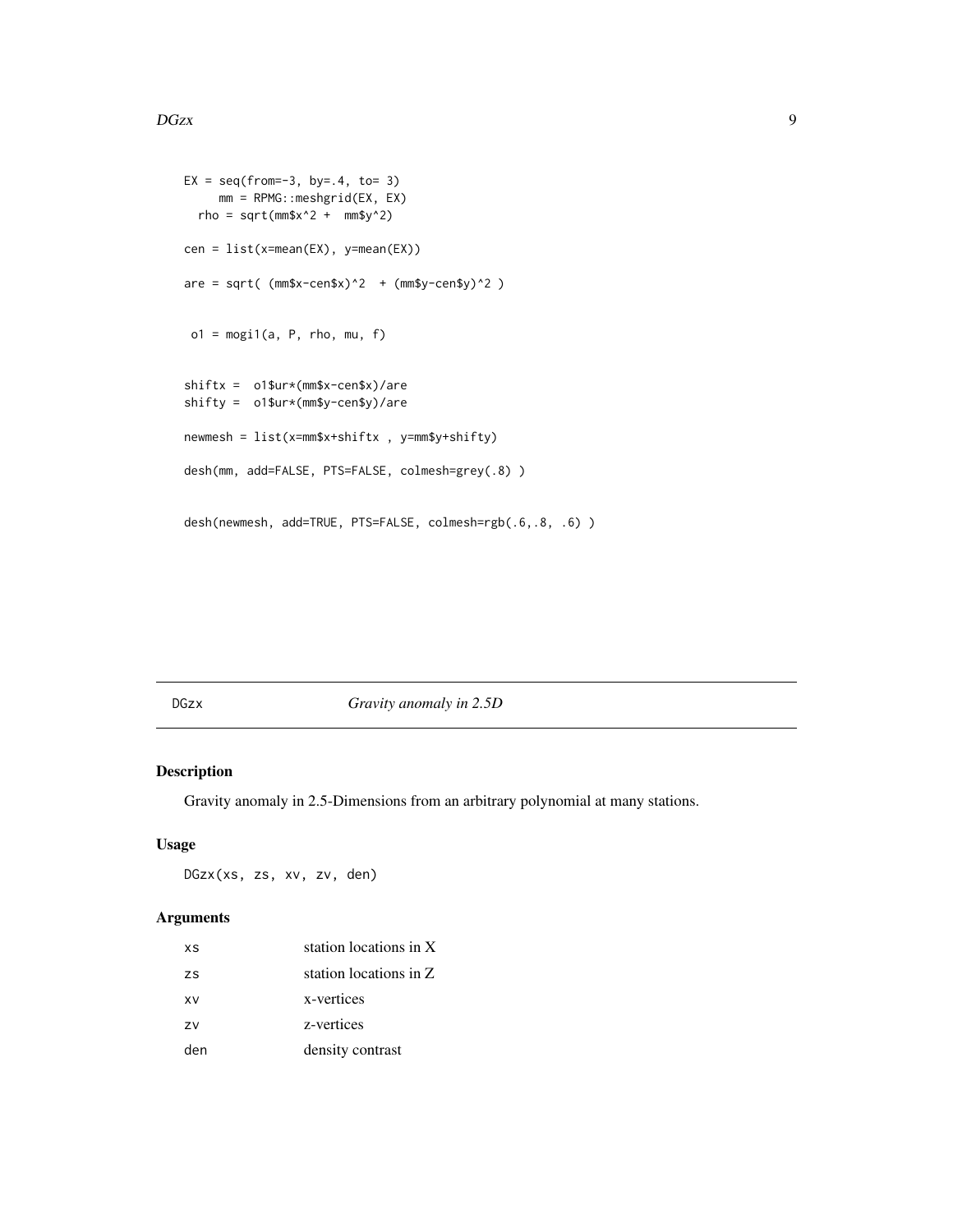# Details

calculate the 2.5D solution to gravity. Orientation of the vertices should be right handed.

#### Value

vector of Delta-Gz and Delta-Gx at each station

#### Author(s)

Jonathan M. Lees<jonathan.lees@unc.edu>

#### References

Won and Bevis (1987) Computing the gravitational and magnetic anomalies due to a polygon: Algorithms and Fortran subroutines <doi:https://doi.org/10.1190/1.1442298>

```
nstn = 10
xstart = -10000
xend = 10000
xcen = <math>0</math>zcen = 5000
RAD = 2000xs = seq(from=xstart, by=(xend-xstart)/nstn , length=nstn)
zs = rep(0, length=length(xs))den = 0.2Np = 6theta = seq(from=0, to=2*pi, length=Np)
KZ = list(x=NA, y=NA)KZ$x = xcen+RAD*cos(theta)
KZ$y = zcen+RAD*sin(theta)
```

```
Ngrav = DGzx(xs, zs, KZ$x, KZ$y, den)
```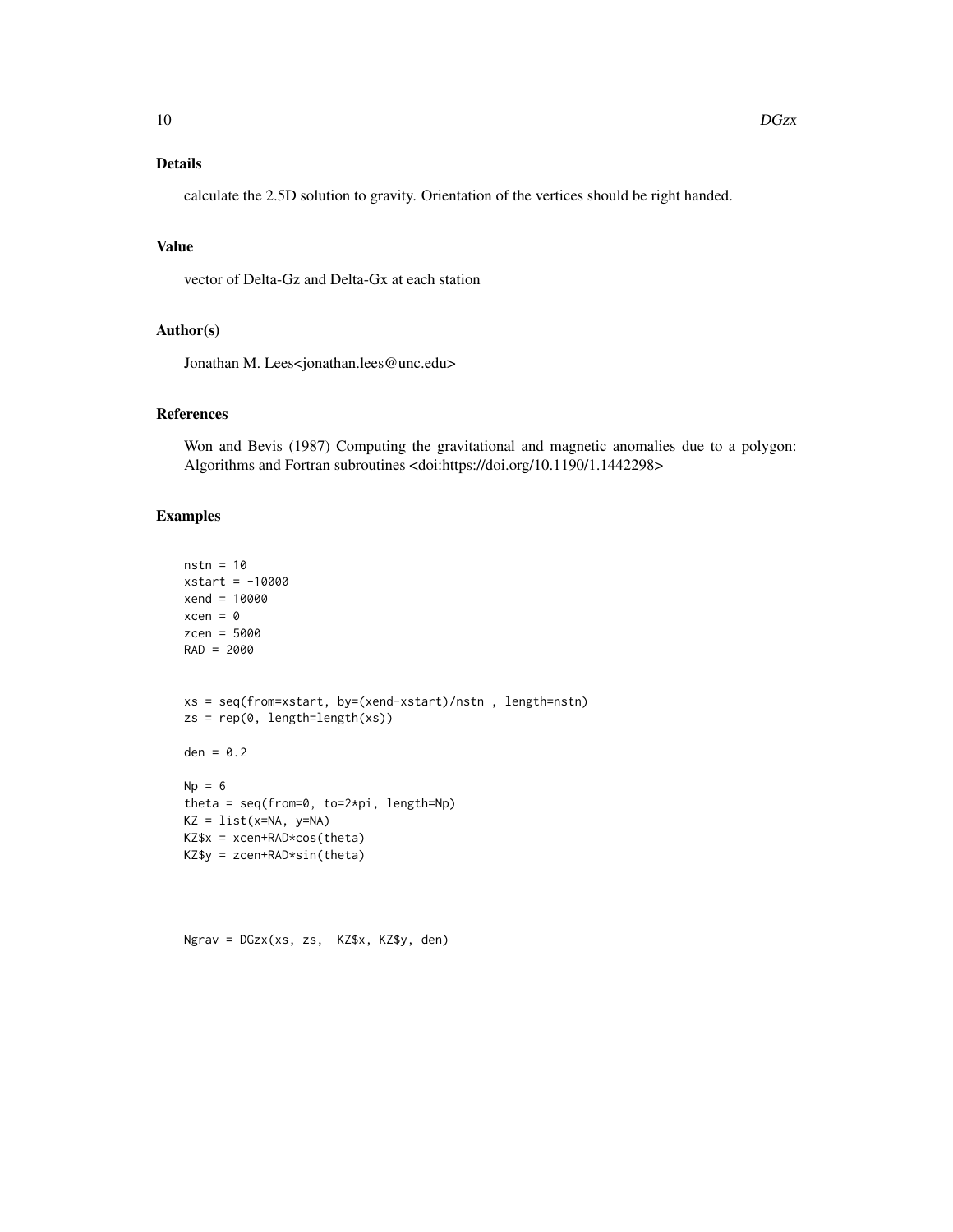<span id="page-10-0"></span>

Check direction of polygon for Right Handed orietnation

#### Usage

```
dircheck(pol)
```
# Arguments

pol list of x,y

#### Details

Gets cross product of consecutive points in polygon and returns the sign of each. If most are positive, should try to reverse.

#### Value

vector of signs

#### Note

Co-linear values should return zero.

#### Author(s)

Jonathan M. Lees<jonathan.lees@unc.edu>

#### See Also

rev2RH, flipZEE

```
L=list()
L$x=c( 0.2188,-0.6668,-1.0992,-0.5105, 0.5106)
L$y=c( 0.76822, 0.75292,-0.01741,-0.74692,-0.48165)
dircheck(L)
K = rev2RH(L)
```

```
### after reversing,
dircheck(K)
```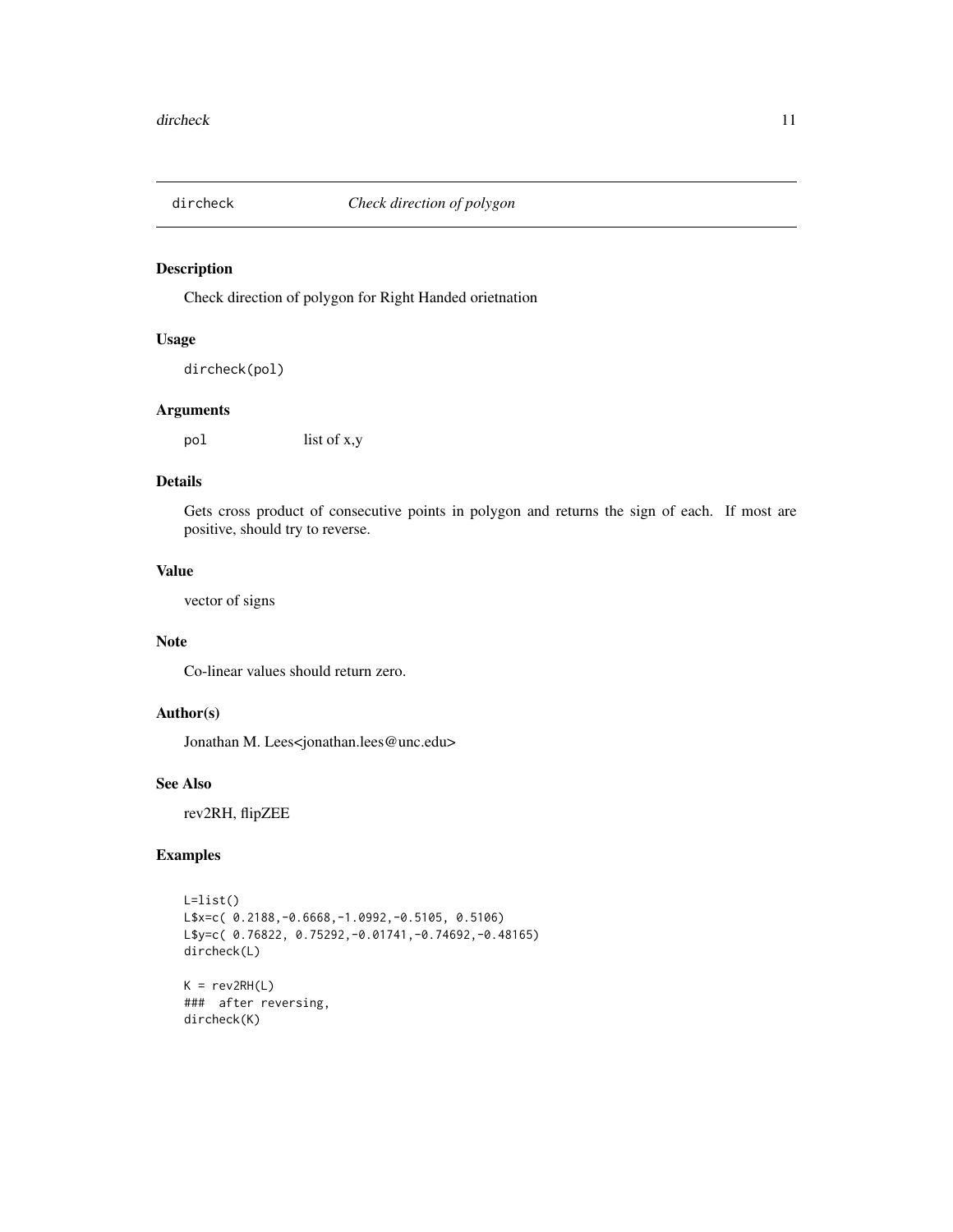# <span id="page-11-0"></span>DO.DYKE *Heat for Dyke Intrusion*

# Description

Solve heat equation for dyke intrusion.

# Usage

DO.DYKE(a = a,  $x = x$ ,  $t = t$ ,  $k = k$ ,  $T\emptyset = T\emptyset$ ,  $NDIM = TRUE$ )

# Arguments

| a    | Thickness of dyke (meters)                                   |
|------|--------------------------------------------------------------|
| X    | vector of distances across dyke (m)                          |
| t    | time in seconds                                              |
| k    | diffusion constant                                           |
| T0   | Temperature at infinity                                      |
| NDIM | logical, TRUE=use nondimensional temperature for text labels |

# Value

graphical side effects

# Author(s)

Jonathan M. Lees<jonathan.lees@unc.edu>

#### See Also

get.heat2, DO.HALFSPACE

# Examples

 $a = 10;$ k=10^6

DO.DYKE(NDIM=TRUE)

#### dimensional variable plot DO.DYKE(NDIM=FALSE)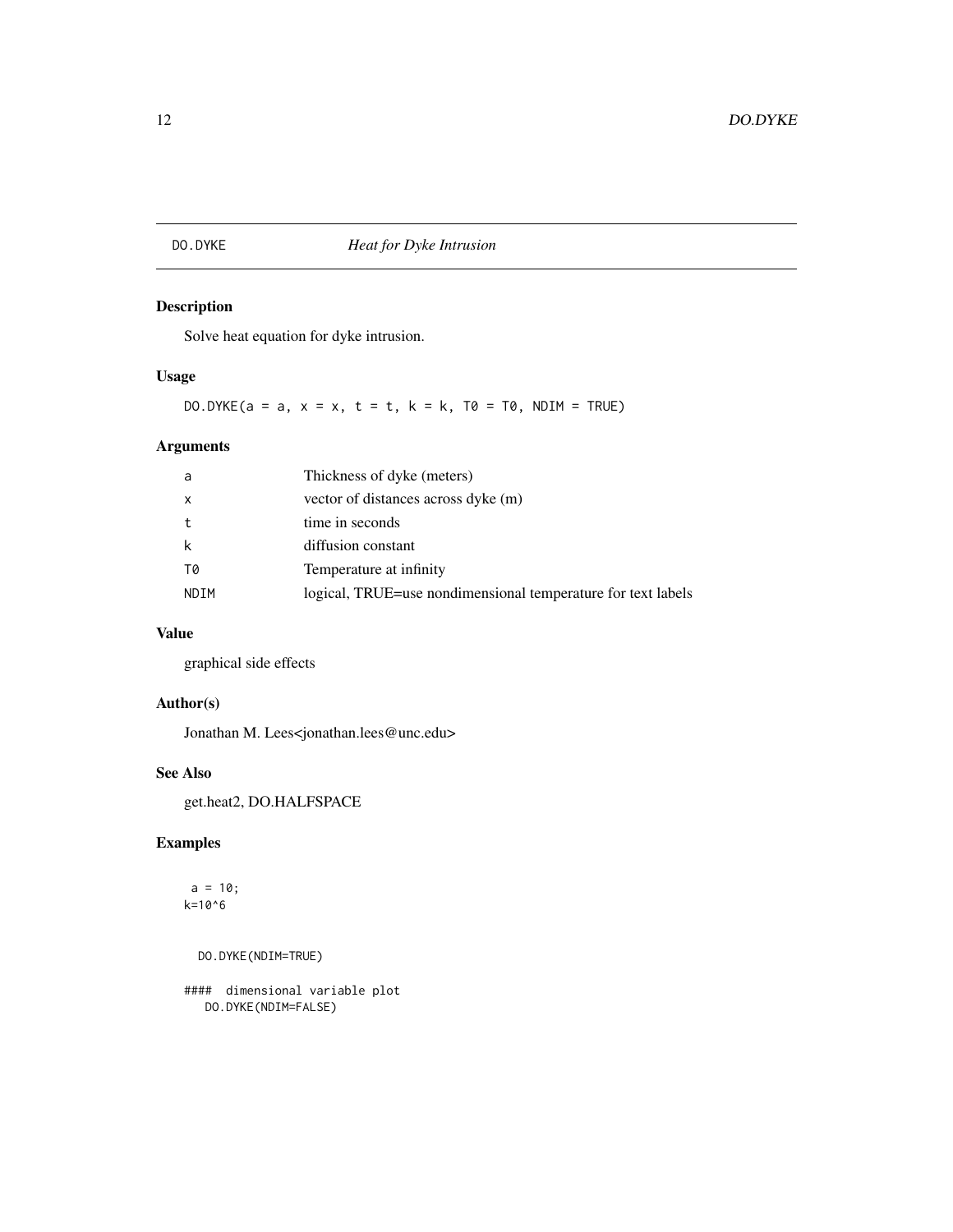<span id="page-12-0"></span>

Heat Equation in Halfspace

#### Usage

DO.HALFSPACE()

# Details

Several solution for different times are displayed in succession.

#### Value

Graphical Side effects

#### Author(s)

Jonathan M. Lees<jonathan.lees@unc.edu>

# See Also

DO.DYKE

# Examples

DO.HALFSPACE()

dofry *Fry Estimation*

# Description

Calculate the Fry diagram for estimating shear on random point patterns

#### Usage

 $dofry(x, y, PLOT = FALSE)$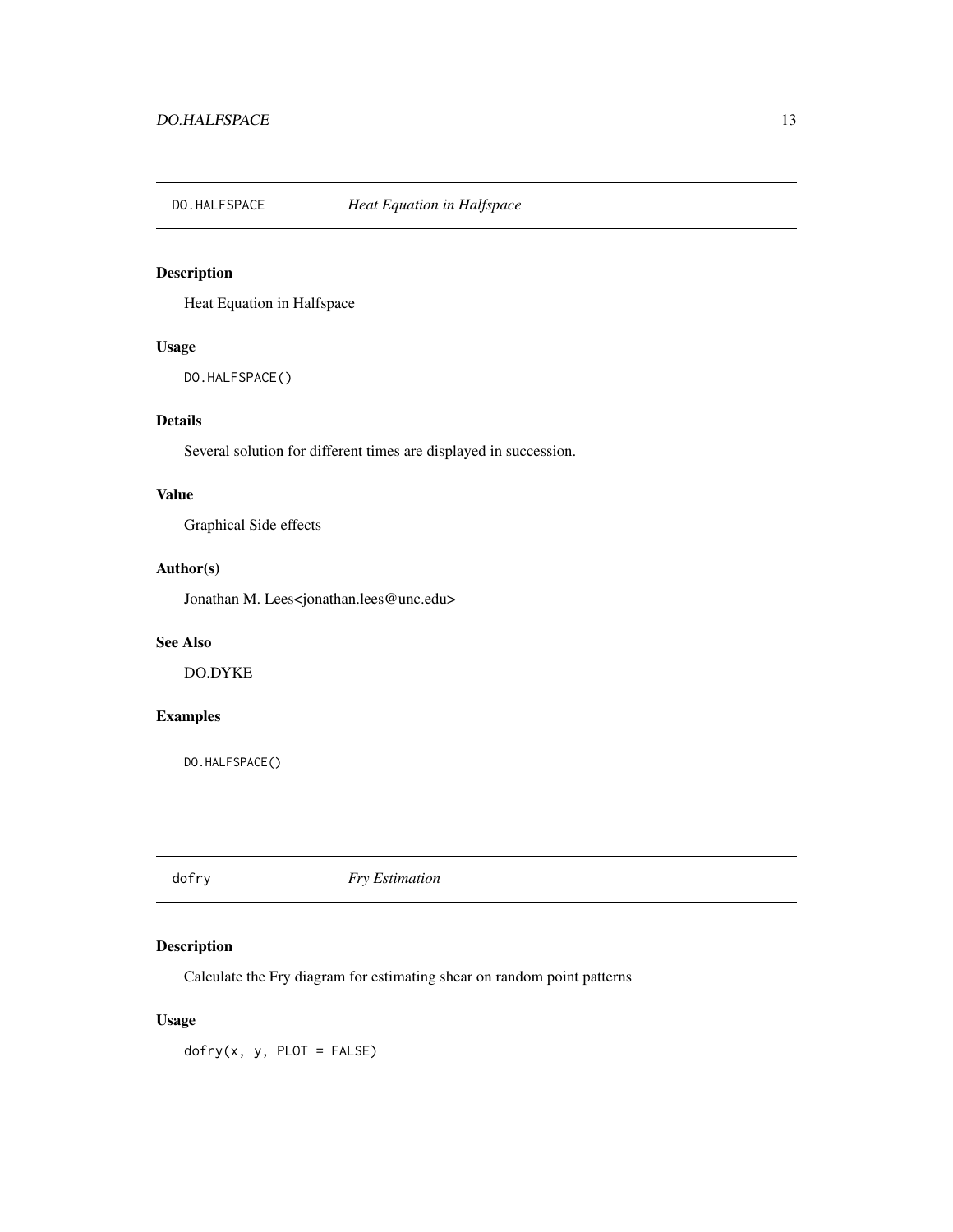#### Arguments

| X     | x-coordinates      |
|-------|--------------------|
| - V   | y-coordinates      |
| PI OT | logical, TRUE=plot |

#### Details

The number of points returned can be large and plotting can take a long time, so when plotting can restrict the points by using plotfry.

#### Value

List:

| χ  | x-coordinates |
|----|---------------|
| γ  | V             |
| mx | mean X        |
| my | mean Y        |

#### Author(s)

Jonathan M. Lees<jonathan.lees@unc.edu>

# References

Fry, N., (1979) <http://dx.doi.org/10.1016/0040-1951(79)90135-5> Random point distributions and strain measurement in rocks Tectonophysics, 60:89-105.

#### See Also

Showfry, plotfry, xtractlip

```
RDAT = randFRY(400, LIM=c(0,0, 200, 200) , rlen=5 )
length(RDAT$x)
plot(RDAT$x, RDAT$y, asp=1, pch=".", cex=2)
flag = sqrt( (RDAT$x-mean(RDAT$x))^2 + (RDAT$y-mean(RDAT$y))^2)<75
DAT = list(x=RDAT$x[flag], y=RDAT$y[flag])
 x = DAT$xy = DAT$y
plot(x,y, asp=1, pch=21, col='red', bg='gold', ann=FALSE, axes=FALSE)
FF = dofry(DAT$x, DAT$y )
AF = plotfry(FF, dis=30)
Z = xtractlip(AF)
```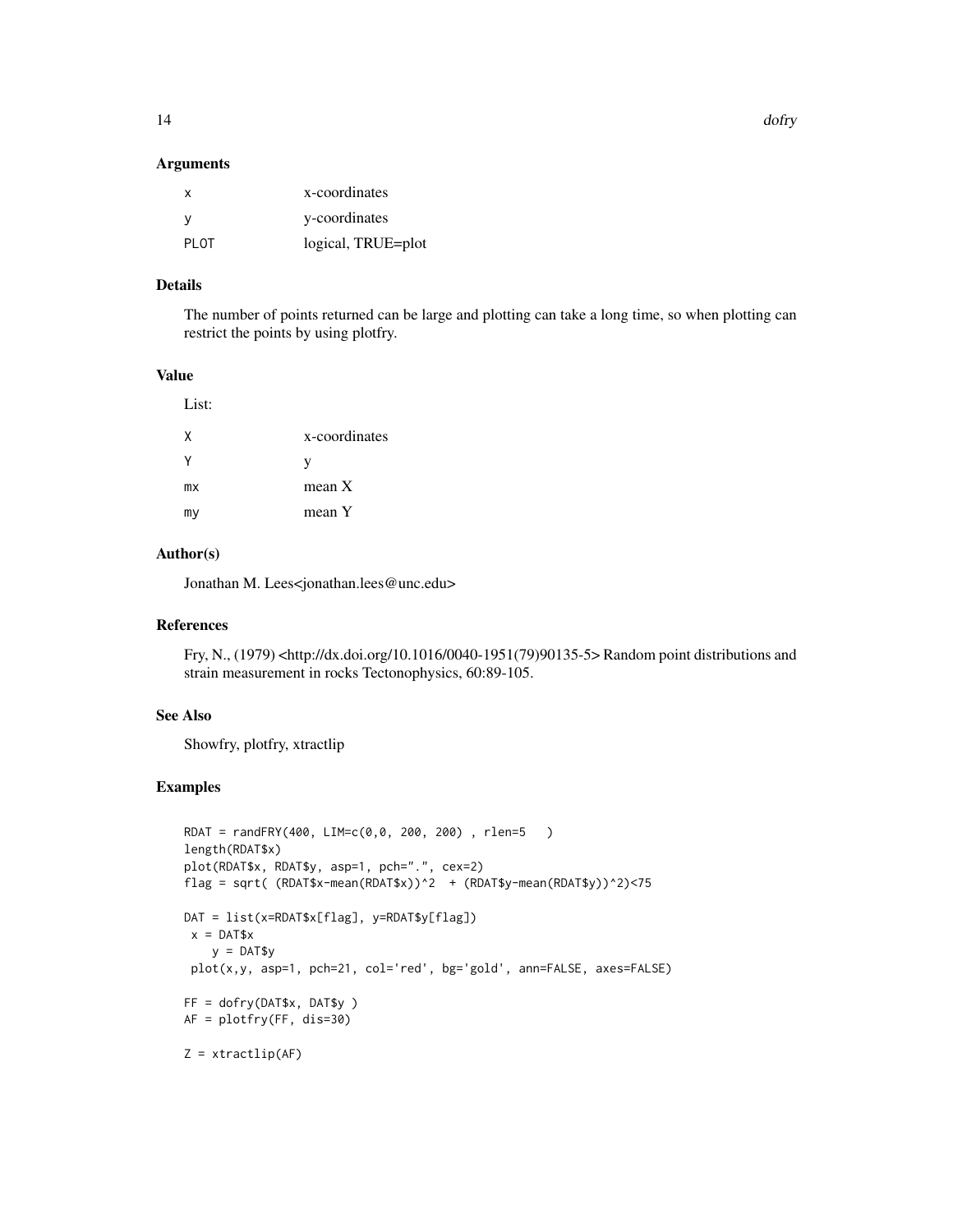#### <span id="page-14-0"></span>DoMohr 15

lines(cluster::predict.ellipsoid(Z\$hull), col='red')

DoMohr *Mohr's Circle*

# Description

Mohr's Circle

# Usage

DoMohr(Stensor=diag(c(3,2,1)), axis=NULL)

# Arguments

| Stensor | Stress tensor                        |
|---------|--------------------------------------|
| axis    | vector of axes to plot, $c(1,2,3,4)$ |

# Details

Stress tensor is a 2 by 2 or 3 by 3 symmetric matrix

# Value

Graphical Side effects

# Author(s)

Jonathan M. Lees<jonathan.lees@unc.edu>

# References

W.D. Means, Stress and Strain: Basic Concepts of Continuum Mechanics for Geologists, Springer; 1976. 4th ed., 339 p. (ISBN-10:0387075569).

# See Also

DoMohrFig1, stress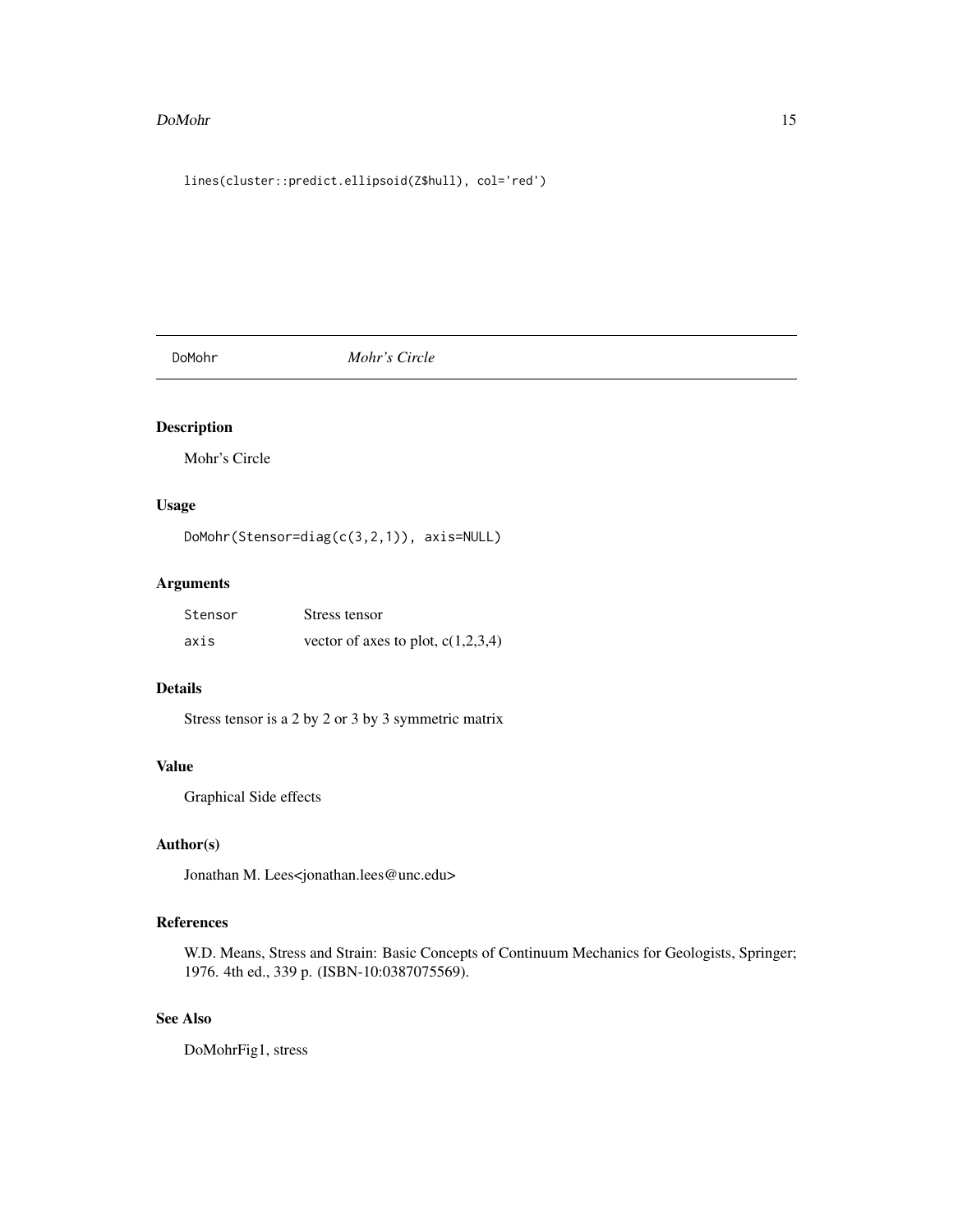#### Examples

```
Stensor = matrix(c(2,.3,.3, 1), ncol=2)Stensor = matrix(c(50, 40, 40, 10), ncol=2)
DoMohr(Stensor)
Stensor = matrix(c(
-50, 40, 20,
40, 10, 10,
20, 10, 5), ncol=3)
DoMohr(Stensor)
```
# DoMohrFig1 *Annotated Stress Tensor*

# Description

Annotated plot of a 2D stress tensor

#### Usage

```
DoMohrFig1(Stensor=matrix(c(5,1, 1, 3), ncol=2), rot1=NULL)
```
# Arguments

| Stensor | stress tensor   |
|---------|-----------------|
| rot1    | rotation matrix |

# Value

```
Graphical Side effects
```
# Author(s)

Jonathan M. Lees<jonathan.lees@unc.edu>

# See Also

DoMohr

<span id="page-15-0"></span>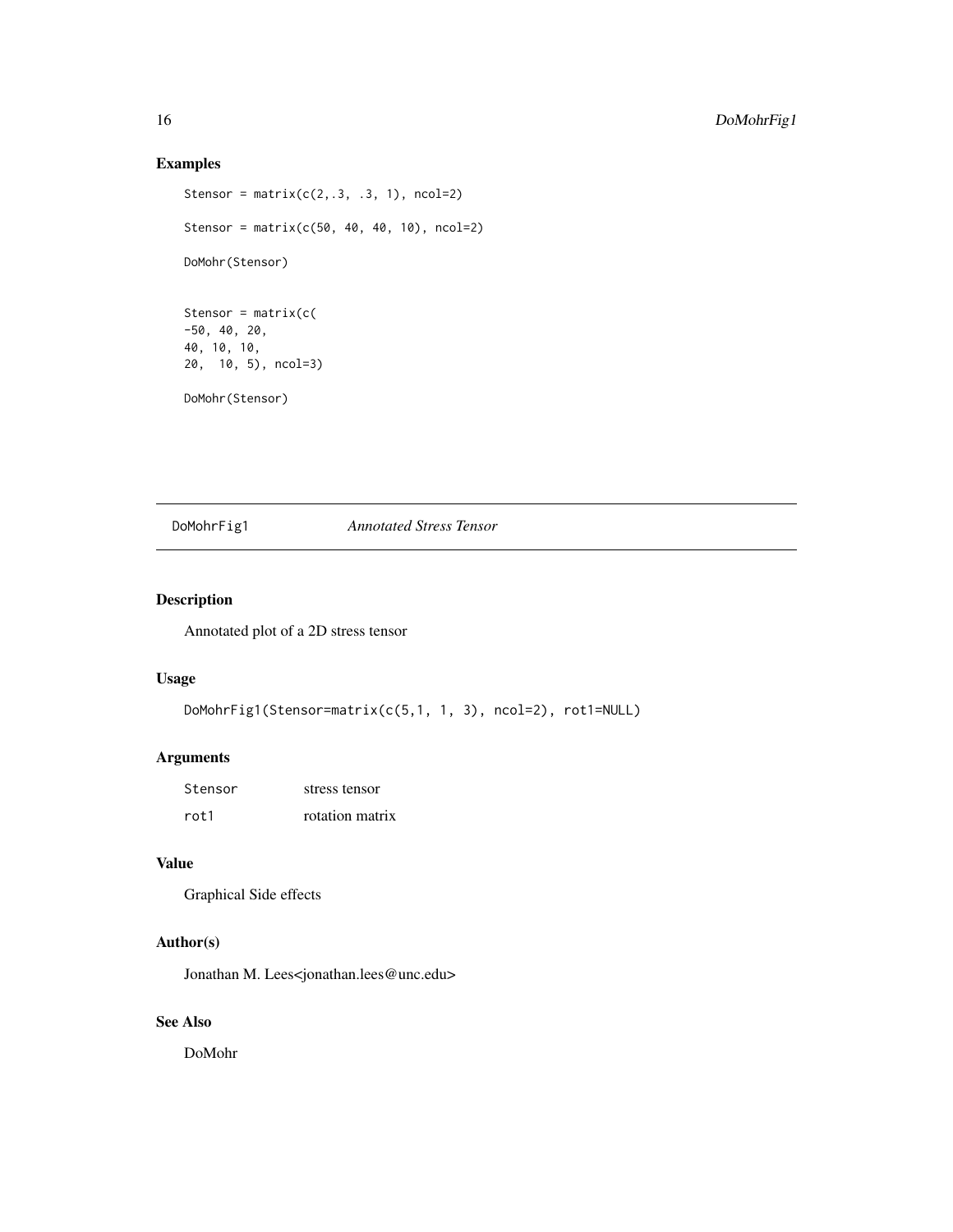# <span id="page-16-0"></span>draw.brachiopod 17

# Examples

```
Stensor =matrix(
      c(50, 40,
         40, 10), ncol=2)
DoMohrFig1(Stensor)
```
draw.brachiopod *Draw Brachiopod*

# Description

Draw Brachiopod at a particular location

#### Usage

```
draw.brachiopod(BK = matrix(), x = 0, y = 0, col = "black", fill = NULL, ...)
```
# Arguments

| BK   | brachiopod matrix                 |
|------|-----------------------------------|
| x    | x-coordinate location on plot     |
| ٧    | y-coordinate location on plot     |
| col  | col for outline                   |
| fill | color for fill                    |
|      | other par parameters for plotting |

# Details

Used for strain illustrations

#### Value

side effects

# Author(s)

Jonathan M. Lees<jonathan.lees@unc.edu>

#### See Also

get.brachiopod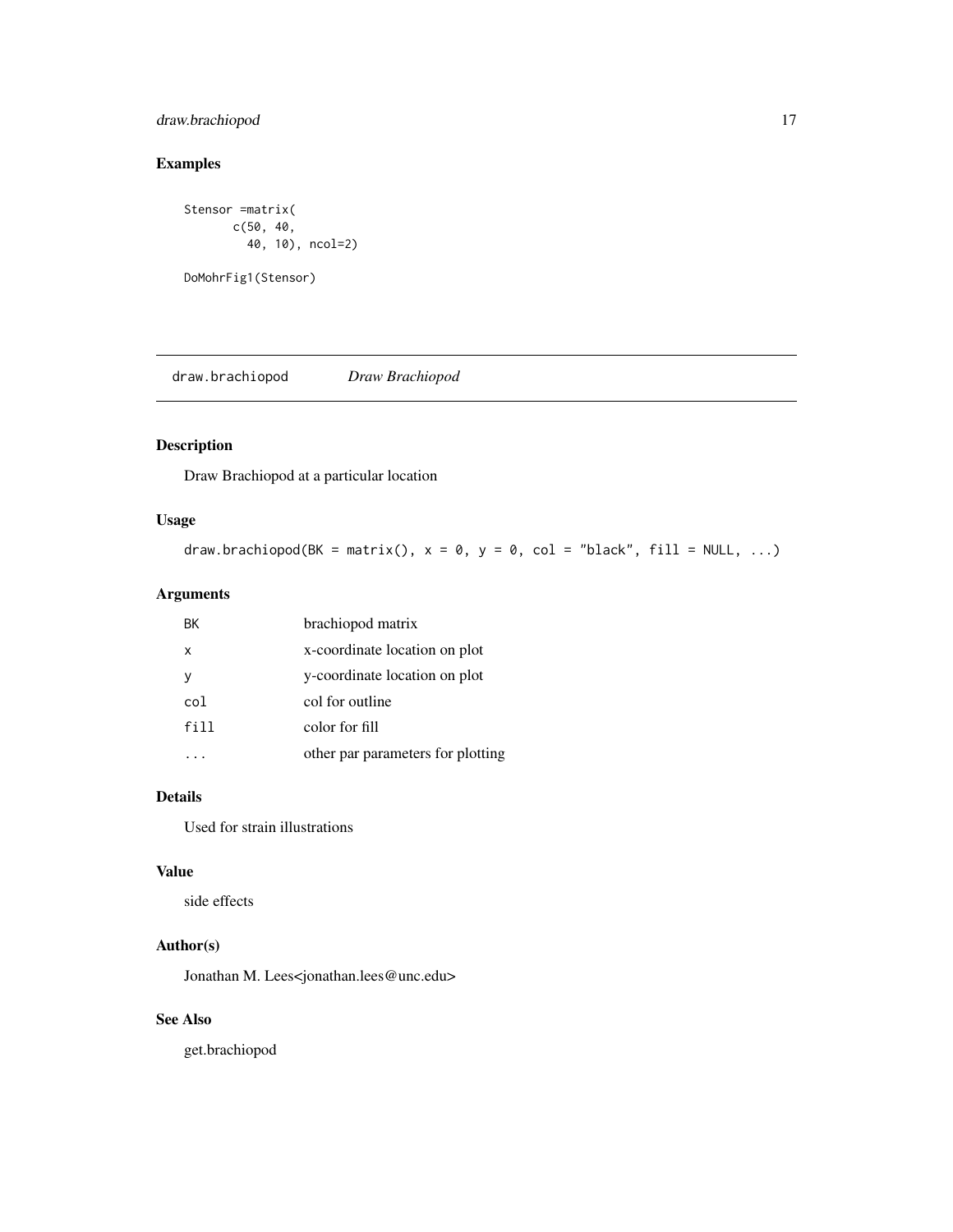```
gb = get.brachiopod()
draw.brachiopod(gb)
BB = get.brachiopod()
phi0=0
phi = rep(phi0, 6)
shears = seq(from=0, to=1.5, length=6)
shearmats = list()for(i in 1:length(shears))
{
shr = shears[i]shear mats[[i]] = matrix(c(1, shr, 0, 1), ncol=2)}
phi0=0
phi = rep(phi0, 6)phi=runif(6, 0, 90)
shears = rep(0, 6)for(i in 1:length(phi))
       {
         shr = shears[i]shearmats[[i]] = matrix(c(1, shr, 0, 1), ncol=2)}
x = rep(c(25, 75), times=3)y = as.vector( t(matrix (rep(c( 75, 50, 25 ) , times=2) , rool=2)) )\text{siz} = \text{rep}(30, 6)plot(c(0, 100), c(0, 100), asp=1, type='n', ann=FALSE, axes=FALSE)
for(i in 1:length(x))
 {
   cosp=cos(phi[i]*pi/180)
    sinp=sin(phi[i]*pi/180)
####### make a rotation matrix
#### rmat=matrix(c(cosp,-sinp, x, sinp, cosp, y), ncol=2)
 ####
```

```
rmat1=matrix(c(cosp,-sinp, sinp, cosp), ncol=2)
```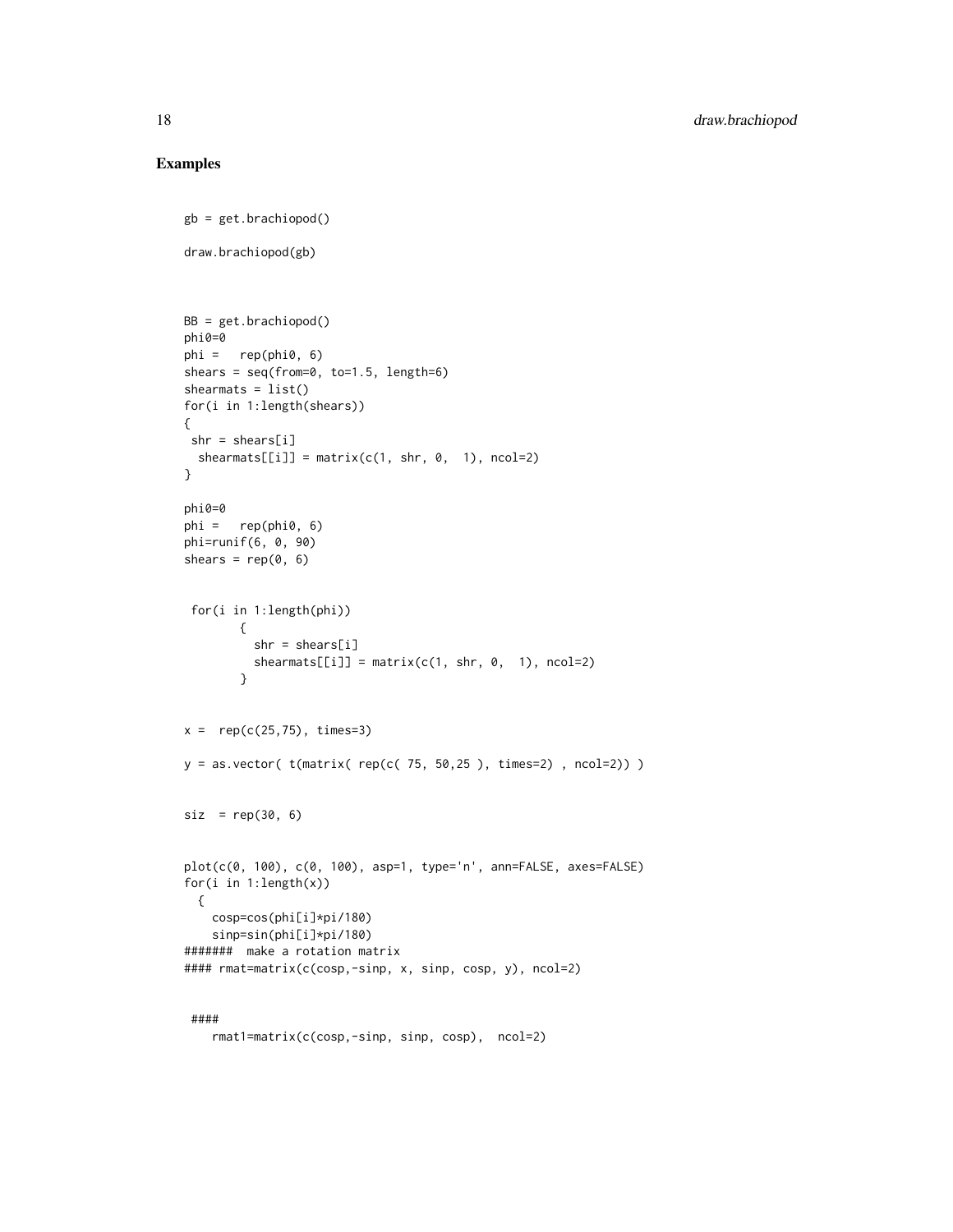#### <span id="page-18-0"></span>elipfit the state of the state of the state of the state of the state of the state of the state of the state of the state of the state of the state of the state of the state of the state of the state of the state of the st

```
total = rmat1
rmat= rbind( total, c(x[i],y[i]) )
n = length(BBE, 1])RACK1 = \text{cbind}(\text{siz}[i]*BB[, 1:2], \text{rep}(1,n))draw.brachiopod(RACK1)
```
}

# elipfit *Least Squares Ellipse*

# Description

Fit best Ellipse to a set of points using least squares.

#### Usage

elipfit(ex, ey, PLOT = FALSE, add = TRUE,  $\ldots$ )

#### Arguments

| ex        | x-coordinates                                                  |
|-----------|----------------------------------------------------------------|
| ev        | y-coordinates                                                  |
| PLOT      | Logical, TRUE plots lines                                      |
| add       | logical, add=TRUE adds to existing plot, FALSE starts new plot |
| $\ddotsc$ | graphical parameters from par                                  |

# Details

Program removes mean values from x-y points prior to fitting

# Value

Vector of semi major axes and angle (radians)

#### Author(s)

Jonathan M. Lees<jonathan.lees@unc.edu>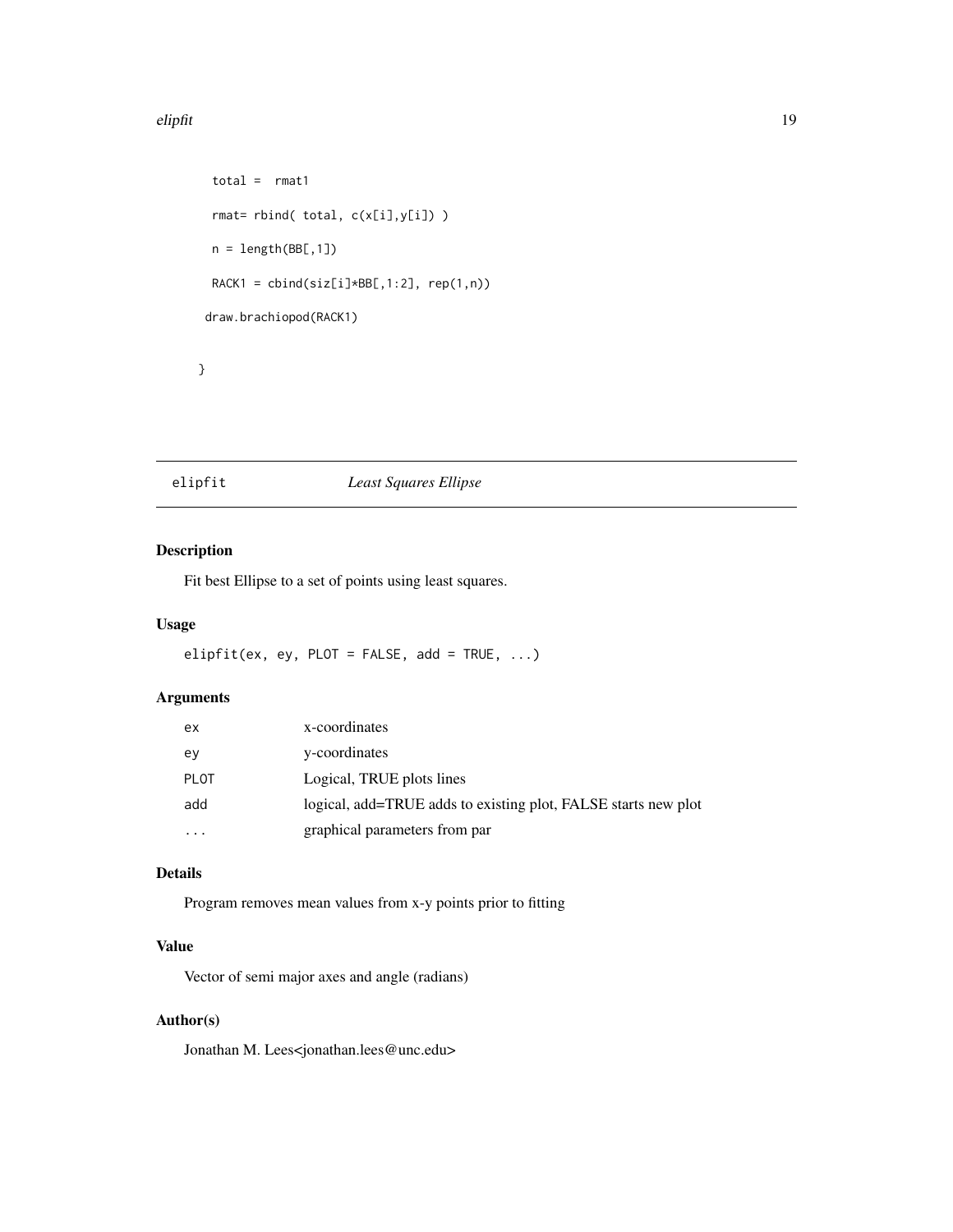# See Also

ellipsoidhull, xtractlip

#### Examples

```
EL=list()
EL$x=c(-9.478057124959,-8.887247178079,-7.679217676939,-5.843342603491,
-4.827065854640,-4.524213862912,-3.640069016562,-3.181663570301,
-2.830460290732,-2.276944364728,-0.258719497667, 5.987620544313,
5.262029128773, 4.233925281717, 3.463189680754, 3.295838697506,
1.127493106453, 0.611037858455, 0.308185866727,-1.034364425884,
-1.385567705454,-1.939083631457,-3.957308498518)
EL$y=c(-7.379108143633,-8.077163749968,-8.353322965687,-8.375311165710,
-8.133874868636,-8.988274156710,-7.715168397536,-7.629855105316,
-7.978224323725,-7.658390735870,-5.981004273181, 0.550983019511,
0.717119185592, 1.901196979324, 1.691334007646, 2.938457310537,
1.506850181485, 1.471885910595, 2.326285198669, 0.967866147275,
1.316235365684, 0.996401777829,-0.680984684860)
```
plot(EL, asp=1)

```
LL = elipfit(EL$x,EL$y, PLOT=TRUE, add=TRUE, col='purple')
```
#### erf *Error Function*

#### Description

Error Function

#### Usage

```
erf(x)
philpotts.erf(x)
erfc(x)
erfinv(x)
```
#### Arguments

x

# Details

Uses pnorm to calculate the error function. erfinv returns the inverse of the erf function.

<span id="page-19-0"></span>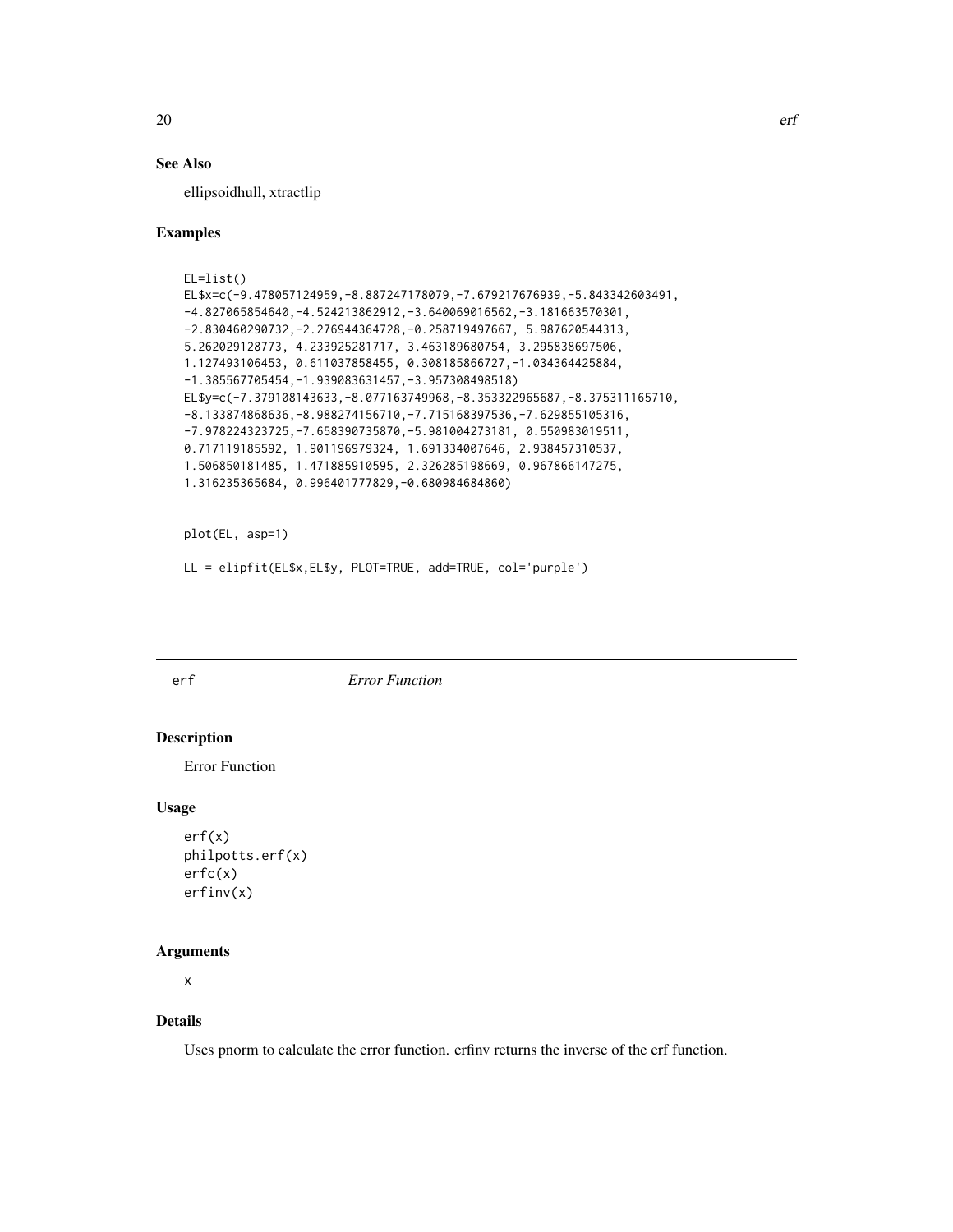#### <span id="page-20-0"></span> $f$ lipZEE 21

# Value

error function

# Author(s)

Jonathan M. Lees<jonathan.lees@unc.edu>

#### See Also

philpotts.erf

# Examples

```
j = seq(from=0, to=5.5, by=0.01)y = erf(j)phil = philpotts.erf(j)
plot(j,y)
points( j, phil, pch=3, col='red' )
#### plot the difference
plot(j, y-phil)
lines(j, y-phil)
##### inverse of erf function:
j = seq(from=0, to=5.5, by=0.1)y = erf(j)for(i in 1:length(j))
  {
    z = erfinv(y[i])print(paste(i, y[i], j[i], z, sep=" "))
  }
```
flipZEE *Flip Z direction*

# Description

Flip the zee direction so negative is down.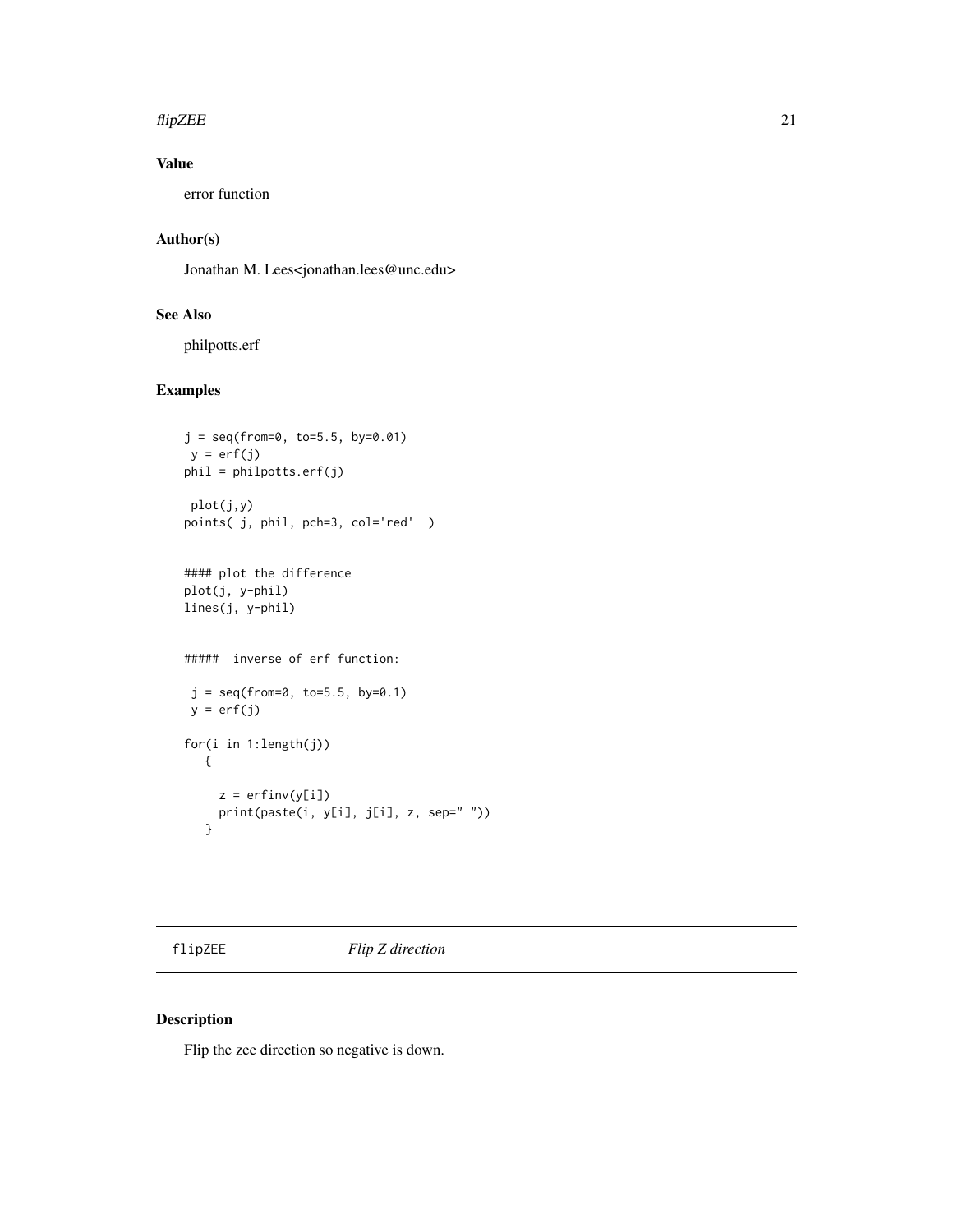#### <span id="page-21-0"></span>Usage

flipZEE(pol)

# Arguments

pol list of x,y

# Details

Reverse the sign of the y-direction to achieve negative down Z values.

#### Value

same as input with -y

# Note

Uses the y component as if it were Z.

# Author(s)

Jonathan M. Lees<jonathan.lees@unc.edu>

#### See Also

rev2RH, dircheck

#### Examples

```
L=list()
L$x=c( 0.2188,-0.6668,-1.0992,-0.5105, 0.5106)
L$y=c( 0.76822, 0.75292,-0.01741,-0.74692,-0.48165)
flipZEE(L)
```
get.brachiopod *Brachiopod icon*

# Description

set Brachiopod icon

#### Usage

get.brachiopod()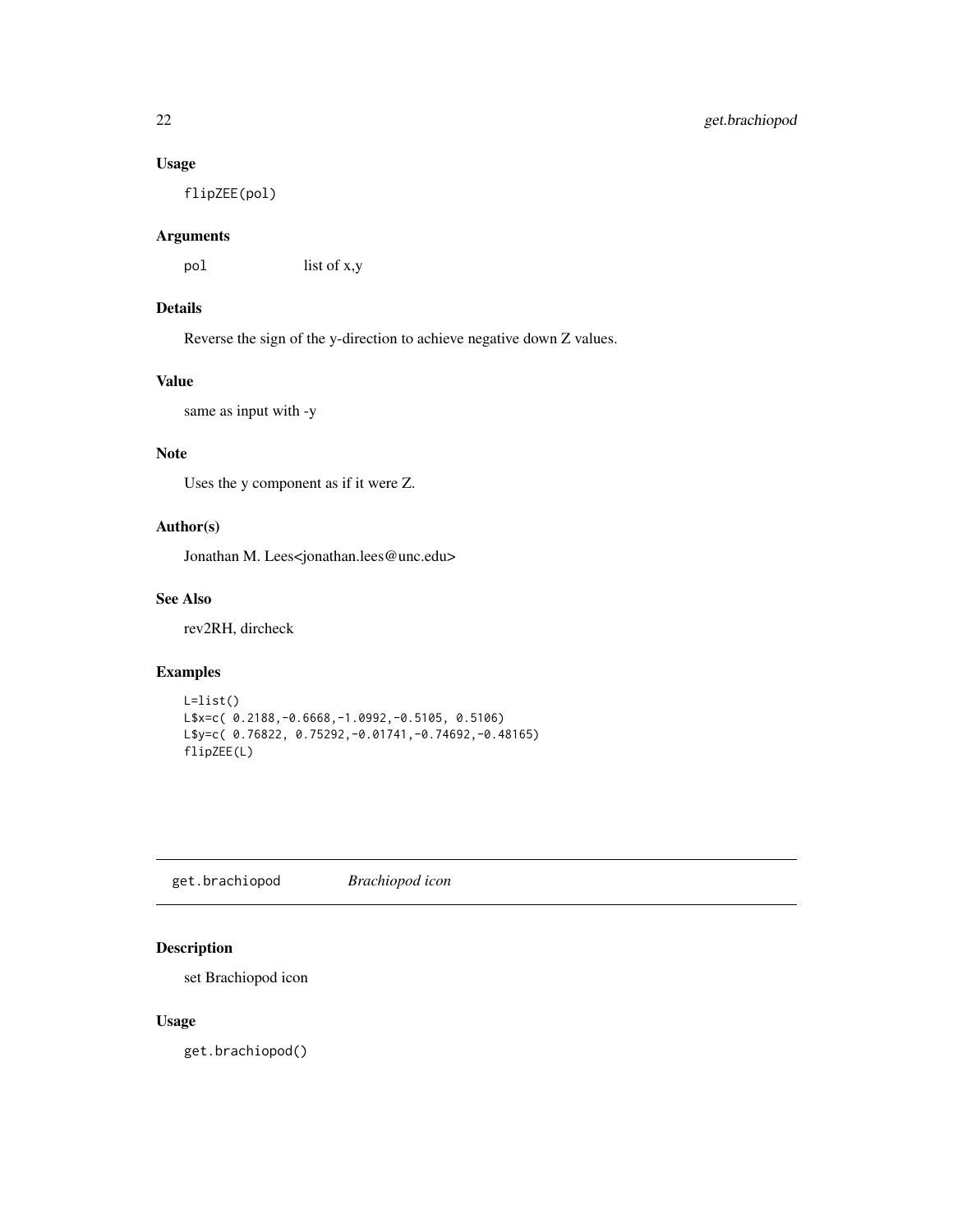#### <span id="page-22-0"></span>get.heat2 23

# Details

Program returns the outline of a brachiopod for strain analysis.

#### Value

2D Matrix of coordinates.

# Note

Used in conjunction with draw.brachiopod

#### Author(s)

Jonathan M. Lees<jonathan.lees@unc.edu>

# See Also

draw.brachiopod

# Examples

gb = get.brachiopod()

draw.brachiopod(gb)

#### get.heat2 *Heat Equation Solution*

# Description

Solution of the diffusion equyation when contact is made instananeously with an infinite half space. Used for sudden exposure of magma at the surface, as in an oceanic ridge.

# Usage

get.heat2(x, T0, k, t)

### Arguments

| X            | numeric vector, distance |
|--------------|--------------------------|
| TØ           | Temperature at infinity  |
| k            | diffusion constant       |
| $\mathbf{t}$ | time                     |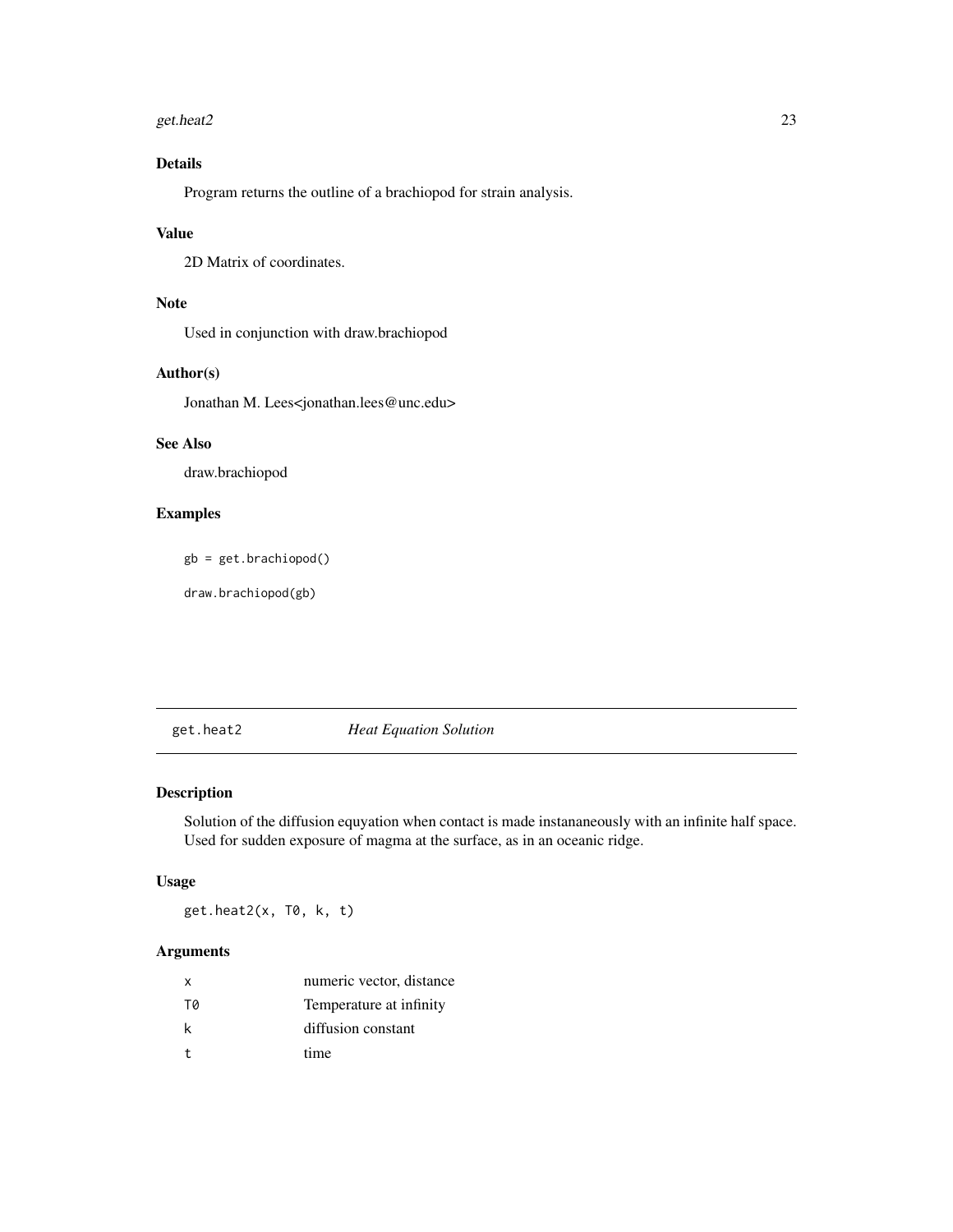#### <span id="page-23-0"></span>Details

get.heat2 is used when temperature at the boundary (atmosphere) remains constant for all time. get.heat is used when temperature in half space changes (warms up).

# Author(s)

Jonathan M. Lees<jonathan.lees@unc.edu>

#### Examples

```
k = 1*10^(-6)dt = 3600
dz = 20*10^(-2)T0=25
T1 = 1200
x = \text{seq}(\text{from=0}, \text{to=80}, \text{by=0.5})/100i = 1Tx = get.heat2(x, T1-T0, k, i*dt)plot(Tx, max(x)-x, type='n', xlim=c(700, 1200) , axes=FALSE, xlab="Temp", ylab="Depth, cm")
axis(3)
axis(2, at=pretty(x), labels=100*(max(x)-pretty(x)))
for(j in 1:5)
{
Tx = get.heat2(x, T1-T0, k, j*dt)Tx = Tx + TØlines(Tx, max(x)-x, lty=2, col=j)
}
```
#### Glines *Igneous Petrology Lines*

#### Description

Scanned lines from igneous petrology

#### Usage

data(Glines)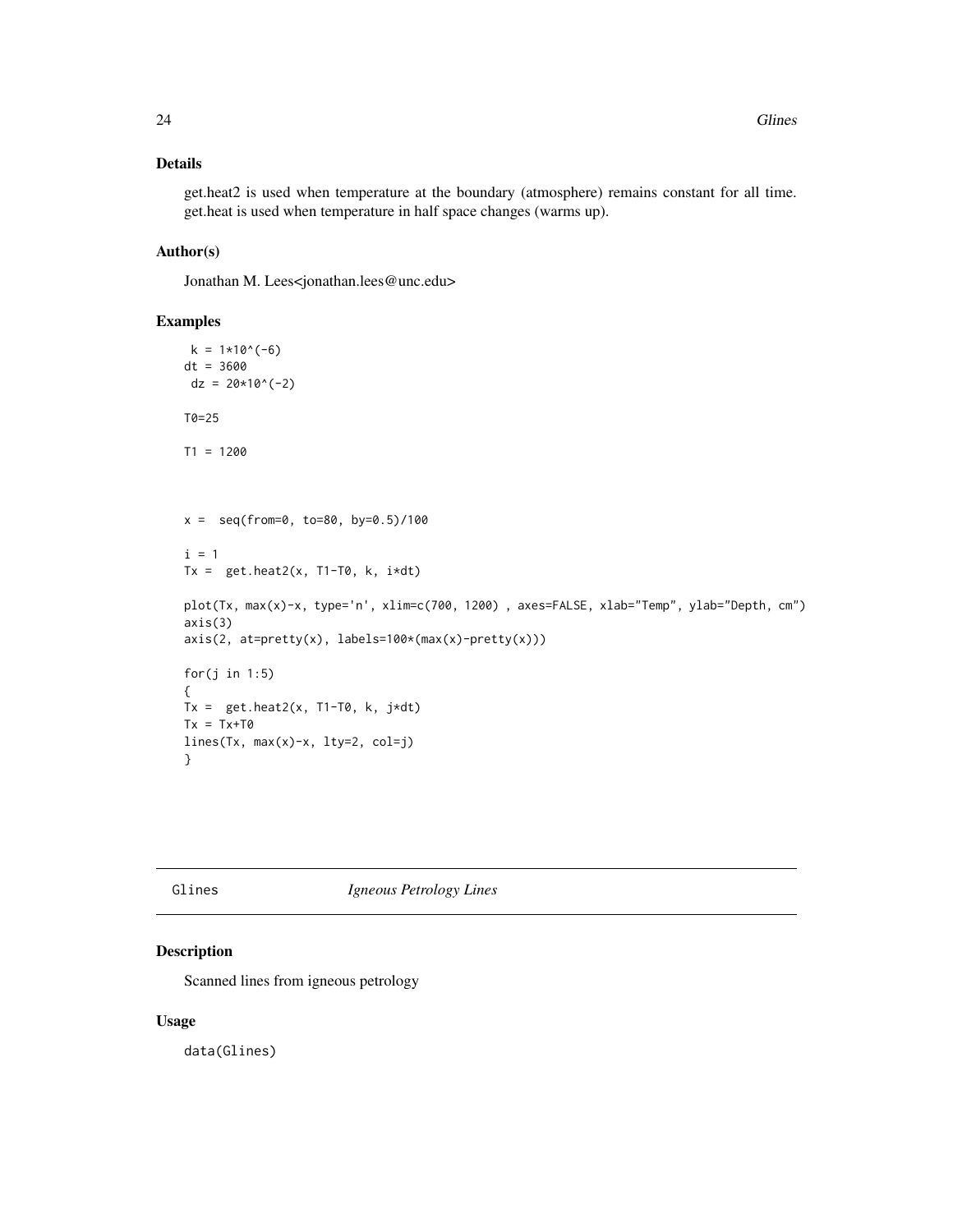#### Glines 25

#### Format

The format is: List of 10 \$ :List of 2 ..\$ x: num [1:77] 55.2 56.1 57.2 58.5 59.5 ... ..\$ y: num [1:77] 1.62 1.67 1.82 2.15 2.35 ... \$ :List of 2 ..\$ x: num [1:6] 50.7 51.7 53.1 54.4 56.3 ... ..\$ y: num [1:6] 9.21 9.16 9.24 9.21 9.09 ... \$ :List of 2 ..\$ x: num [1:14] 41.7 41.9 42.8 44.9 48.4 ... ..\$ y: num [1:14] 3.35 3.55 4.22 5.82 8.49 ... \$ :List of 2 ...\$ x: num [1:13] 52.1 52.2 52.2 52.2 52.3 ... ...\$ y: num [1:13] 1.72 2.7 3.77 5.27 5.67 ... \$ :List of 2 ..\$ x: num [1:20] 45.5 46.8 47.8 48.8 49.7 ... ..\$ y: num [1:20] 5.74 5.69 5.69 5.69 5.64 ... \$ :List of 2 ..\$ x: num [1:2] 63.2 63.4 ..\$ y: num [1:2] 6.64 3.45 \$ :List of 2 ..\$ x: num [1:2] 55.2 55.2 ..\$ y: num [1:2] 5.34 1.75 \$ :List of 2 ..\$ x: num [1:2] 46.7 53.2 ..\$ y: num [1:2] 7.04 7.07 \$ :List of 2 ..\$ x: num [1:2] 49.7 55.1 ..\$ y: num [1:2] 14.7 11.2 \$ :List of 2 ..\$ x: num [1:5] 58.8 60 61.8 62.3 62.5 ..\$ y: num [1:5] 11.5 12.3 13.4 13.8 13.9

#### Details

Can click on here with a mixture to get a location on the plot.

#### Source

scanned figure

#### References

Principles of Igneous and Metamorphic Petrology, A. R. Philpotts, 1990, Prentice Hall (ISBN-13:978-0521880060)

```
data(Glines)
data(PPoints)
plot(Glines[[1]], type='n', xlab="SiO2", ylab="NA2O+K2O")
for(i in 1:length(Glines))
{
lines(Glines[[i]]$x, Glines[[i]]$y)
}
for(i in 1:length(PPoints$x))
{
text(PPoints$x[i],PPoints$y[i], label=PPoints$lab[i], srt=PPoints$rots[i])
}
```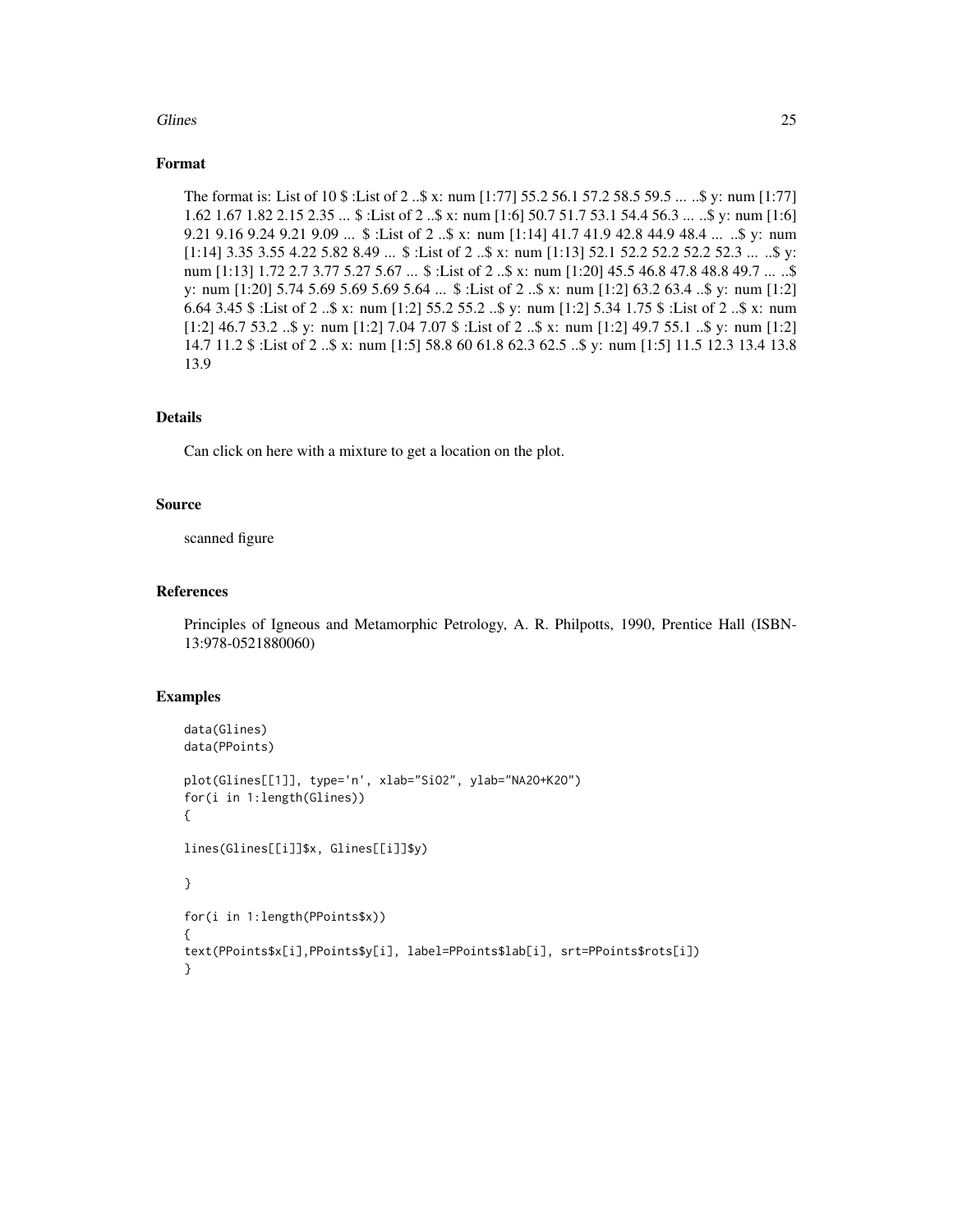<span id="page-25-0"></span>

Heat Equation Solution

# Usage

heat.sol(x, T0, k, t)

# Arguments

| distance           |
|--------------------|
| temperature        |
| diffusion constant |
| time vector        |
|                    |

#### Details

INteractive code to see evolution

#### Value

Graphical Side Effects

# Author(s)

Jonathan M. Lees<jonathan.lees@unc.edu>

# See Also

get.heat, get.heat2,DO.HALFSPACE

#### Examples

```
## Not run:
k = 1e-6t = 1*365*24*60*60T0 = 1000
x = seq(0,20, length=1000)
T = \text{heat.sol}(x, T\emptyset, k, t)
```
## End(Not run)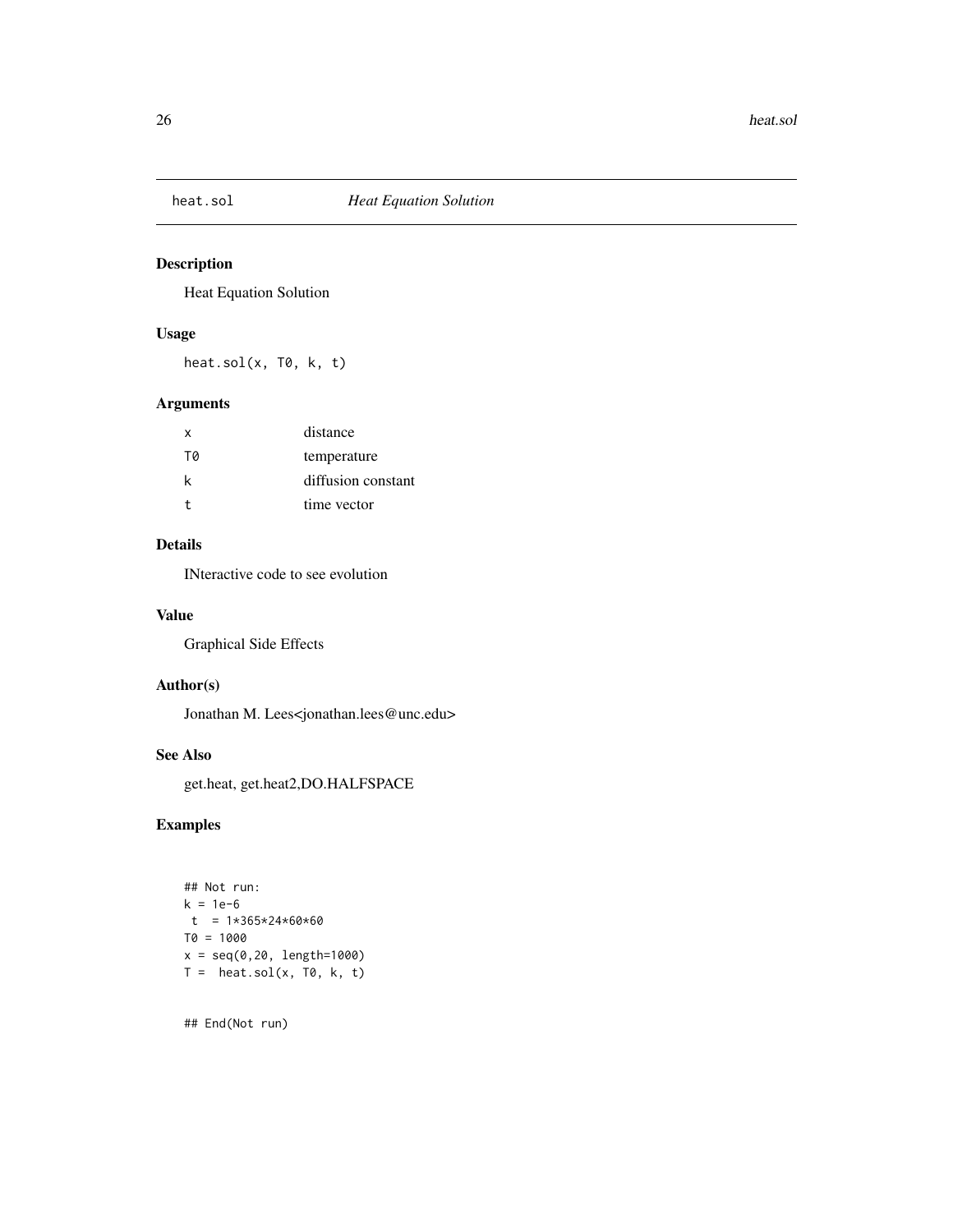<span id="page-26-0"></span>

Label a Line Segment

#### Usage

```
labelLine(PI, P2, above = TRUE, dimch = 0.2, lab = "text",acode = 3, alength = 0.06, aty = 1, acol = "black", by = 1,
 bcol = "black", \text{tcol} = "black", \text{font} = 1, \text{ cex} = 1)
```
# Arguments

| P <sub>1</sub> | Point 1 $c(x,y)$                               |
|----------------|------------------------------------------------|
| P <sub>2</sub> | Point $2c(x,y)$                                |
| above          | logical, TRUE=label above the line, else below |
| dinch          | length the legs                                |
| lab            | character, text label                          |
| acode          | code for arrows, see arrows                    |
| alength        | length for arrows                              |
| aty            | lty for arrows                                 |
| acol           | color for arrows                               |
| bty            | style for legs                                 |
| bcol           | color for legs                                 |
| tcol           | color for text                                 |
| font           | font for text                                  |
| cex            | character expansion for text, see par          |
|                |                                                |

# Details

Two short lines are drawn perpendicular to the line between the points, the length of this line is dinch. The arrow is drawn between the legs, using the parameters provided.

#### Value

graphical side effects

#### Author(s)

Jonathan M. Lees<jonathan.lees@unc.edu>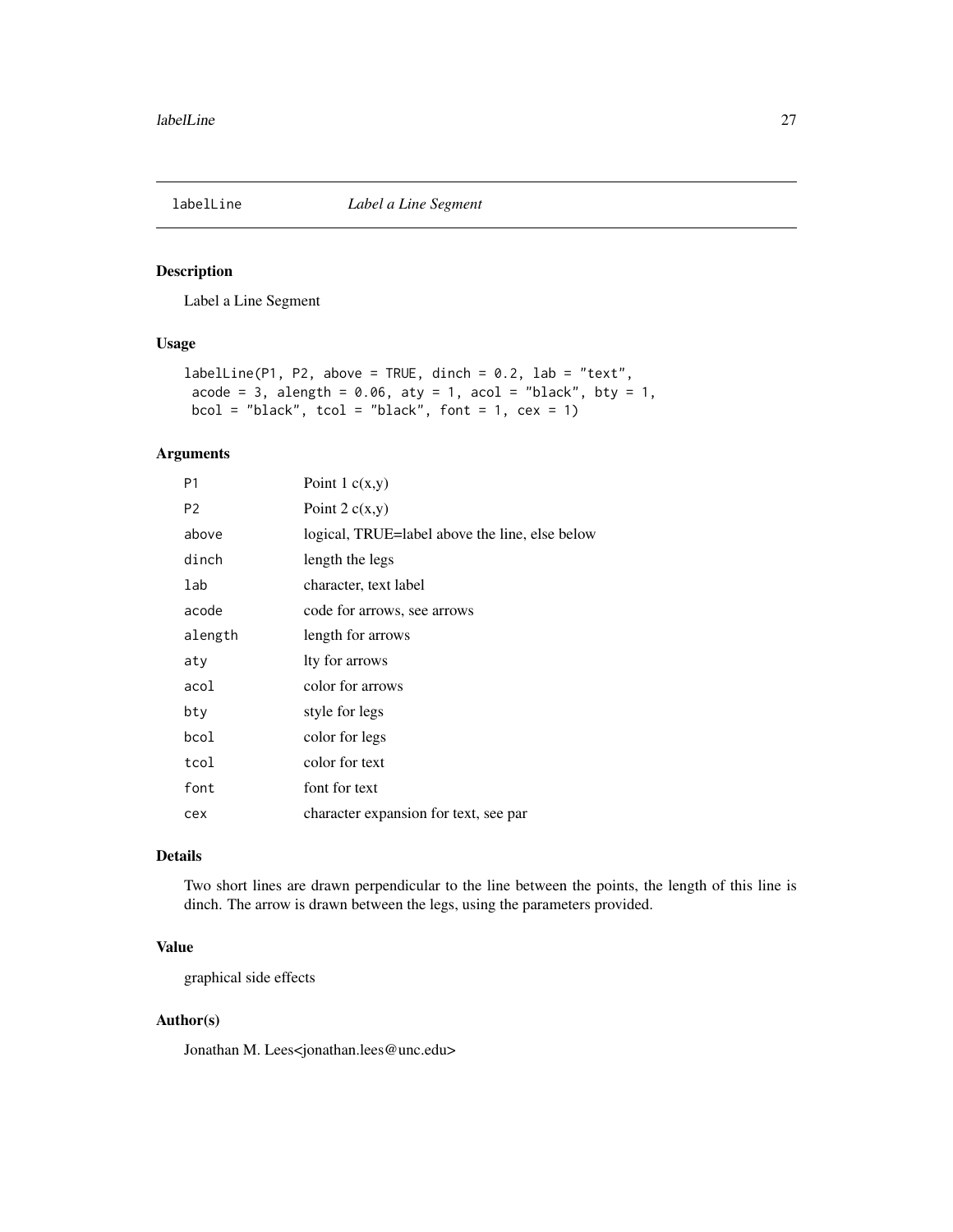<span id="page-27-0"></span>28 **lipper** and the control of the control of the control of the control of the control of the control of the control of the control of the control of the control of the control of the control of the control of the control

#### See Also

par, arrows, text

# Examples

```
V1 = c(runif(1), runif(1), runif(1), runif(1))P1 = c(V1[1], V1[3])
P2 = c(V1[2], V1[4])
plot(c(P1[1], P2[1]), c(P1[2], P2[2] ), asp=1, type='n' )
  arrows(P1[1], P1[2], P2[1], P2[2], length=.04, col='red')
  labelLine( P1, P2 , lab="ABOVE", dinch = .5,
          aty=2, acol='blue' )
  labelLine( P1, P2 , above=FALSE, lab="below",
        dinch = .5, aty=2, acol='green', tcol="magenta")
```
lipper *Ellipse calculator*

#### Description

Return parametric version of ellipse from equation of an ellipse.

#### Usage

lipper(a, b, c, d = 0, f = 0, g = -1)

#### Arguments

| a | numeric |
|---|---------|
| b | numeric |
| C | numeric |
| d | numeric |
| f | numeric |
| g | numeric |

# Details

General quadratic equation is,  $ax^2 + 2bxy + cy^2 + 2dx + 2fy + g = 0$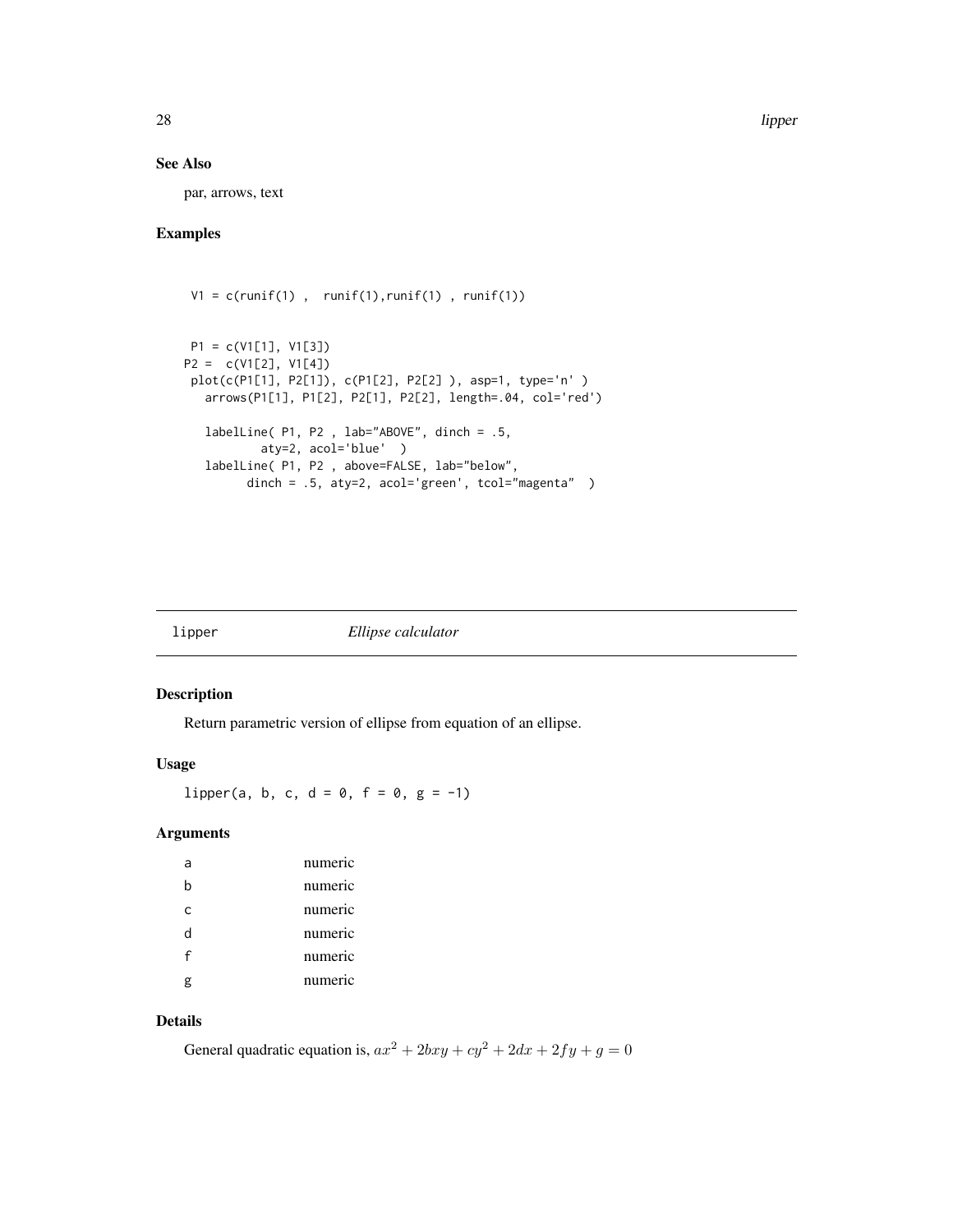#### <span id="page-28-0"></span>Maxstress 29

# Value

vector=c(ap, bp, phi)

#### Author(s)

Jonathan M. Lees<jonathan.lees@unc.edu>

# References

<http://mathworld.wolfram.com/Ellipse.html>

#### Examples

```
LIP = lipper(10, 3, 9)
theta = seq(from=0, to=2*pi, length=360)phi = LIP[3]px = LIP[1]*cos(theta)*cos(phi)- LIP[2]*sin(theta)*sin(phi)
        py = LIP[1]*cos(theta)*sin(phi) + LIP[2]*sin(theta)*cos(phi)
plot(px, py, type='p', asp=1)
```

```
lines(px, py)
```

| Maxstress | <b>Maximum Stress</b> |
|-----------|-----------------------|
|-----------|-----------------------|

#### Description

Maximum Normal and Shear stress in a plane

#### Usage

Maxstress(NN, Stensor)

#### Arguments

| <b>NN</b> | Normal Vector |
|-----------|---------------|
| Stensor   | Stress tensor |

#### Details

Stress tensor can be entered as a vector of 3 or six values or as a 3 by 3 matrix. If three values are provided provided they are assumed to be the principal stresses. If six values are provided, they are c(x11, x12, x13, x22, x33). In either case eigen values and eigen vectors are calculated and used in the following analysis.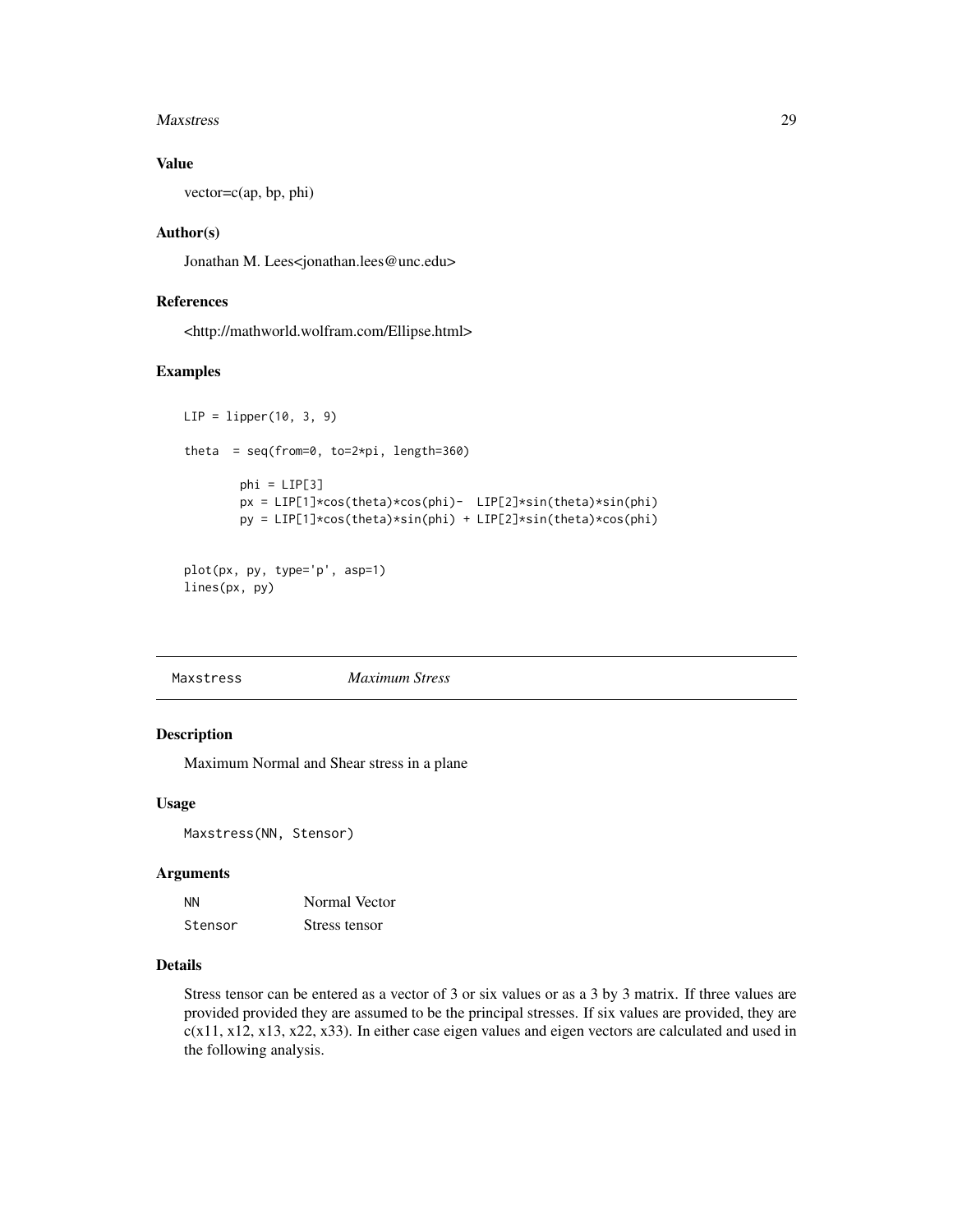#### 30 Maxstress

#### Value

| <b>NN</b>   | Normal vector to plane is returned |
|-------------|------------------------------------|
| sigNORMmax  | maximum normal stress              |
| tauSHEARmax | maximum shear stress in the plane  |

#### Author(s)

Jonathan M. Lees<jonathan.lees@unc.edu>

#### See Also

stress

```
S = stressSETUP( )
Nvec = NORMvec(S$PPs, S$xscale, S$Rview, S$aglyph , add = FALSE)
Stensor = matrix(c()15, 0, 0,
0, 8, 0,
0, 0, 5), ncol=3)
Mstress = Maxstress(Nvec, Stensor)
DoMohr(Stensor)
axis(1)
axis(2)
points(Mstress$sigNORMmax , Mstress$tauSHEARmax, pch=21, col='blue' , bg='gold' )
u=par('usr')
segments(0, Mstress$tauSHEARmax, Mstress$sigNORMmax ,
Mstress$tauSHEARmax, lty=2, col='green' )
text(mean(c(0, Mstress$tauSHEARmax)), Mstress$tauSHEARmax,
"MaxShear in Plane", pos=3)
segments(Mstress$sigNORMmax , u[3] , Mstress$sigNORMmax ,
Mstress$tauSHEARmax, lty=2, col='purple' )
text(Mstress$sigNORMmax, u[3], "MaxNormal stress", adj=c(0,-1))
```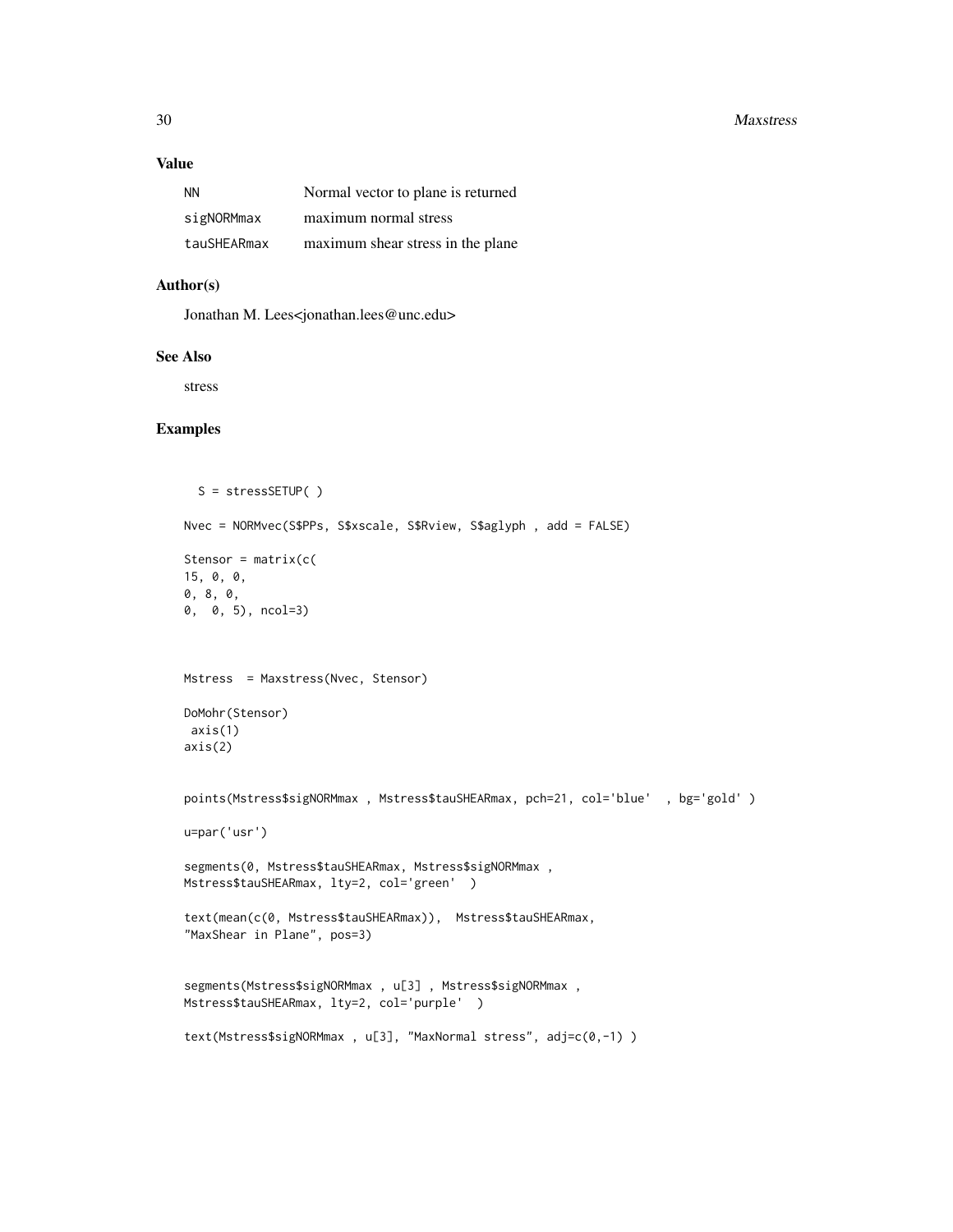<span id="page-30-0"></span>

Interactive 2.5D Gravity Modeling

#### Usage

ModelG(Data, labs = c("Done"), obs=NULL, ZCOLS=RPMG::pastel.colors(24, seed=2 ))

#### Arguments

| list: xmin, xmax, zmin, zmax      |
|-----------------------------------|
| Labels                            |
| Observed Profile Gravity $(x,g)$  |
| Color Palette for plotting blocks |
|                                   |

#### Details

Forward modeling using the code of Won and Bevis.

For input, at a minimum, one must provide the boundary of the model region, xmin, xmax, ymin, ymax (or depth). more comprehensive input, i.e. with a starting model, will provide a model in addition: xmin, xmax, zmin, zmax, mod, cens, n. The mod is a list of polygons, each with xy coordinates and a delta-rho value.

# Value

Model

# Note

You type in the polygons interactively and execute the gravity forward modeling.

#### Author(s)

Jonathan M. Lees<jonathan.lees@unc.edu>

#### References

Won and Bevis (1987) Computing the gravitational and magnetic anomalies due to a polygon: Algorithms and Fortran subroutines <doi:https://doi.org/10.1190/1.1442298>

# See Also

DGzx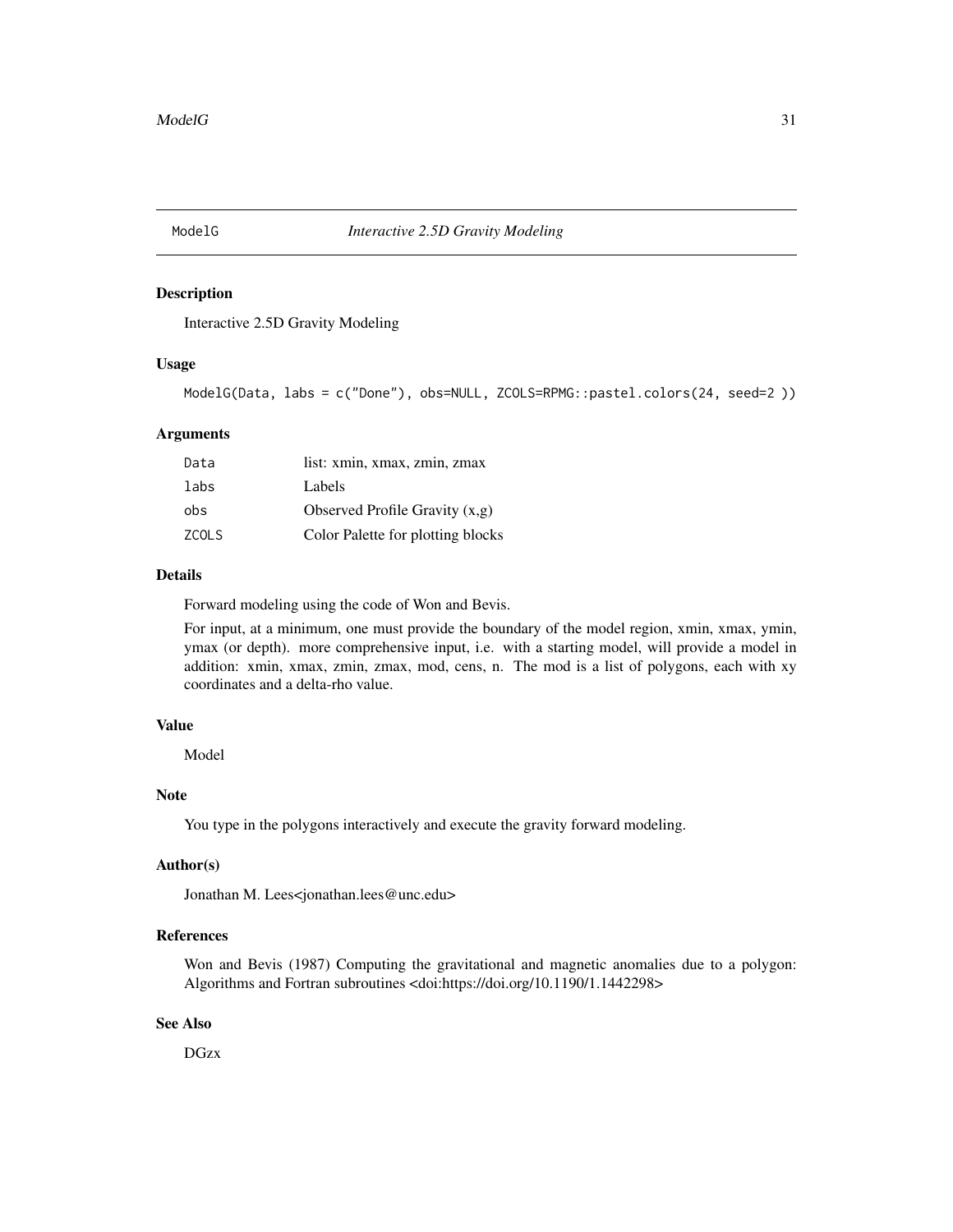#### 32 mogi1

# Examples

```
## Not run:
blum = list(xmin=0, xmax=26000, zmin=0, zmax=-1000)
gill = ModelG(blum)
```
## End(Not run)

# mogi1 *Mogi's model*

# Description

Mogi's model (point source in elastic half-space)

# Usage

mogi1(d = 1, f = 1, a = 0.1, P = 1e+05, mu = 4e+09, nu = 0.25)

#### Arguments

|    | distance along surface, m             |
|----|---------------------------------------|
|    | depth to source, m                    |
| a  | radius of sphere injected, m          |
|    | hydrostatic pressure of injection, Pa |
| mu | shear modulus                         |
| nu | Poisson's ratio                       |

# Details

Units should be constistent, e.g.: R, F, A, Ur and Uz in m imply V in m3; E, mu and P in Pa; Dt in rad, Er, Et and nu dimensionless.

#### Value

| list      |                       |
|-----------|-----------------------|
| ur        | radial displacement   |
| <b>UZ</b> | vertical displacement |

# Author(s)

Jonathan M. Lees<jonathan.lees@unc.edu>

<span id="page-31-0"></span>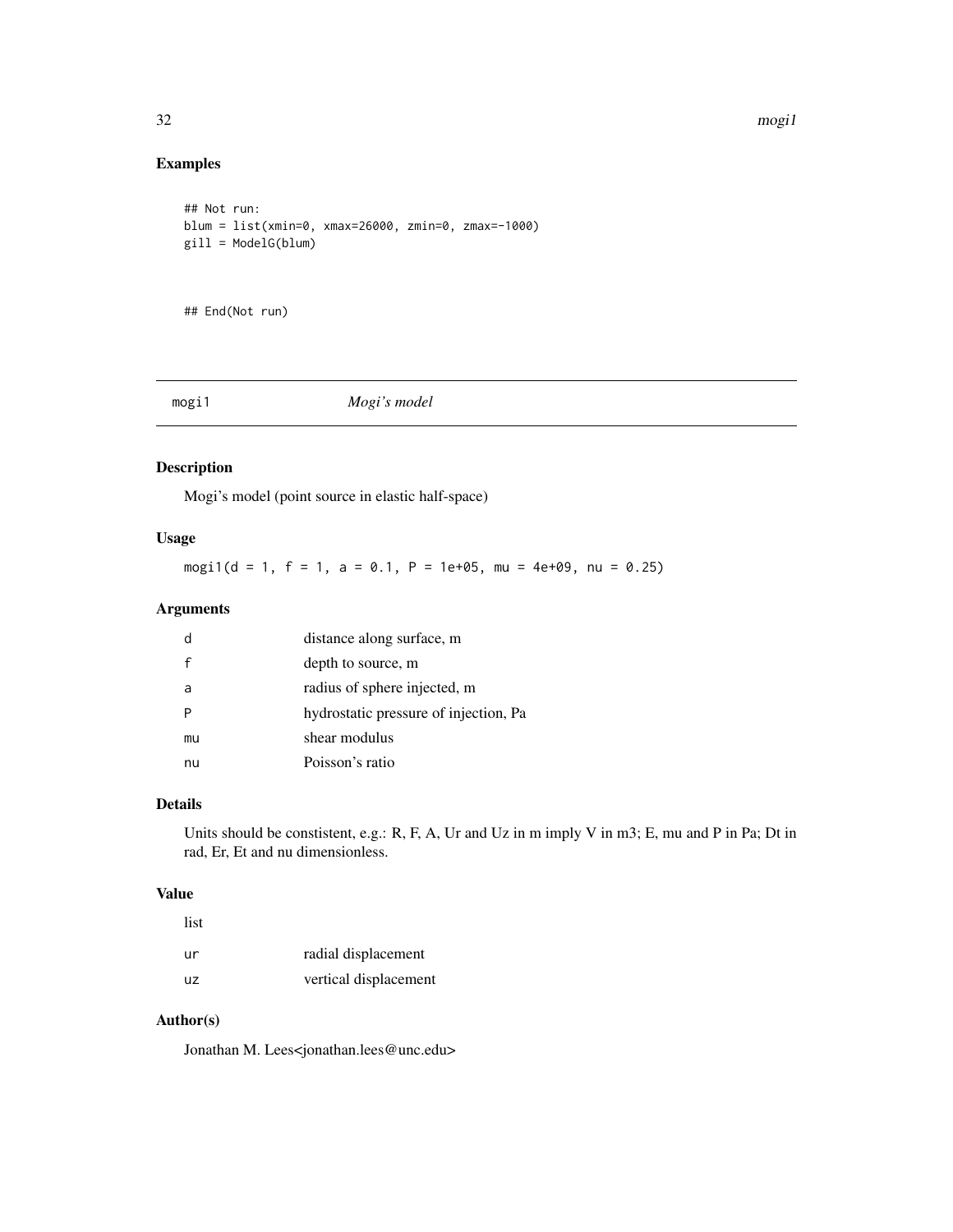#### $mogi1$  33

#### References

Mogi, K., Relations between the eruptions of various volcanoes and the deformations of the ground surfaces around them, Bull. Earthquake Res. Inst. Univ. Tokyo, 36, 99-134, 1958.

#### Examples

```
P=1e5
a = 0.1f = 1nu=0.25
   E = 10e9mu = E/(2*(1+nu));
#############
rho = seq(from=-3, to=3, by=0.1)o1 = \text{mogi1}(a, P, rho, mu, f)plot(rho, o1$uz)
```

```
plot(rho, o1$ud)
```
 $EX = seq(from=-3, by=-1, to= 3)$ mm = RPMG::meshgrid(EX, EX) rho = sqrt $(mm$x^2 + mm$y^2)$  $o1 = \text{mogi1}(a, P, rho, mu, f)$ ############# image(EX, EX, o1\$uz, asp=1)

contour( EX, EX, o1\$uz, add=TRUE) ############# image(EX, EX, o1\$ur, asp=1)

contour( EX, EX, o1\$ur, add=TRUE)

############# image(EX, EX, o1\$uz, asp=1) contour( EX, EX, o1\$ur, add=TRUE)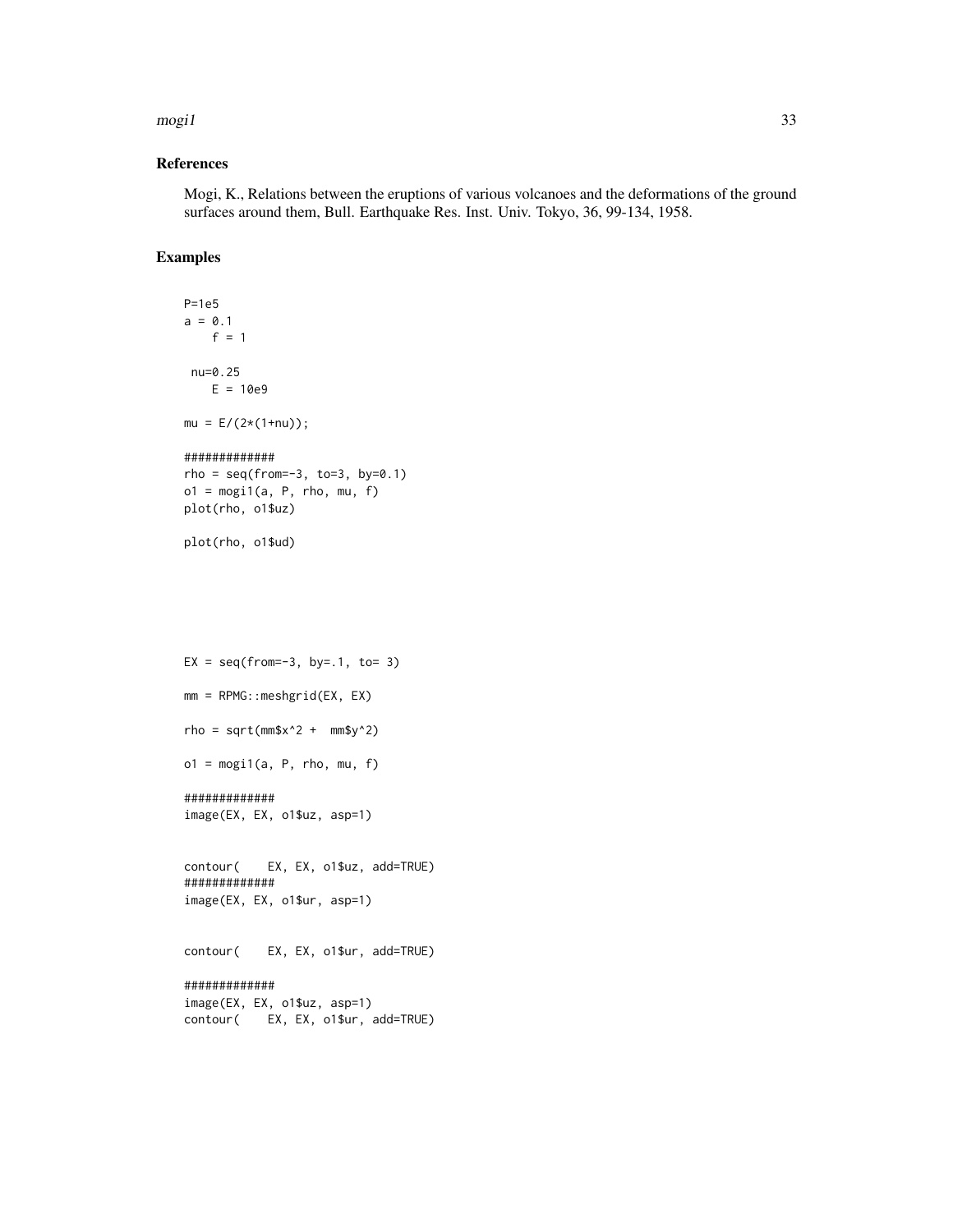<span id="page-33-0"></span>Mogi model deformation returns the deformation from a point source presurized inflation in an elastic medium.

Mogi's model (point source in elastic half-space). computes radial and vertical displacements Ur and Uz, ground tilt Dt, radial and tangential strain Er and Et on surface, at a radial distance R from the top of the source due to a hydrostatic pressure inside a sphere of radius A at depth F, in a homogeneous, semi-infinite elastic body and approximation for  $A \times F$  (center of dilatation). Formula by Anderson [1936] and Mogi [1958].

#### Usage

mogiM(R = 1, F = 1, A = 0.1, P = 1e+05, E = 1e+10, nu = 0.25)

# Arguments

| R  | Hoirizontal Distance frm source, m        |
|----|-------------------------------------------|
| F  | Depth below surface, m, positive down     |
| A  | radius of magma chamber                   |
| P  | hydrostatic pressure change in the sphere |
| F  | elasticity (Young's modulus)              |
| nu | Poisson's ratio                           |

#### Details

Original paper by Mogi used poisson's ratio equale to 0.25, i.e. lame parameters lambda and nu were equal.

#### Value

list:

| ur | radial displacements Ur                     |
|----|---------------------------------------------|
| uz | vertical displacements $Uz$ , $Uz > 0 = UP$ |
| dt | ground tilt Dt                              |
| er | radial strain Er                            |
| et | tangential strain Et on surface             |

# Author(s)

Jonathan M. Lees<jonathan.lees@unc.edu>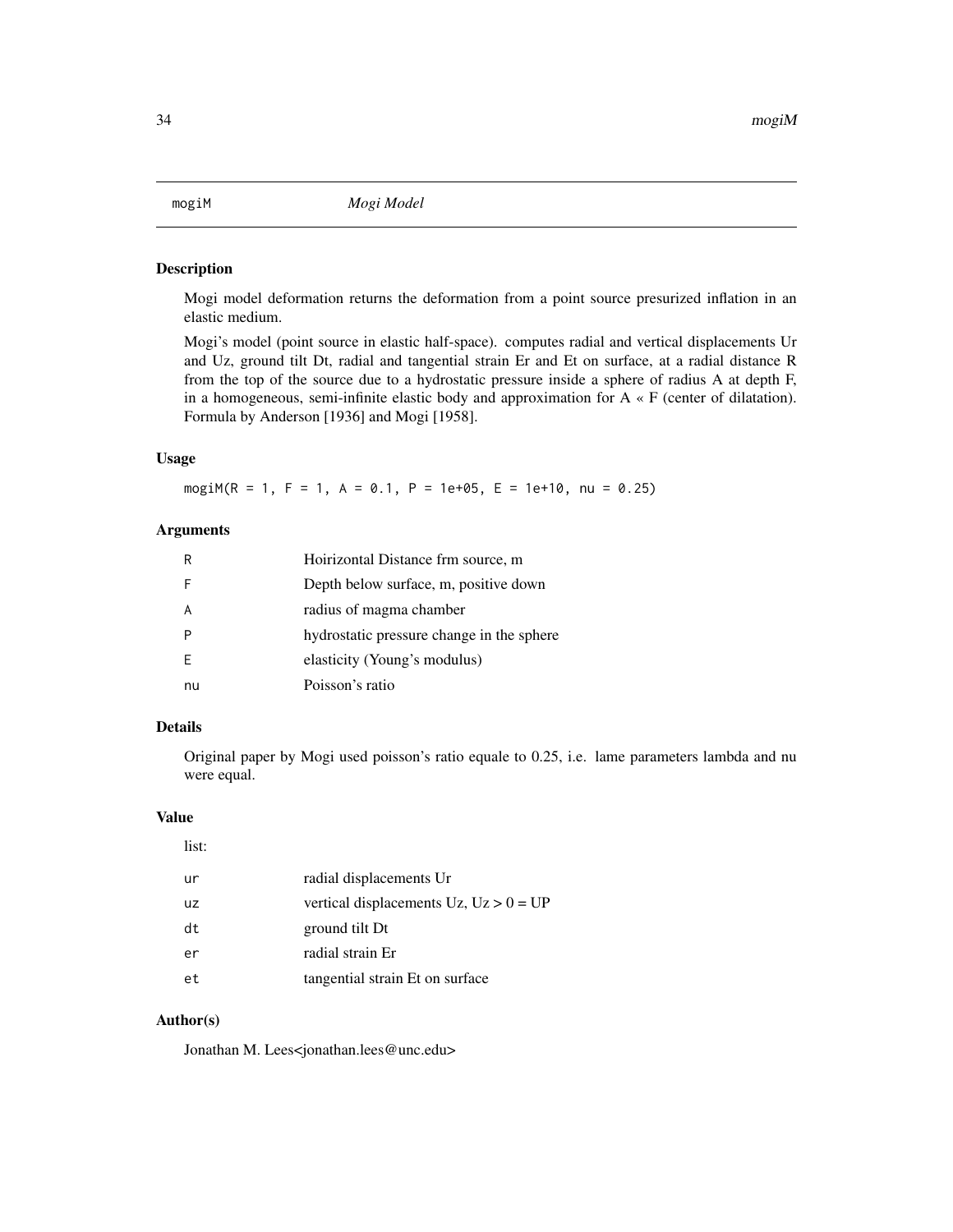#### $mogiM$  35

#### References

Anderson, E.M., Dynamics of the formation of cone-sheets, ring-dikes, and cauldron-subsidences, Proc. R. Soc. Edinburgh, 56, 128-157, 1936.

Mogi, K., Relations between the eruptions of various volcanoes and the deformations of the ground surfaces around them, Bull. Earthquake Res. Inst. Univ. Tokyo, 36, 99-134, 1958.

```
data(PXY)
delV = 2.3E13/(100^3) ##### (convert to meter<sup>3</sup> from cm<sup>3</sup>)
F = 2.8E5/100 ##### (convert to meter from cm )
EX = seq(from=0, by=100, to= 9000)Atest = mogiM(R=EX,F=F,A=delV)
 plot(PXY, pch=6, col='purple', xlim=c(0,9), ylim=c(0, 1) )
    ### model
   lines(EX/1000, Atest$uz/max(Atest$uz))
############ best fit optimization
library(stats)
    fr<-function(x)
      {
        Atest = mogiM(R=PXY$x*1000 ,F=x[1],A=x[2])
        rms = sum ( (PXY$y - Atest$uz/max(Atest$uz))^2 )
        return(rms)
      }
xin = c(2600, 2.0e+07)
FOUT = stats::optim(xin , fr)
  Btest = mogiM(R=EX,F=FOUT$par[1] ,A=FOUT$par[2])
   plot(PXY, pch=6, col='purple', xlim=c(0,9), ylim=c(0, 1) )
 lines(EX/1000, Btest$uz/max(Btest$uz))
```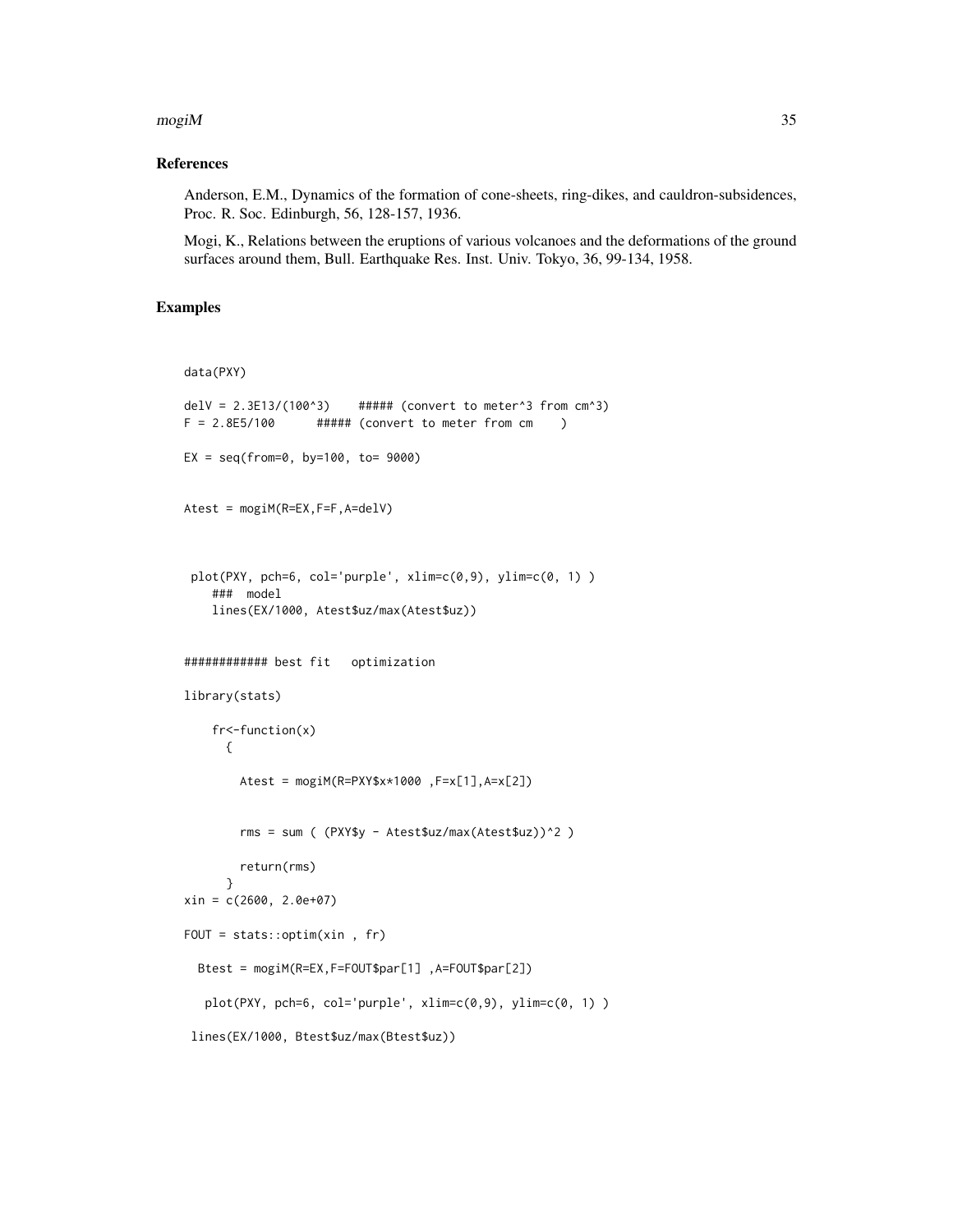<span id="page-35-0"></span>mohrleg *Legend for Mohr*

# Description

Legend for Mohr

# Usage

mohrleg(ES)

# Arguments

ES Eigen Value Decomposition, output of function eigen

# Details

Add notes to plots of Mohr's circles. Uses the eigenvalues of the decomposition.

#### Value

Graphical Side Effects

#### Author(s)

Jonathan M. Lees<jonathan.lees@unc.edu>

#### See Also

DoMohr

# Examples

Stensor = matrix(c(50, 40, 40, 10), ncol=2)

DoMohr(Stensor)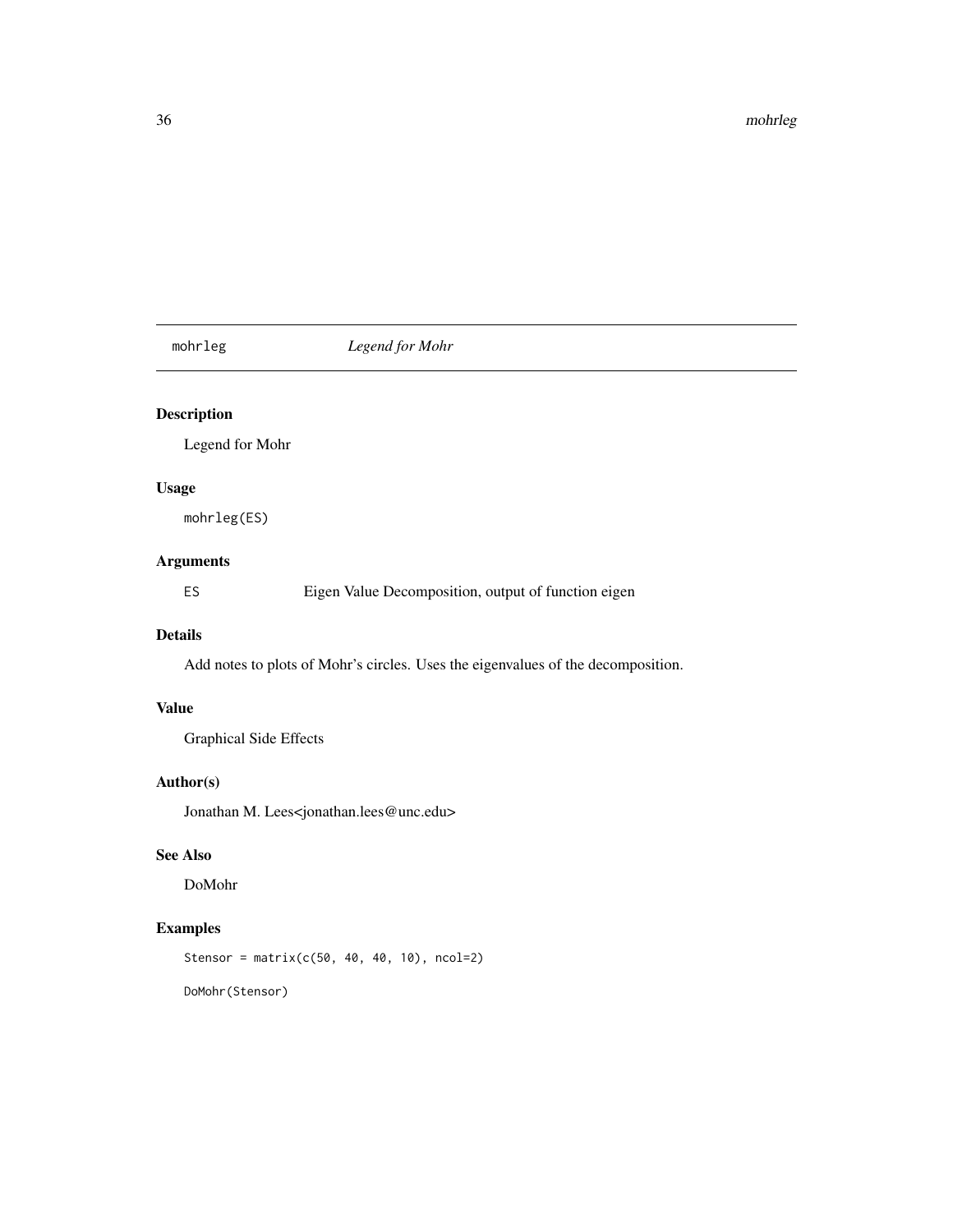NinePointCircle *Nine Point Circle*

# Description

Nine Point cirlce of a triangle

#### Usage

```
NinePointCircle(P1, P2 = c(0, 1), P3 = c(1, 0), add = FALSE, SHOW = TRUE)
```
## Arguments

| P1             | vector, Point 1           |
|----------------|---------------------------|
| P <sub>2</sub> | vector, Point 1           |
| P <sub>3</sub> | vector, Point 1           |
| add            | add to existing plot      |
| <b>SHOW</b>    | create a new plot and add |

#### Details

circle passes through nine points that can be calculated for any triangle. Also known as Feuerbach's circle, Euler's circle, Terquem's circle, the six-point circle, the twelve-point circle, the n-point circle, the medioscribed circle, the mid circle, the circum-midcircle.

#### Value

list of essential points:

| A          | 2-vector, vertex point 1                  |
|------------|-------------------------------------------|
| B          | 2-vector, vertex point 2                  |
| C          | 2-vector, vertex point 3                  |
| D          | 2-vector, mid-point opposite A            |
| Ε          | 2-vector, mid-point opposite B            |
| F          | 2-vector, mid-point opposite C            |
| G          | 2-vector, foot altitude point opposite A  |
| н          | 2-vector, foot altitude point opposite B  |
| Ι          | 2-vector, foot altitude point opposite C  |
| J          | 2-vector, mid point from S-A              |
| Κ          | 2-vector, mid point from S-B              |
|            | 2-vector, mid point from S-C              |
| S          | 2-vector, Intersection point of altitudes |
| <b>CEN</b> | 2-vector, center of nine point circle     |
| R          | radius of nine point circle               |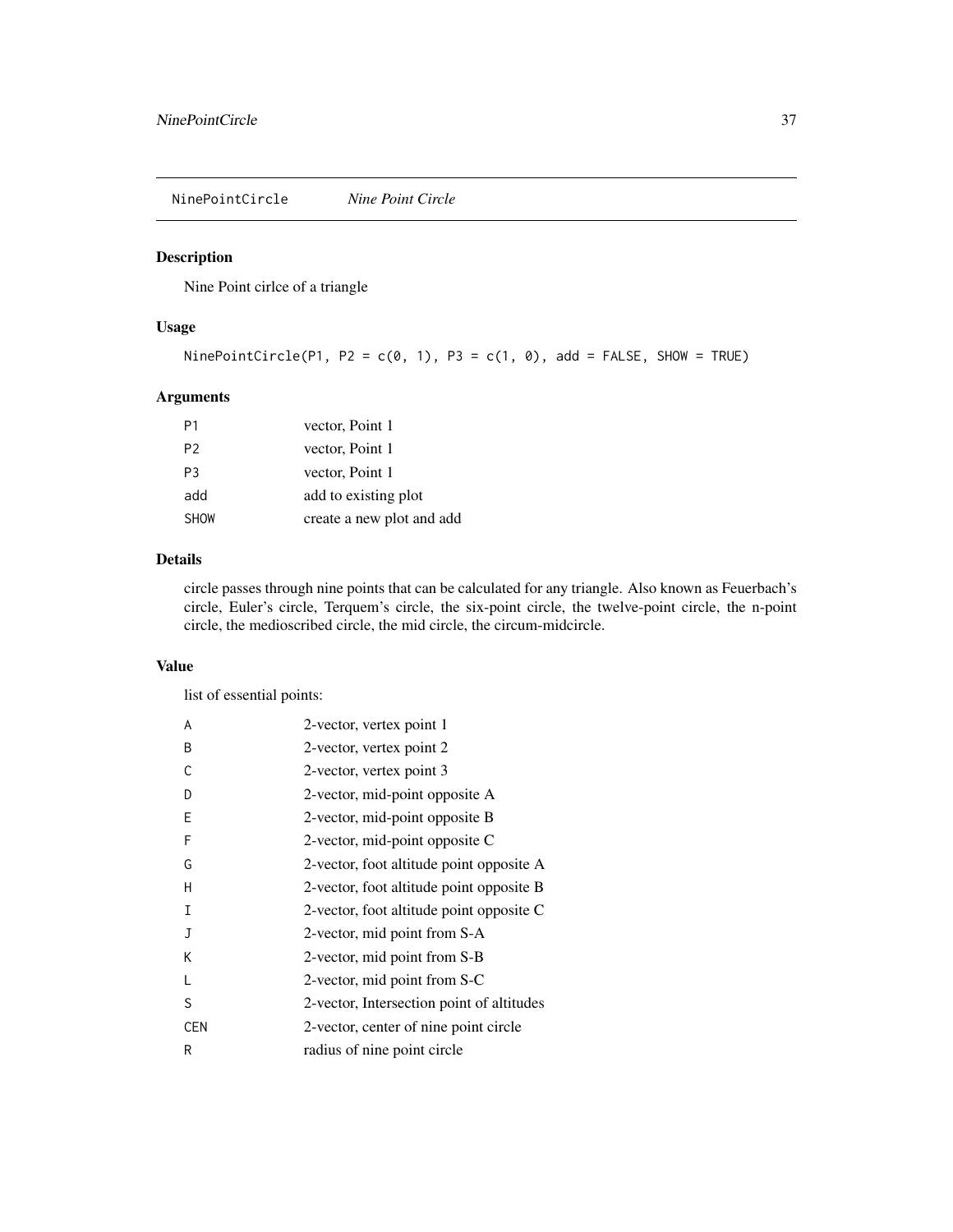## Author(s)

Jonathan M. Lees<jonathan.lees@unc.edu>

#### References

<http://en.wikipedia.org/wiki/Nine-point\_circle>

# See Also

TriangleInfo, TriangleCenter

# Examples

```
P1 = 10*runif(2)P2 = 10*runif(2)P3 = 10*runif(2)TRI = NinePointCircle(P1, P2, P3, add=TRUE, SHOW=TRUE)
```
#### NORMvec *Plot Normal Vector*

## Description

Calculate and plot a normal vecotor to a plane

# Usage

NORMvec(PPs, xscale, Rview, aglyph = list(), add = TRUE)

# Arguments

| <b>PPs</b> | Points for plotting, these define the plane |
|------------|---------------------------------------------|
| xscale     | scale for the figure                        |
| Rview      | viewing matrix                              |
| aglyph     | glyph for plotting the normal vector in 3D  |
| add        | logical, whether to add to current plot     |

# Value

Graphical Side effects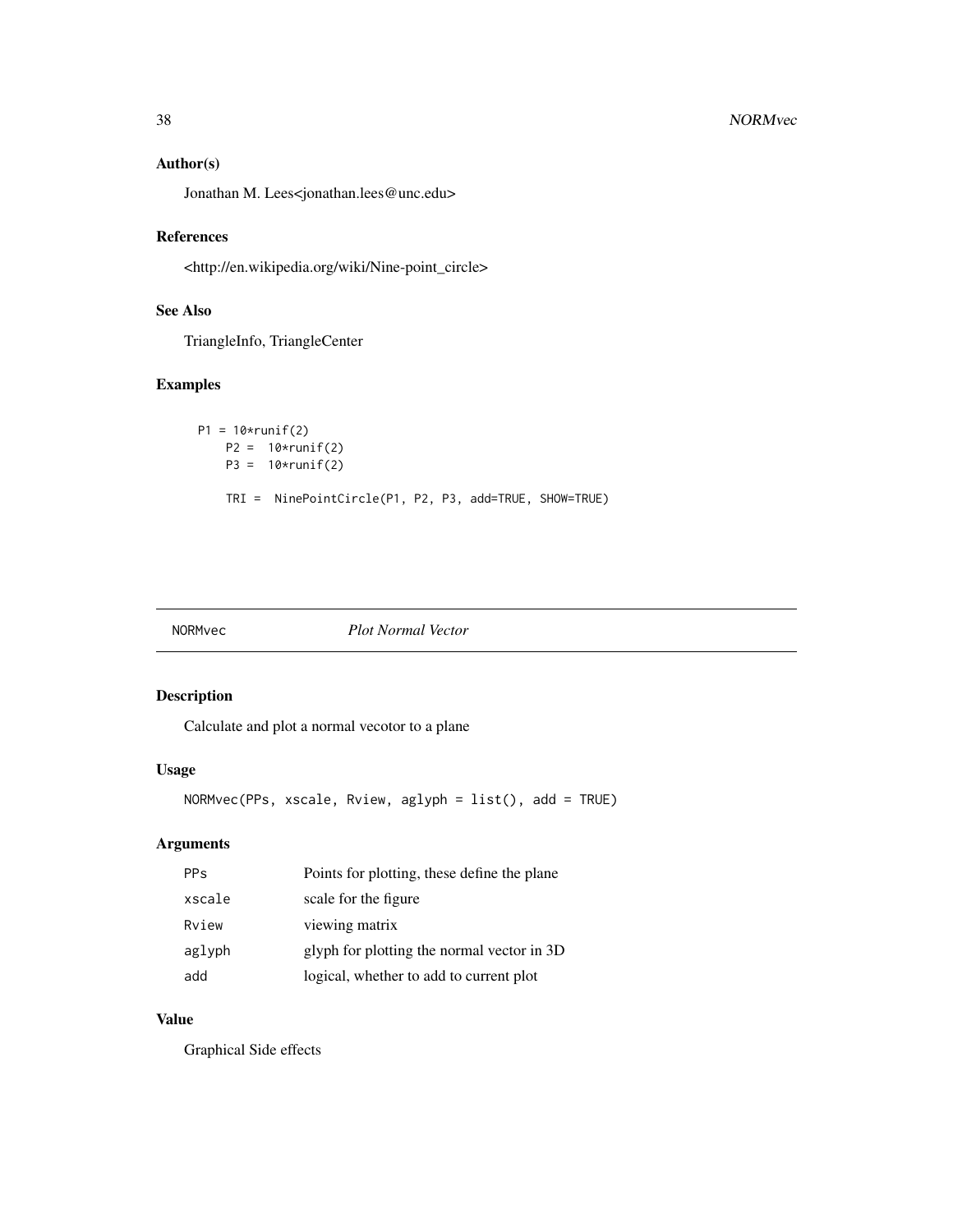#### NORMvec 39

# Note

Used internally

#### Author(s)

Jonathan M. Lees<jonathan.lees@unc.edu>

## See Also

pstart, PLOTbox, PLOTplane, stress

```
####### set colors
axcol = 'black'
boxcol = 'blue'
planecol = 'brown'
#### view angle
Rview = RFOC::ROTZ(-130)### set arbitrary scale
   xscale = 100### set glphy for plotting 3D vectors
headlen =xscale* .3/6
      len =xscale* .7/6
      basethick =xscale* 0.05/2
      headlip =xscale* .02/2
      aglyph = RFOC::Z3Darrow(len = len , basethick =basethick ,
            headlen =headlen , headlip=headlip )
#### set three points and combine them with rbind
    P1 = xscale * c(.2, 1, 1, 0)P2 = xscale * c(1, .1, 1, 0)P3 = xscale * c(1, 1, .4, 0)PPs = rbind(P1, P2, P3)
 ### convert points for view
Rp = PPs### create box and scale it
  BOX <-matrix(c(0,0,0,0,
           0, 1, 0,0,
           0, 1, 1,0,
           0, 0, 1,0,
           1,0,0,0,
           1, 1, 0,0,
           1, 1, 1,0,
           1, 0, 1,0), ncol=4, byrow=TRUE)
```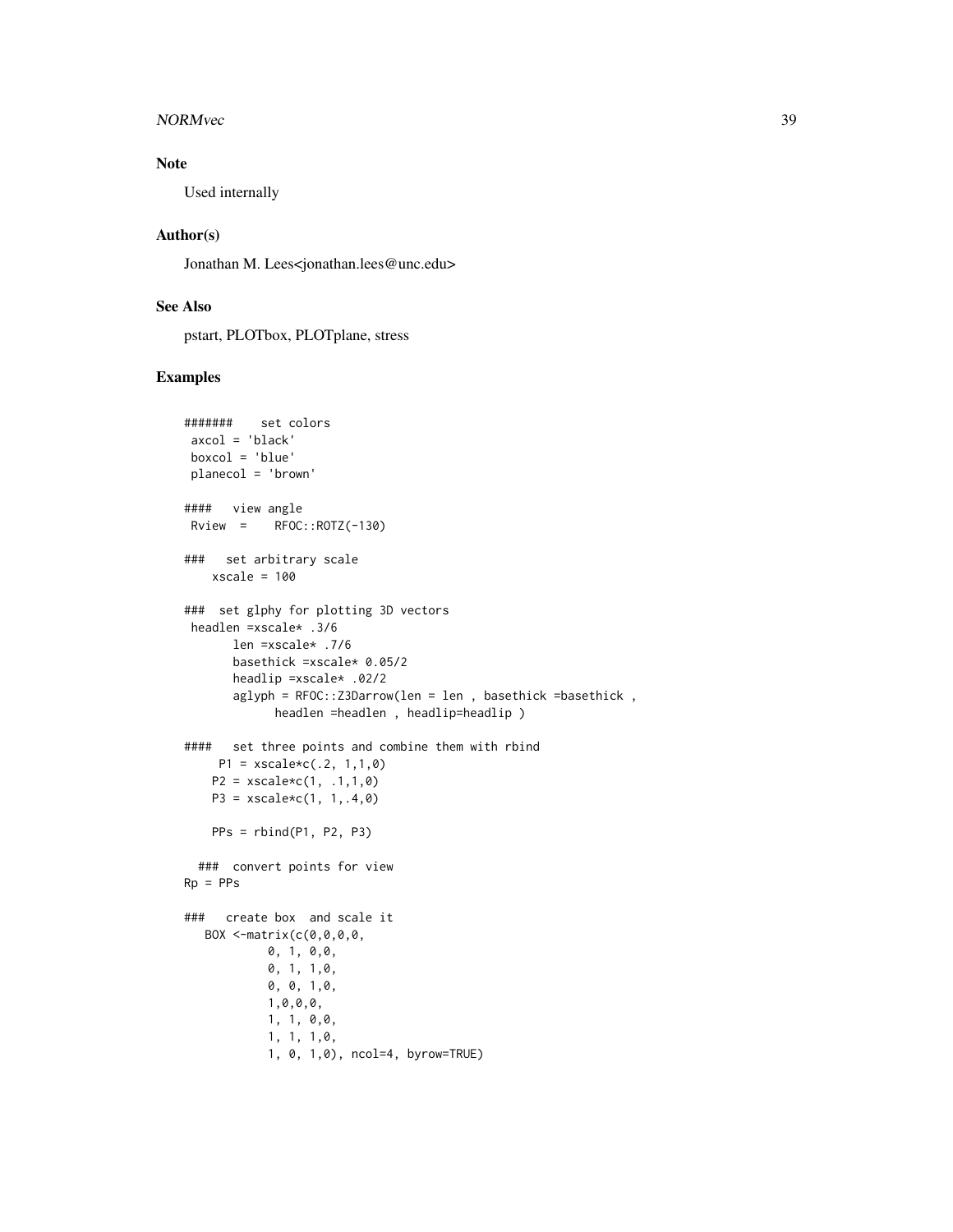```
BOX = xscale*BOX
   ############## create axes and scale them
AX = matrix(c(0,0,0,0,
           1, 0, 0,0,
           0, 0, 0,0,
           0, 1, 0,0,
           0,0,0,0,
           0, 0, 1,0), ncol=4, byrow=TRUE)
   AX = 1.5*xscale*AX
############## rotate axes and box
   Rax = AXRbox = BOX############## start the figure
pstart(xscale=xscale)
###### plot the box
PLOTbox(Rax, Rbox, axcol= 'black', boxcol= 'blue')
############## plot the plane
PLOTplane(Rp)
####### plot the normal
NN = NORMvec(PPs, xscale, Rview,aglyph=aglyph, add=TRUE)
```
okada85 *Okada Fault Deformation Model*

#### Description

Calculate the deformation due to a fault based on Okada 1985 code.

#### Usage

 $okada85(e = 0, n = 0, depth = 0, strike = 20,$ dip = 20, L = 5, W = 3, rake = 20, slip = 1, U3 = 1, nu = 0.25)

# Arguments

| e      | vector or matrix, Easting Observation, km     |
|--------|-----------------------------------------------|
| n      | vector or matrix, Northing Observation, km    |
| depth  | depth of fault                                |
| strike | degrees, strike of fault, measured from north |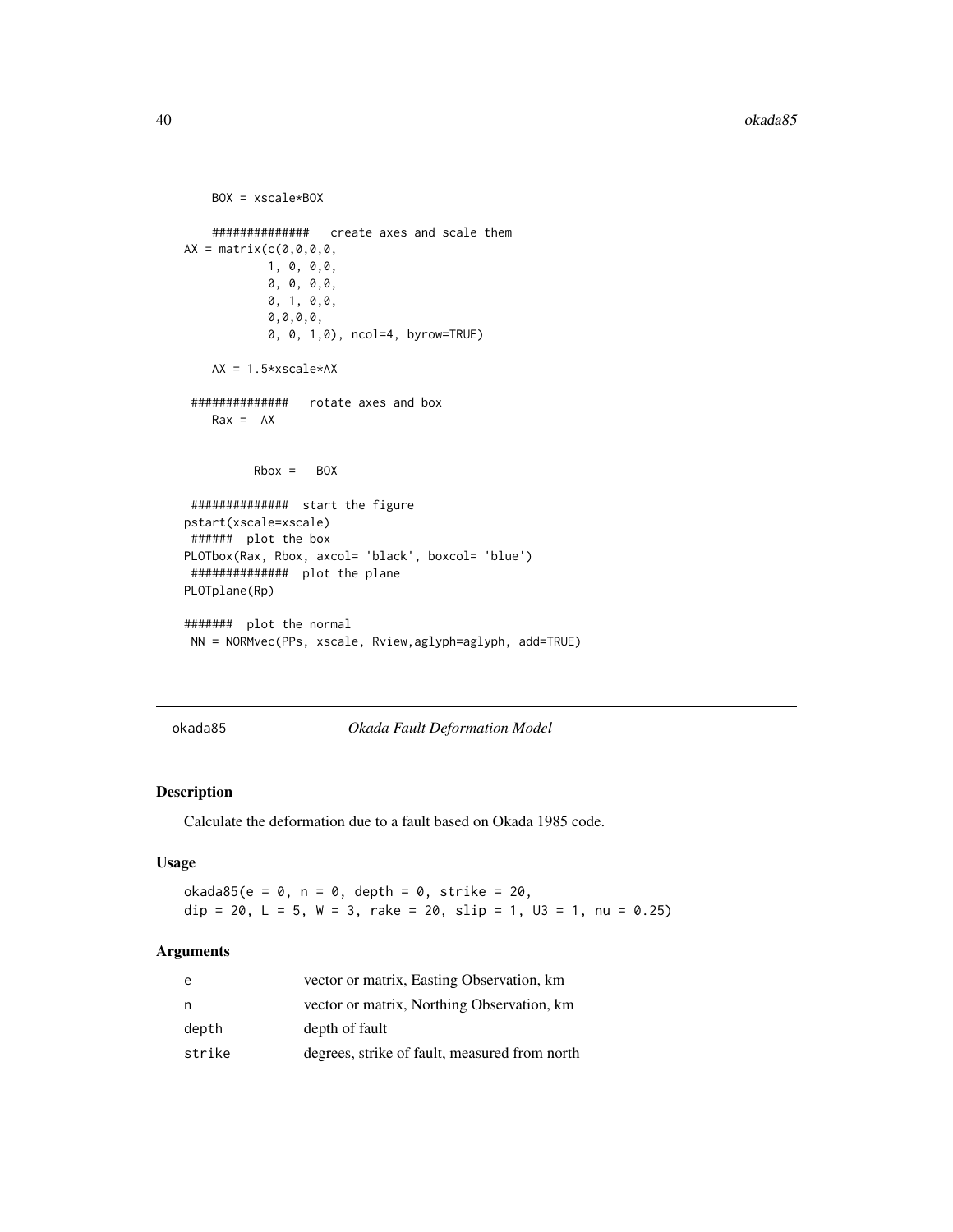#### $okada85$  41

| dip  | degrees, strike of fault, measured from horizontal |
|------|----------------------------------------------------|
|      | Length, km                                         |
| W    | Width, km                                          |
| rake | rake (degrees)                                     |
| slip | slip                                               |
| U3   | dilitation (m)                                     |
| nu   | Poisson's ration, default=0.25                     |

## Details

Computes displacements, tilts and strains at the surface of an elastic half-space, due to a dislocation defined by RAKE, SLIP, and OPEN on a rectangular fault defined by orientation STRIKE and DIP, and size LENGTH and WIDTH. The fault centroid is located (0,0,-DEPTH).

R-Code is a translation of original Matlab code by Francois Beauducel. UNC student Lan Ngo worked on the first version and J. M. Lees tested, verified and finalized the package.

#### Value

list:

| <b>uE</b>      | East deformation               |
|----------------|--------------------------------|
| uN             | North deformation              |
| U <sub>2</sub> | Vertical deformation           |
| UZF            | tilt vertical east             |
| uZN            | tilt vertical north            |
| uNN            | horizontal strains North-North |
| uNE            | horizontal strains North-East  |
| uEN            | horizontal strains East-North  |
| uEE            | horizontal strains East-East   |

#### Note

Units should be in km.

Note that vertical strain components can be obtained with following equations:  $uNZ = -uZN$ ;  $uEZ$  $= -uZE$ ;  $uZZ = -(uEE + uNN)*NU/(1-NU);$ 

Be careful about the definition of strike: seems that here the strike may be measured positive north of east, not east of north as stated in the documentation above.

# Author(s)

Jonathan M. Lees<jonathan.lees@unc.edu>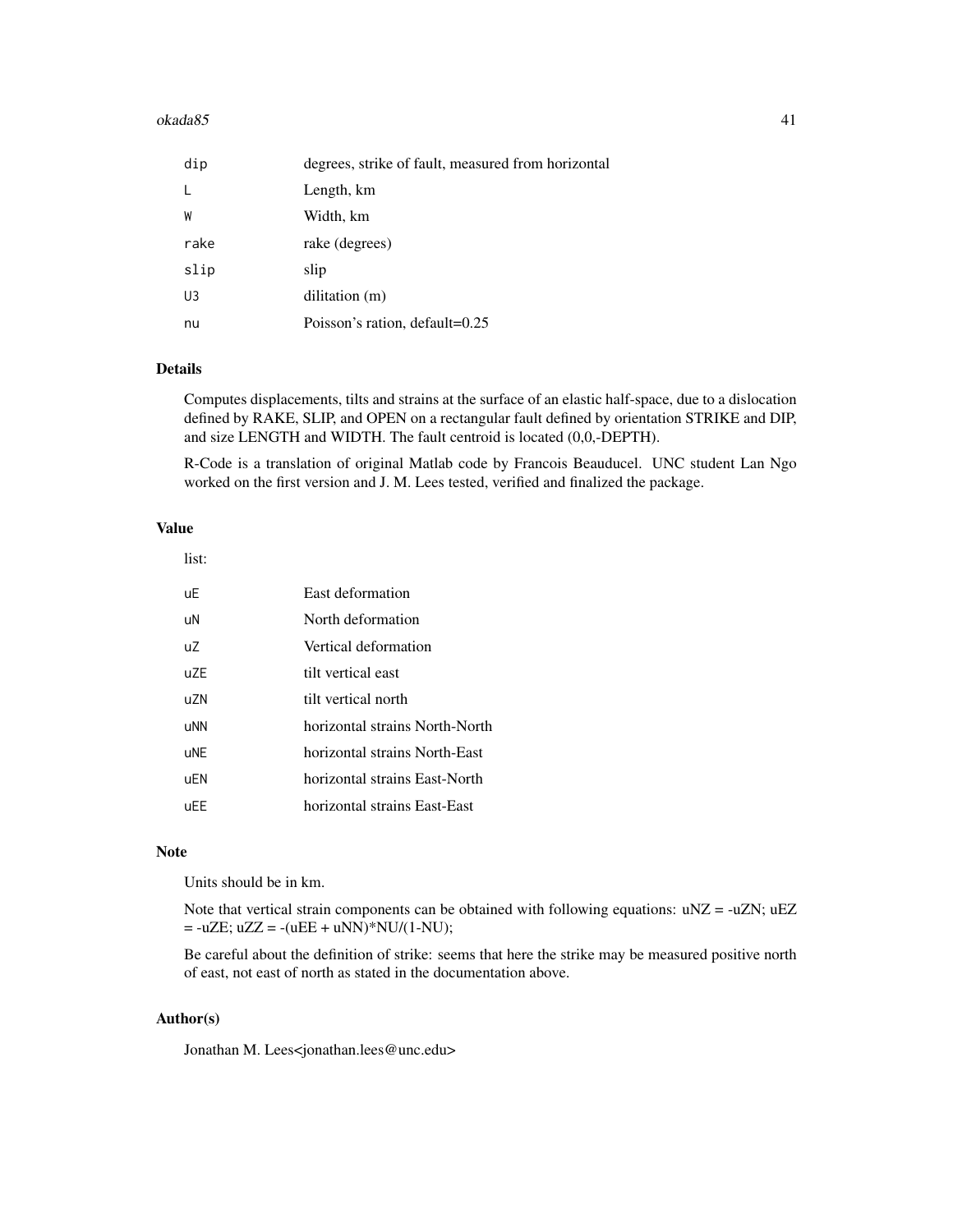#### References

Aki K., and P. G. Richards (1980) (ISBN-13: 978-1891389634) Quantitative seismology, Freemann & Co, New York.

Okada Y., Surface deformation due to shear and tensile faults in a half-space, Bull. Seismol. Soc. Am., 75:4, 1135-1154, 1985.

Acknowledgments: Francois Beauducel, Dmitry Nicolsky, University of Alaska

#### See Also

mogi1, mogiM

#### Examples

```
library(RPMG)
EX = seq(from=-10, to=10, length=50)WHY = seq(from=-10, to=10, length=50)M = RPMG::meshgrid(EX, WHY )
OKout = okada85(M$x, M$y,2,30,70,5,3,-45,1,1)
old.par <- par(no.readonly = TRUE)
par(mfrow=c(2, 2))
image(EX, WHY, OKout$uN, col=terrain.colors(100) ,
asp=1, main="uN" );contour(EX, WHY, OKout$uN, add=TRUE)
image(EX, WHY, OKout$uE, col=terrain.colors(100) ,
asp=1 , main="uE" );contour(EX, WHY, OKout$uE, add=TRUE)
image(EX, WHY, OKout$uZ, col=terrain.colors(100) ,
asp=1, main="uZ" );contour(EX, WHY, OKout$uZ, add=TRUE)
plot(EX, OKout$uZ[, 25 ])
par(old.par)
```
perpproj *Perpendicular Projection*

#### Description

Perpendicular Projection in two-dimensions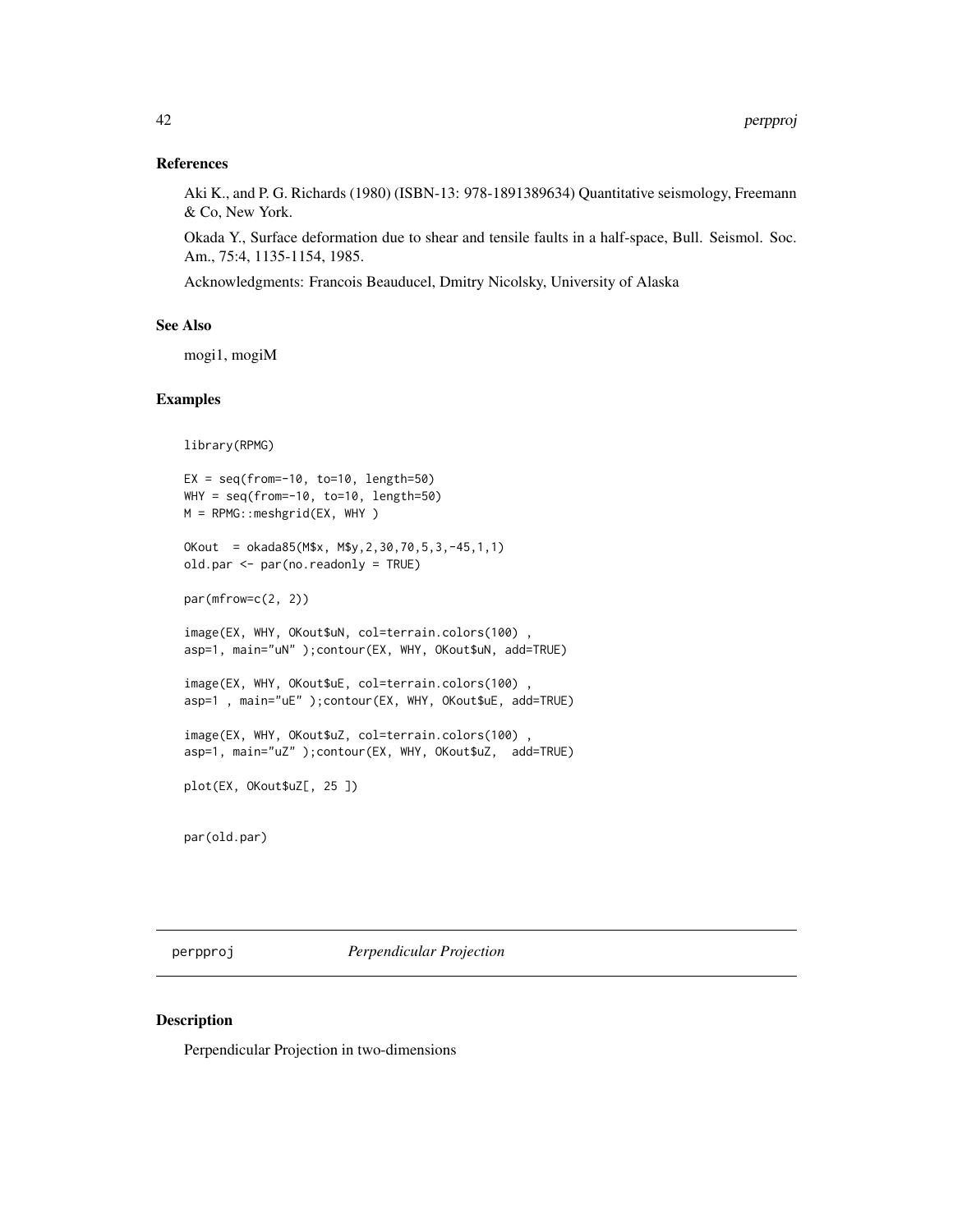#### perpproj 43

## Usage

perpproj(V1, V2, add = FALSE) pointproj(P1, VEC )

#### Arguments

| V <sub>1</sub> | vector 1                  |
|----------------|---------------------------|
| V <sub>2</sub> | vector 1                  |
| add            | logical, TRUE add to plot |
| P <sub>1</sub> | point coordinates,        |
| VFC.           | vector coordinates,       |

# Details

V1 and V2 are arrays with, for example,  $V1 = c(x1, x2, y1, y2)$  or lists with V2=list(x=c(x1, x2), y-c(y1, y2)) which gets converted into the first format.

The points are from the head of each vector projected onto the the line formed by the other vector. If the the x1 y1 of each vector do not coincide, the interesections of two lines is determined and the tail of each vector is moved to that point for determining the projection positions.

for the pointproj the input can be a 2-element vector or a list with  $(x,y)$  elements. The VEC should be organized, as  $(x1,x2, y1, y2)$  or as an  $(x,y)$  list. The P1 vector can include many points, so a large number of projections are doable.

#### Value

 $\ddot{\mathbf{r}}$ 

| 11SU:          |      |
|----------------|------|
| P <sub>1</sub> | x, y |
| P <sub>2</sub> | x, y |

#### Author(s)

Jonathan M. Lees<jonathan.lees@unc.edu>

#### See Also

vecproj

$$
V1 = c(2, 6, 1, 9)
$$
  
\n
$$
V2 = c(0, 5, 1, 2)
$$
  
\n
$$
PP = perpproj(V1, V2, add = FALSE)
$$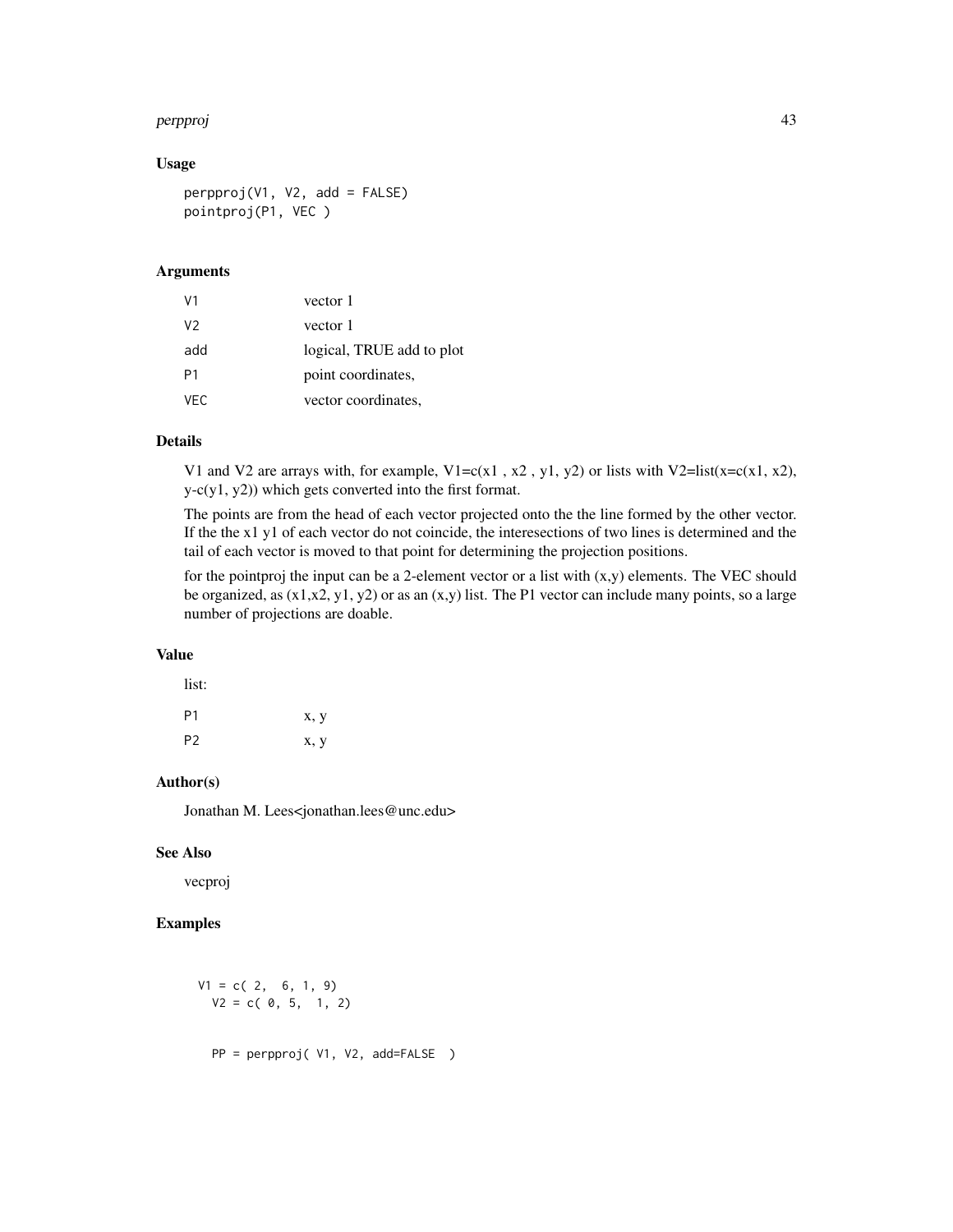```
R = range(c(V1, V2, unlist(PP))plot(R, R, type='n', asp=1)
arrows(V1[1], V1[3], V1[2], V1[4], length=.08 )
arrows(V2[1], V2[3], V2[2], V2[4], length=.08 )
points(PP$P1[1],PP$P1[2], col='red')
   points(PP$P2[1],PP$P2[2], col='blue')
arrows(V2[2], V2[4],PP$P1[1],PP$P1[2] , length=.08, col='red' )
arrows(V1[2], V1[4], PP$P2[1],PP$P2[2], length=.08, col='blue' )
```
PLOTbox *Plot 3D box*

## Description

Plot 3D box

#### Usage

```
PLOTbox(Rax, Rbox, axcol = "black", boxcol = "blue")
```
#### Arguments

| Rax    | rotated axes |
|--------|--------------|
| Rhox   | rotated box  |
| axcol  | axes color   |
| boxcol | box color    |

#### Value

Graphical Side effects

#### Author(s)

Jonathan M. Lees<jonathan.lees@unc.edu>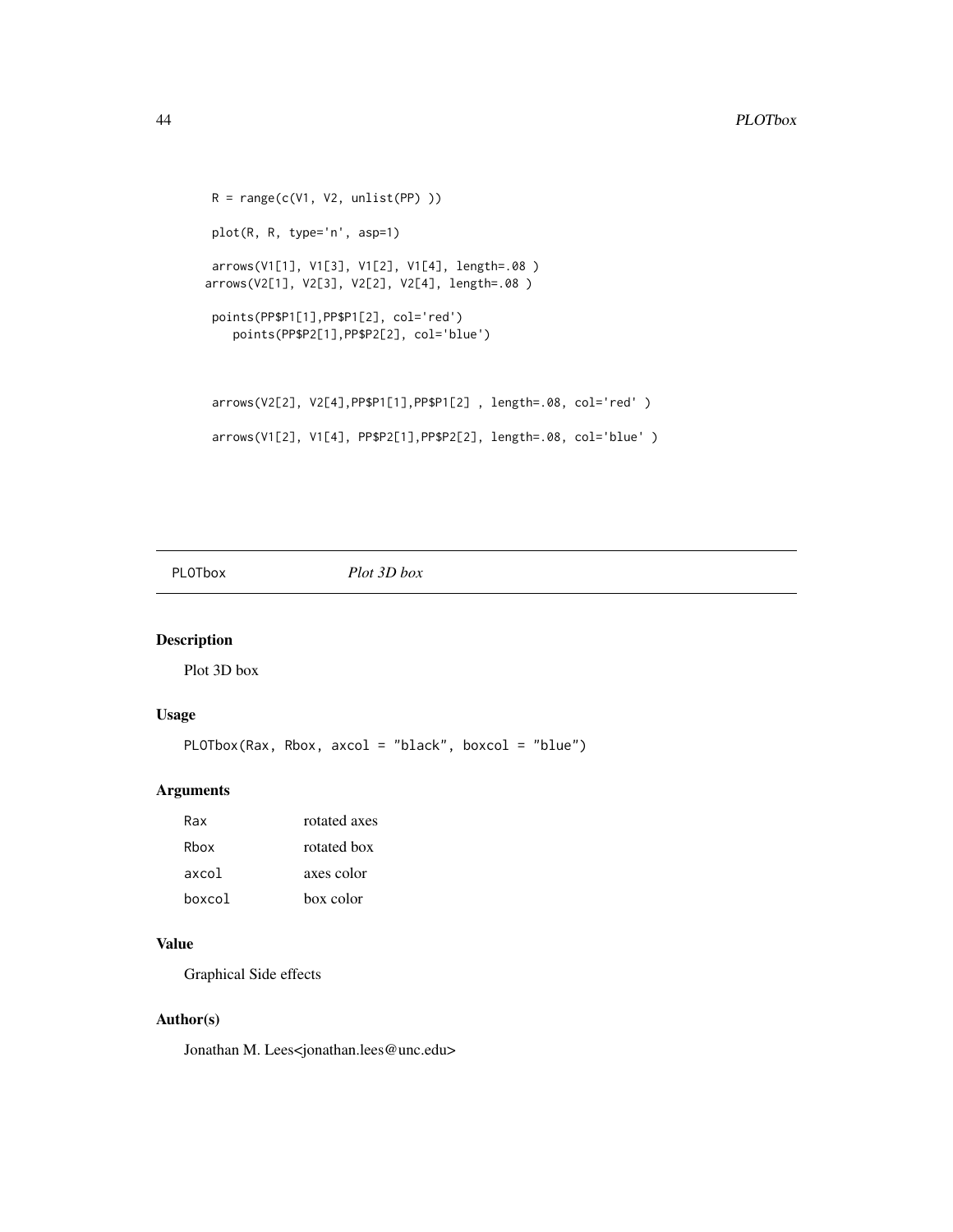#### PLOTbox 45

# See Also

pstart, PLOTplane, stress, NORMvec

```
####### set colors
axcol = 'black'
boxcol = 'blue'
planecol = 'brown'
#### view angle
Rview = RFOC::ROTZ(-130)
### set arbitrary scale
   xscale = 100
### create box and scale it
  BOX <-matrix(c(0,0,0,0,
           0, 1, 0,0,
           0, 1, 1,0,
           0, 0, 1,0,
           1,0,0,0,
           1, 1, 0,0,
           1, 1, 1,0,
           1, 0, 1,0), ncol=4, byrow=TRUE)
   BOX = xscale*BOX
    ############## create axes and scale them
AX = matrix(c(0,0,0,0,
           1, 0, 0,0,
           0, 0, 0,0,
           0, 1, 0,0,
           0,0,0,0,
           0, 0, 1,0), ncol=4, byrow=TRUE)
   AX = 1.5*xscale*AX############## rotate axes and box
   Rax = AXRbox = BOX############## start the figure
pstart(xscale=xscale)
###### plot the box
PLOTbox(Rax, Rbox, axcol= 'black', boxcol= 'blue')
```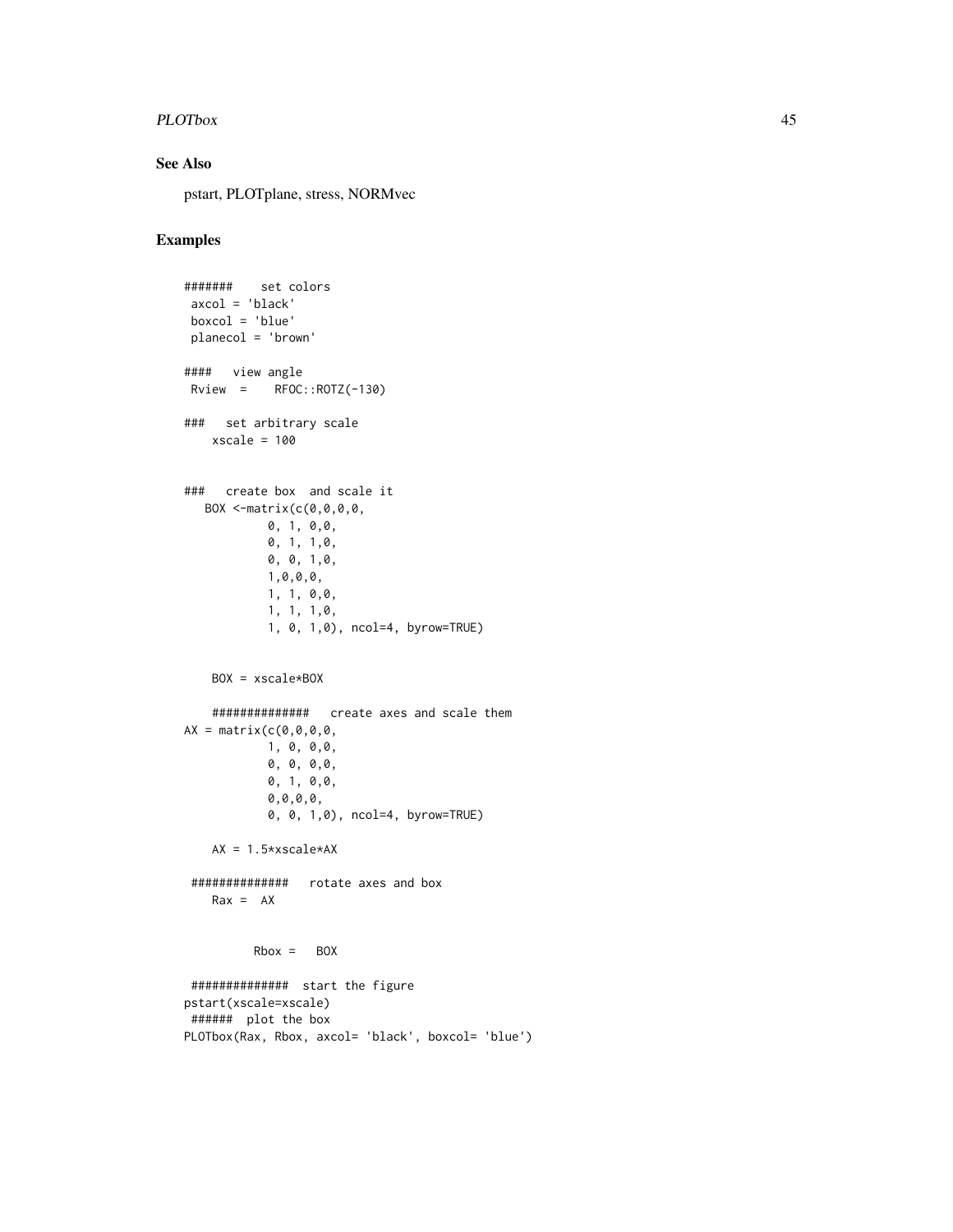## plotfry *Plot Fry Output*

## Description

Plot Fry Output limited by a specified distance.

#### Usage

plotfry(fry, dis, col = grey(0.7), ann = FALSE, axes = FALSE)

#### Arguments

| fry  | list output of dofry                       |
|------|--------------------------------------------|
| dis  | distance to limit plotting to the center   |
| col  | color for points                           |
| ann  | logical, annotation of axes, see par       |
| axes | logical, whether to plot the axes, see par |

#### Details

Used for plotting the points attained through the fry method

#### Value

| x   | x-coordinates              |
|-----|----------------------------|
| v   | y-coordinates              |
| mx  | x center of plot           |
| my  | y center of plot           |
| dis | distance for limiting plot |

#### Author(s)

Jonathan M. Lees<jonathan.lees@unc.edu>

#### References

Fry, N., (1979) <http://dx.doi.org/10.1016/0040-1951(79)90135-5> Random point distributions and strain measurement in rocks Tectonophysics, 60:89-105.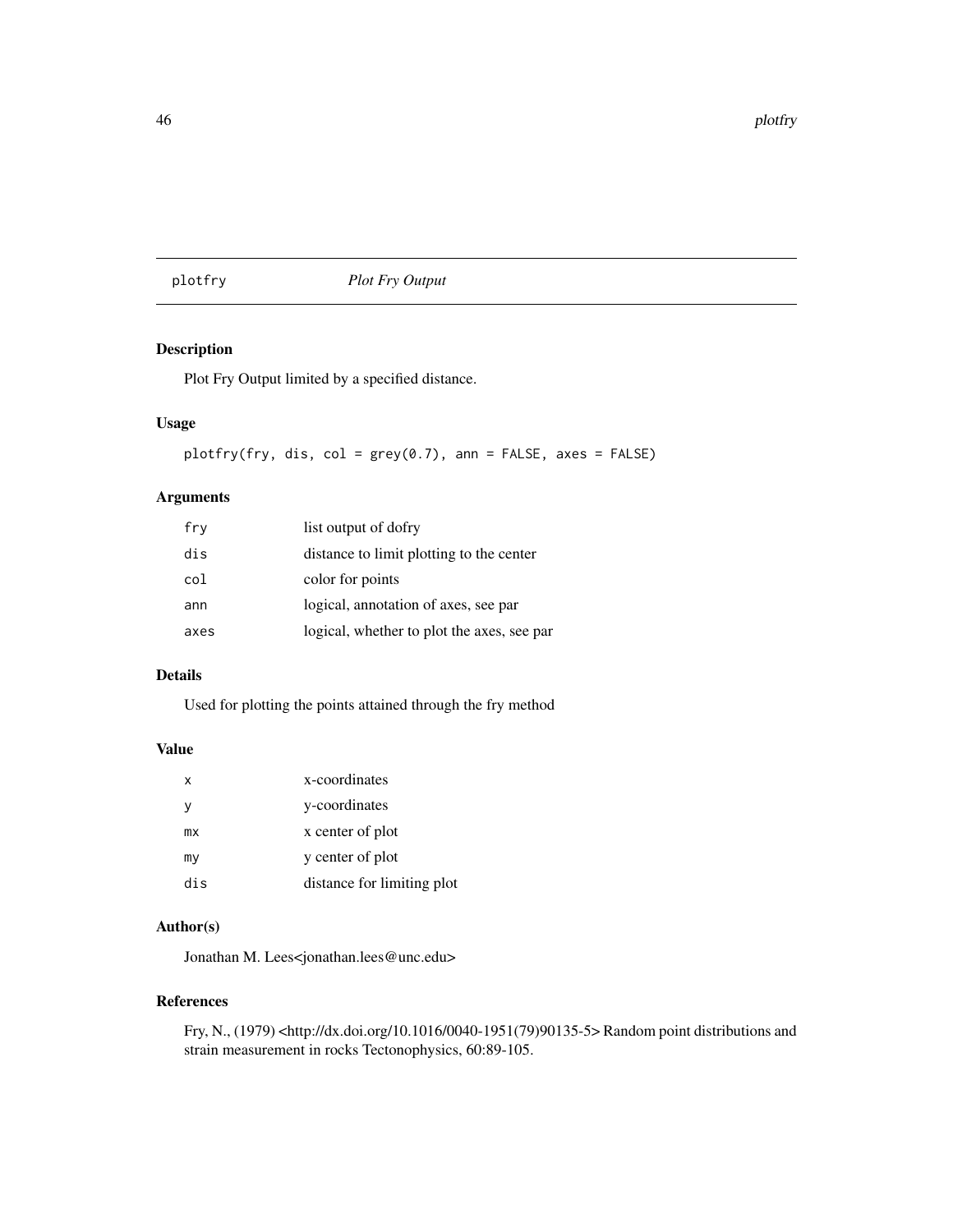## PLOTplane 47

# See Also

dofry, Showfry

# Examples

```
RDAT = randFRY(400, LIM=c(0,0, 200, 200) , rlen=5 )
length(RDAT$x)
plot(RDAT$x, RDAT$y, asp=1, pch=".", cex=2)
flag = sqrt( (RDAT$x-mean(RDAT$x))^2 + (RDAT$y-mean(RDAT$y))^2)<75
DAT = list(x=RDAT$x[flag], y=RDAT$y[flag])
x = DAT$xy = DAT$yplot(x,y, asp=1, pch=21, col='red', bg='gold', ann=FALSE, axes=FALSE)
FF = dofry(DAT$x, DAT$y )
AF = plotfry(FF, dis=30)
Z = xtractlip(AF)
lines(cluster::predict.ellipsoid(Z$hull), col='red')
```
# PLOTplane *Plot Plane on box*

## Description

Plot Plane on box

#### Usage

PLOTplane(Rp, planecol = "brown")

#### Arguments

| Rp       | Rotated points           |
|----------|--------------------------|
| planecol | color for plotting plane |

## Author(s)

Jonathan M. Lees<jonathan.lees@unc.edu>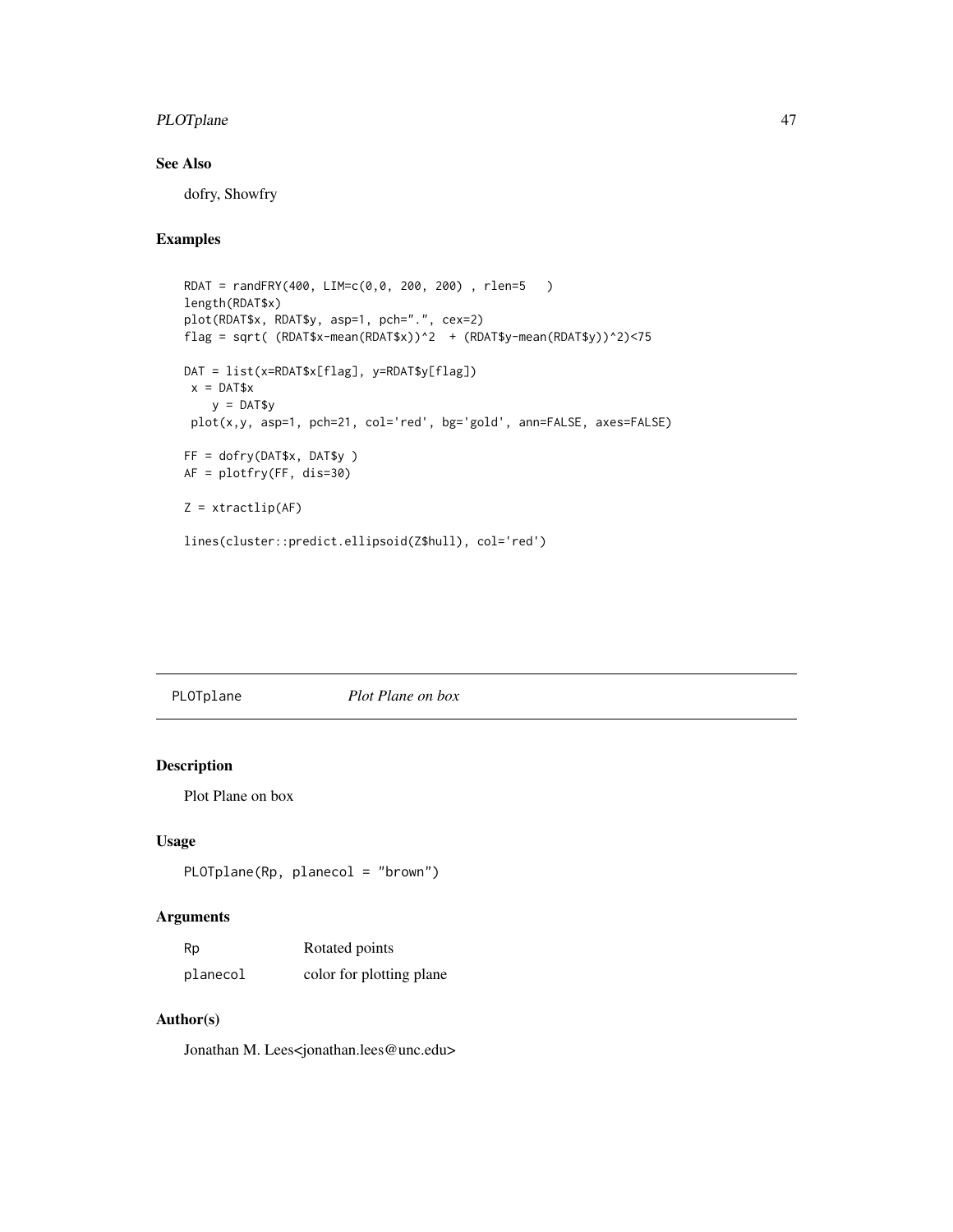## See Also

pstart, PLOTbox, stress

```
####### set colors
 axcol = 'black'
boxcol = 'blue'
planecol = 'brown'
#### view angle
Rview = RFOC::ROTZ(-130)
### set arbitrary scale
   xscale = 100#### set three points and combine them with rbind
    P1 = xscale \times c(.2, 1, 1, 0)P2 = xscale * c(1, .1, 1, 0)P3 = xscale * c(1, 1, .4, 0)PPs = rbind(P1, P2, P3)### convert points for view
Rp = PPs### create box and scale it
  BOX <-matrix(c(0,0,0,0,
            0, 1, 0,0,
            0, 1, 1,0,
           0, 0, 1,0,
           1,0,0,0,
           1, 1, 0,0,
           1, 1, 1,0,
           1, 0, 1,0), ncol=4, byrow=TRUE)
    BOX = xscale*BOX
    ############## create axes and scale them
AX = matrix(c(0,0,0,0,
           1, 0, 0,0,
            0, 0, 0,0,
            0, 1, 0,0,
            0,0,0,0,
            0, 0, 1,0), ncol=4, byrow=TRUE)
   AX = 1.5*xscale*AX############## rotate axes and box
```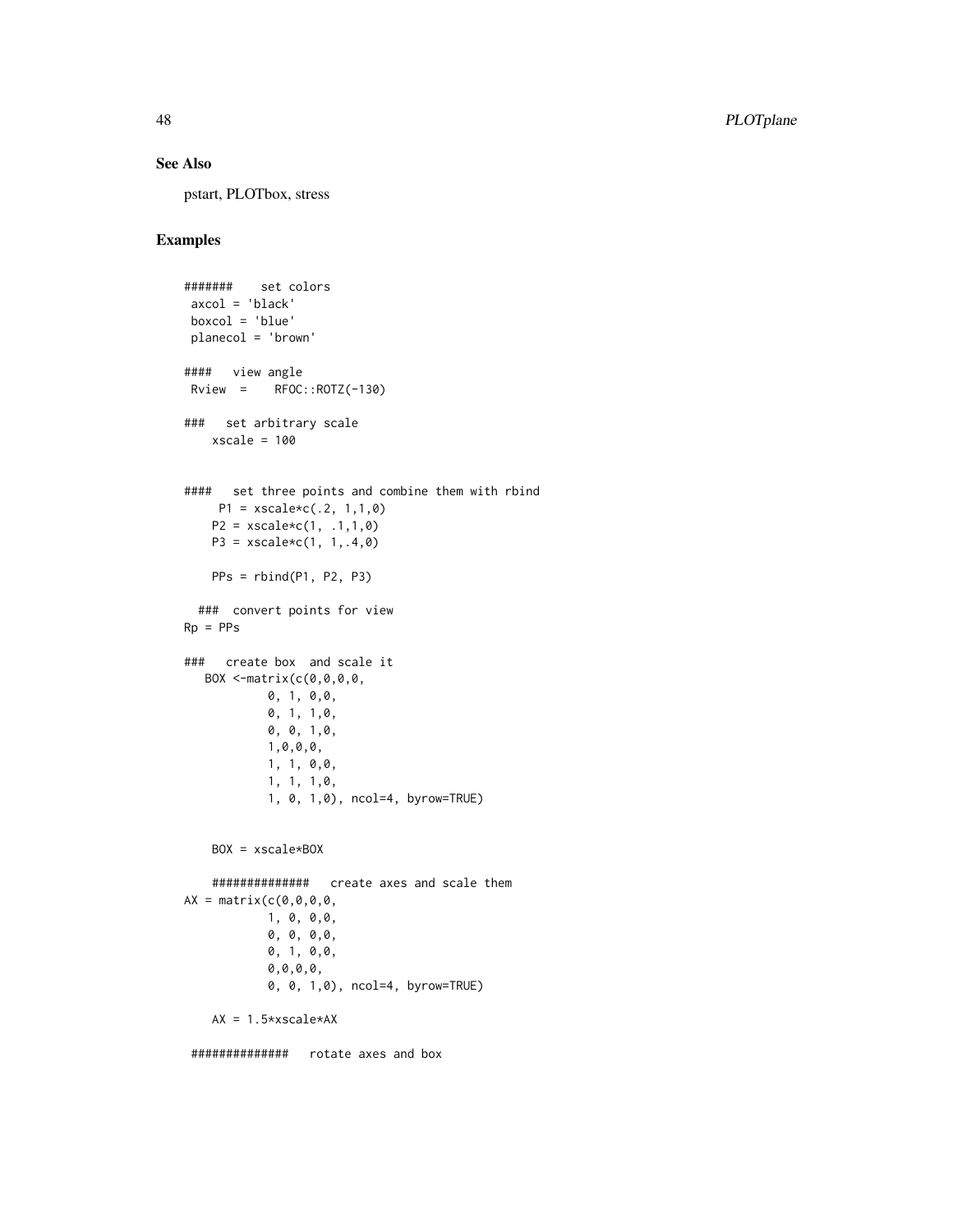## points2line 49

```
Rax = AXRbox = BOX############## start the figure
pstart(xscale=xscale)
 ###### plot the box
PLOTbox(Rax, Rbox, axcol= 'black', boxcol= 'blue')
 ############## plot the plane
PLOTplane(Rp)
     P1 = xscale * c(0, 0, .4, 0)P2 = xscale * c(0.8, 0, 0, 0)P3 = xscale * c(0, .7, 0, 0)PPs = rbind(P1, P2, P3)
  ### convert points for view
Rp = PPsPLOTplane(Rp, planecol = "gold" )
```

| points2line | Points to Line |  |  |
|-------------|----------------|--|--|
|-------------|----------------|--|--|

## Description

Given a point and a matrix of lines, calculate the projection of the vector of the point to the first coordinate of each line and the perpendicular distance.

#### Usage

points2line(Lp, VL)

#### Arguments

| Lp | Point list $(x,y)$                         |
|----|--------------------------------------------|
| VL | Matrix of points, N by 4 as X1, Y1, X2, Y2 |

## Details

The first point in the matrix is considered the base.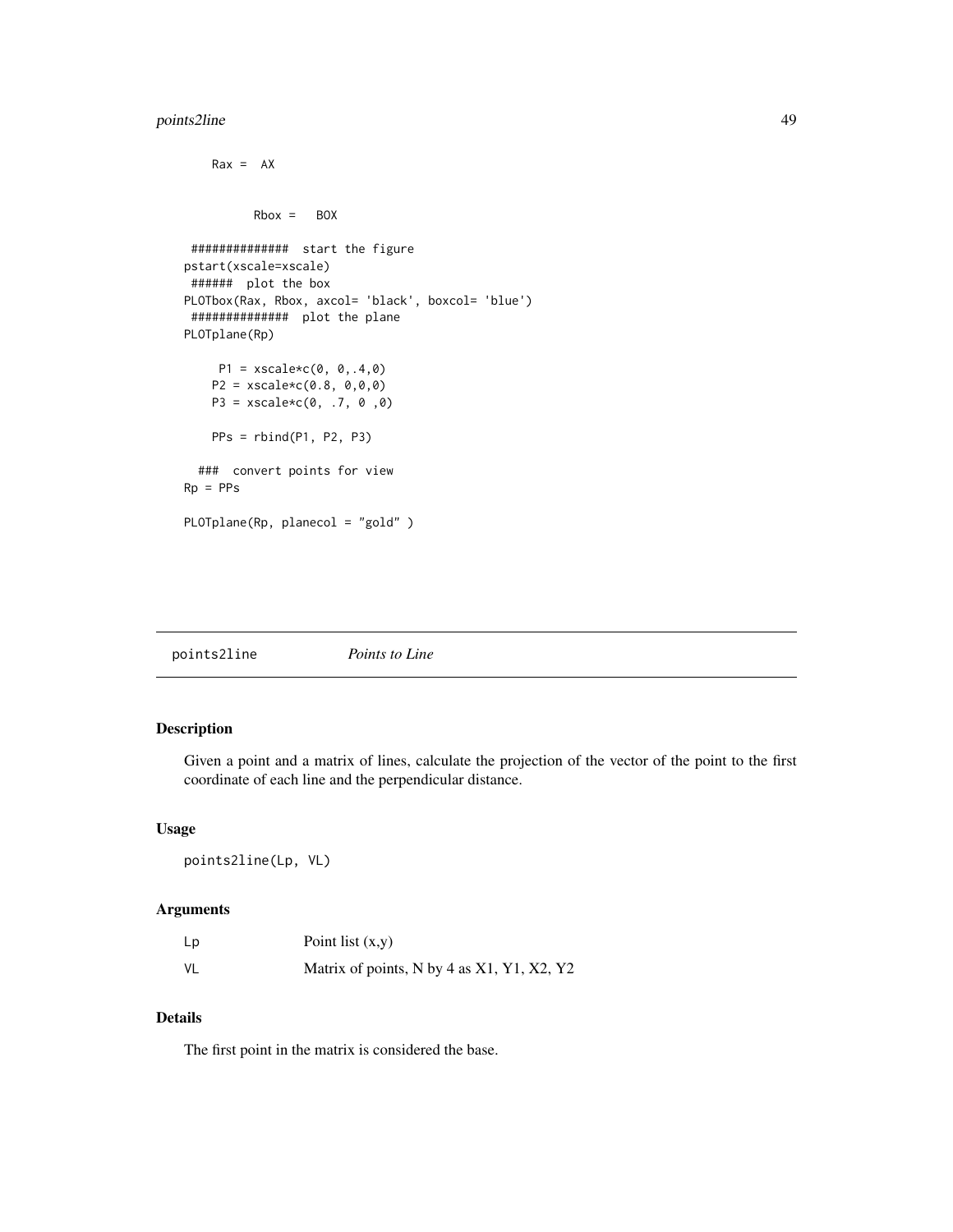## Value

list:

| rat  | cosine projection |
|------|-------------------|
| srat | sine projection   |

# Author(s)

Jonathan M. Lees<jonathan.lees@unc.edu>

## See Also

REplane

# Examples

```
S= stressSETUP()
     pstart()
PLOTbox(S$Rax, S$Rbox, axcol= 'green', boxcol= 'purple')
      PLOTplane(S$Rp, planecol="brown")
 basepoint = 3
       legpoints = c(7, 4, 2)VL = cbind( rep(S$Rbox[basepoint,1] , length(legpoints)),
     rep(S$Rbox[basepoint,2] , length(legpoints)),
         S$Rbox[legpoints,1], S$Rbox[legpoints,2])
     Lp=list()
Lp$x=c(40.0180732557)
Lp$y=c(40.4847345741)
 G = points2line(Lp, VL )
```
PolarDecomp *Polar Decomposition*

## Description

Polar Decomposition for Strain

#### Usage

PolarDecomp(A)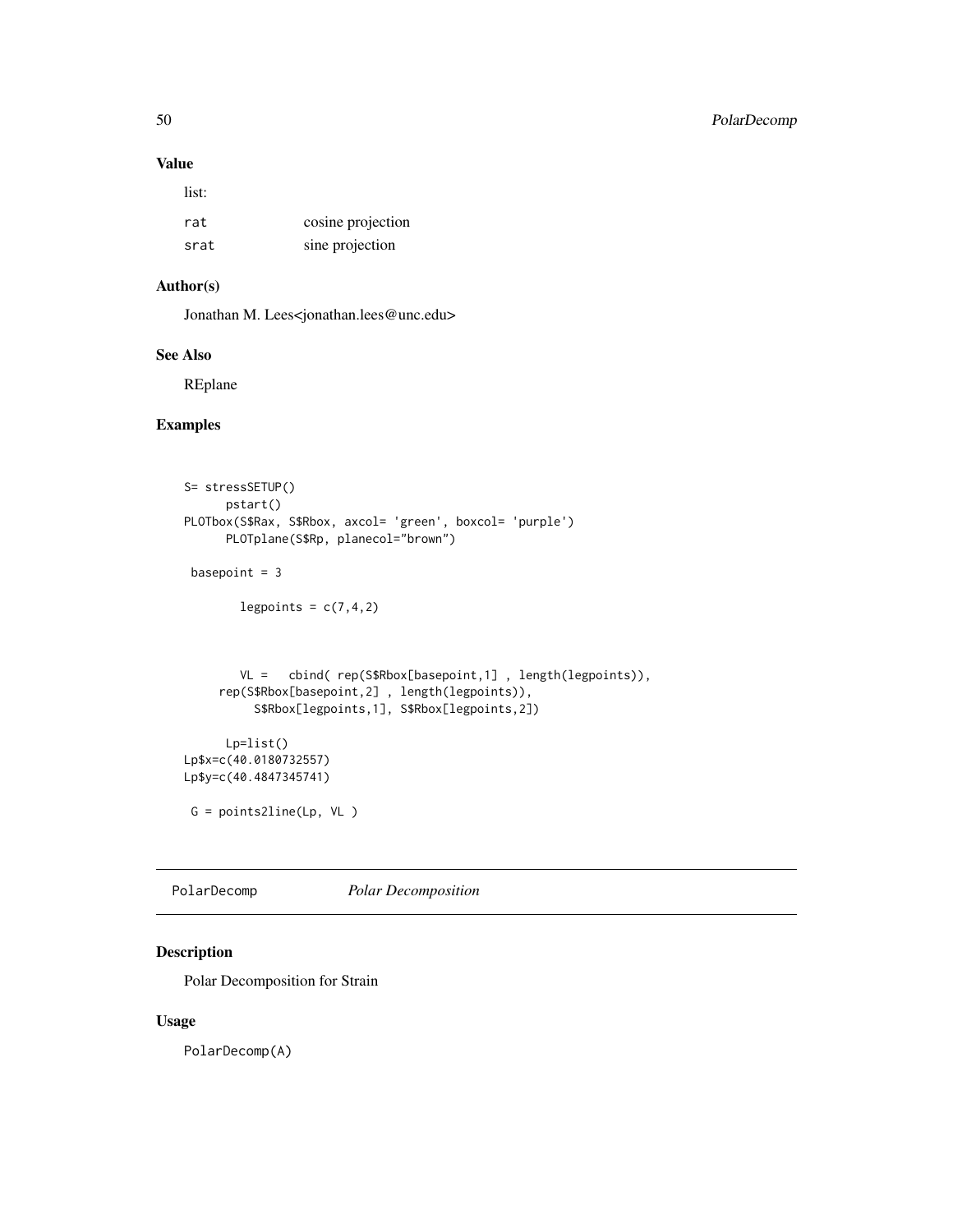## PolarDecomp 51

#### Arguments

A Strain Matrix

# Details

Polar decomposition uses the svd to extract 2 matrices that represent the stretch and rotation of a strain: A = UP. U is orthogonal rotation matrix and P is the stretch tensor. These are extracted from the singular value decomposition.

#### Value

| P | matrix, stretch tensor             |
|---|------------------------------------|
| U | matrix, orthogonal rotation matrix |

## Author(s)

Jonathan M. Lees<jonathan.lees@unc.edu>

# References

<http://en.wikipedia.org/wiki/Finite\_strain\_theory>

#### See Also

svd

```
A = matrix(runit(4, -1, 1), ncol=2)PD = PolarDecomp(A)
E = svd(A)### W S V
E$u
 ###t(E$v) %*% diag(E$d)%*% (E$u)
P = E$v
U = E$u
```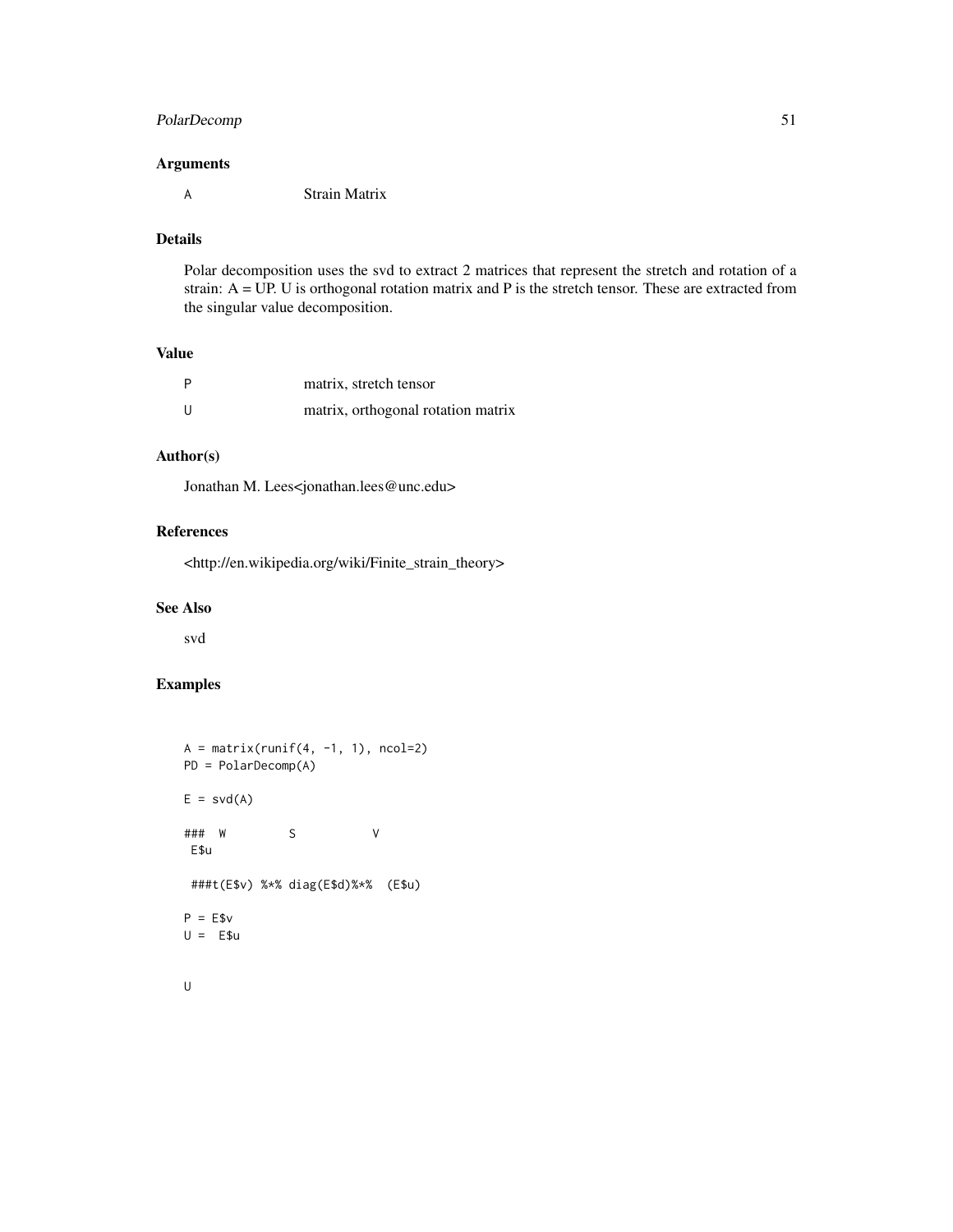Scanned points from igneous petrology

## Usage

data(PPoints)

## Format

```
The format is: List of 4 $ x : num [1:16] 45.4 56.4 64.1 71.1 66.3 ... $ y : num [1:16] 9.39 13.56
11.36 8.36 5.84 ... $ lab : chr [1:16] "minor varieties" "phonolites" "trachytes" "rhyolites" ... $ rots:
num [1:16] 45 0 0 0 0 0 0 -90 0 0 ...
```
#### Details

Can click on here with a mixture to get a location on the plot.

#### Source

scanned figure

## References

Principles of Igneous and Metamorphic Petrology, A. R. Philpotts, 1990, Prentice Hall <ISBN-13:978-0521880060>.

```
data(Glines)
data(PPoints)
plot(Glines[[1]], type='n', xlab="SiO2", ylab="NA2O+K2O")
for(i in 1:length(Glines))
{
lines(Glines[[i]]$x, Glines[[i]]$y)
}
for(i in 1:length(PPoints$x))
{
text(PPoints$x[i],PPoints$y[i], label=PPoints$lab[i], srt=PPoints$rots[i])
}
```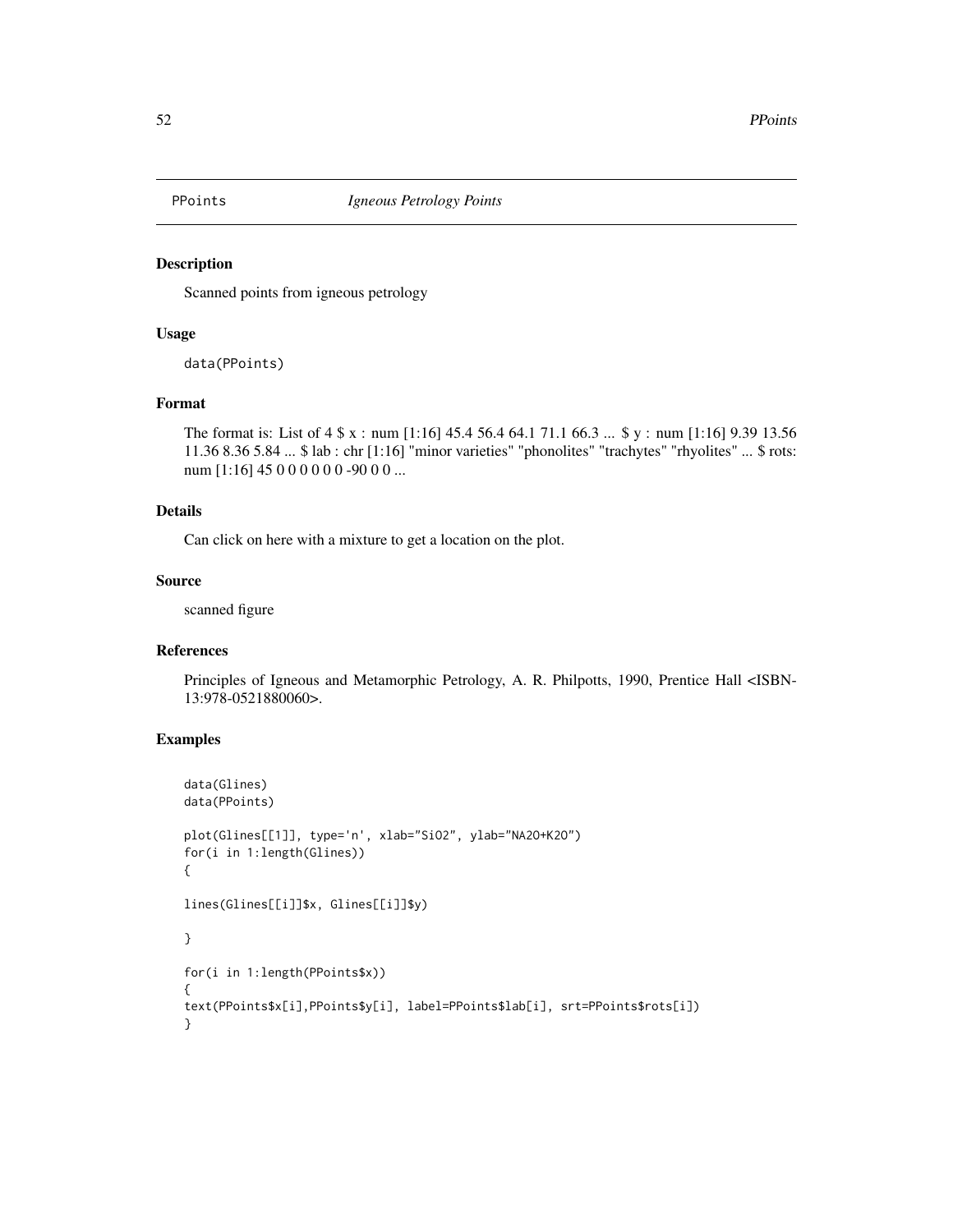Start an empty plot

#### Usage

pstart(xscale = 30, expand=1.2)

## Arguments

| xscale | Arbitray scale for plot                           |
|--------|---------------------------------------------------|
| expand | factor to expand the plotting region, default=1.2 |

# Details

Creates a plotting region with no drawing. Default region is defined by: xlim= c(-expand\*xscale, expand\*xscale) and ylim= c(-expand\*xscale, expand\*xscale).

#### Value

Graphical Side effects

## Author(s)

Jonathan M. Lees<jonathan.lees@unc.edu>

## Examples

pstart() axis(1) axis(2)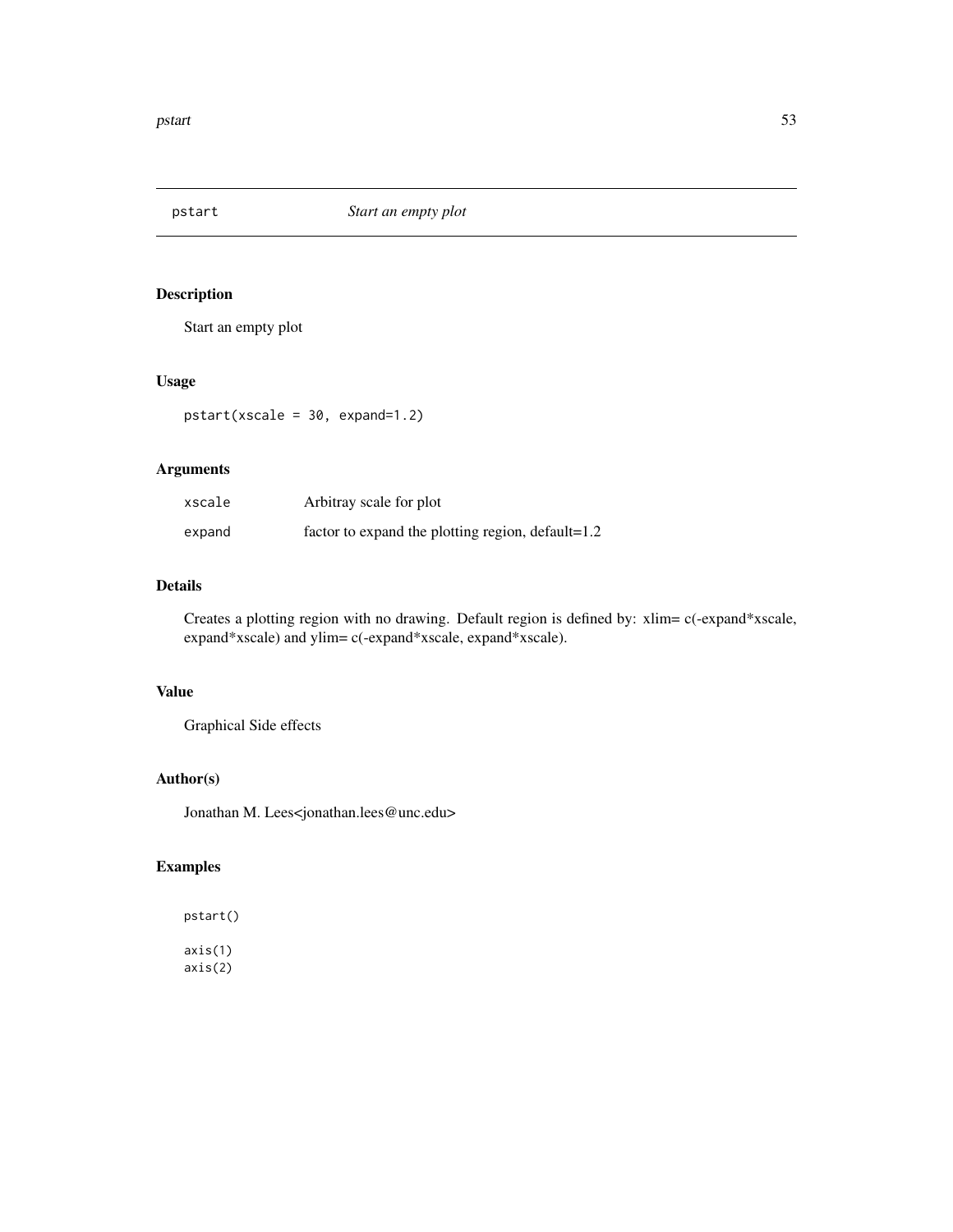Deformation of Pozzuoli Italy 1982

#### Usage

data(PXY)

# Format

The format is: List of 2 \$ x: num [1:75] 0.0237 0.3478 0.5252 0.8689 0.8387 ... \$ y: num [1:75] 1 0.991 0.975 0.928 0.962 ...

# Details

Used as example data for Mogi Source inversion.

## Source

Digitized from publication listed in reference.

## References

#### publication

Berrino, G., Corrado, G., Luongo, G., and Toro, B., Ground deformation and gravity changes accompanying the 1982 Pozzuoli Uplift, in Monograph:On the 1982-1984 bradyseismic crisis at Phlegraean Fields (Italy) eds: Barberi, F., Hill, D P., Innocenti, F., Luongo, G., Treuil, M., Bulletin Volcanologique, vol.47, no.2, special issue, pp.187-200, 1984 <doi:https://doi.org/10.1007/BF01961548>.

#### Examples

data(PXY)

plot(PXY)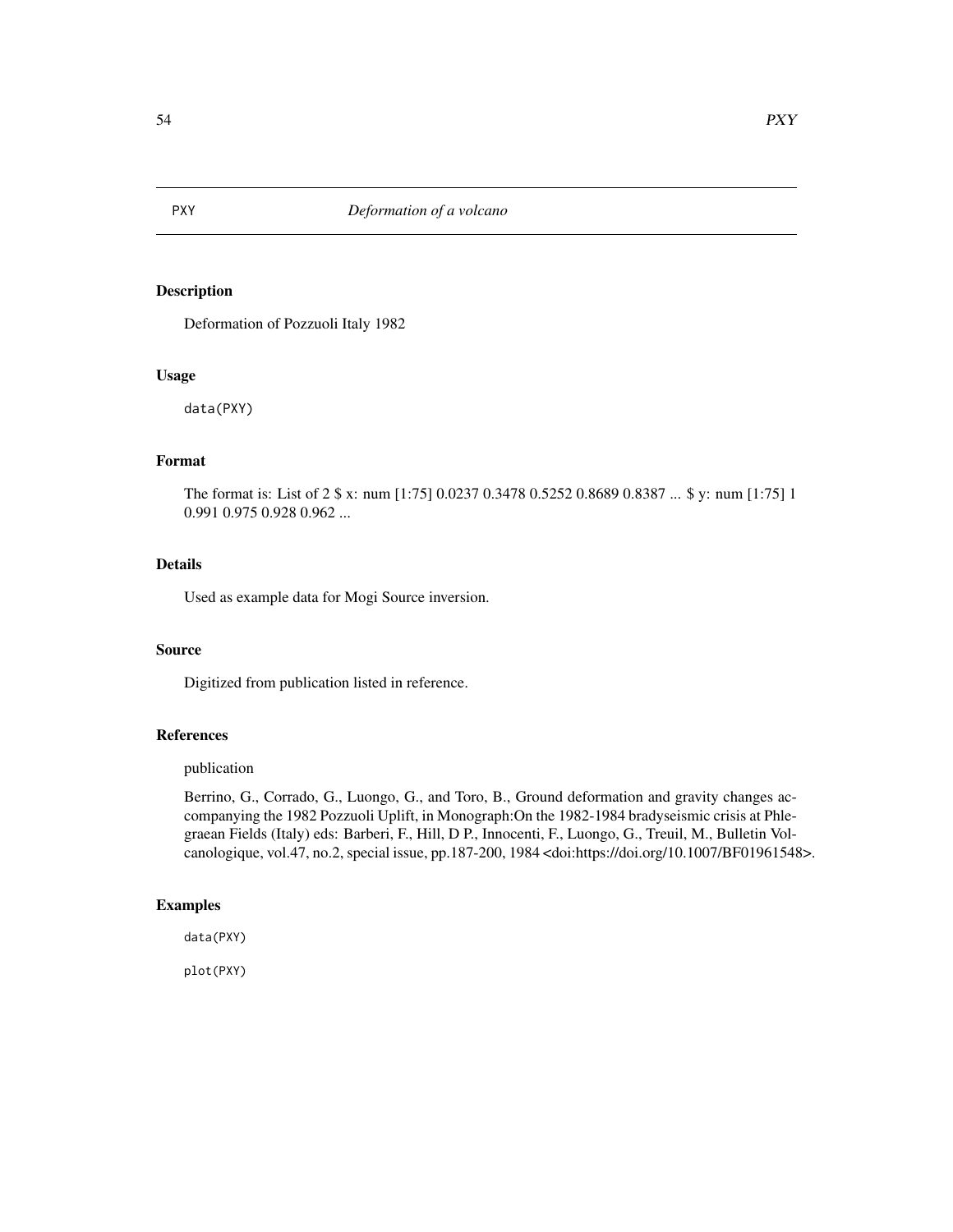Random distribution of points that have a specified radial spacing.

#### Usage

randFRY(N = 200, LIM =  $c(0, 0, 100, 100)$ , rlen = 5, PLOT=FALSE)

## Arguments

| N           | integer, number of points                                                                       |
|-------------|-------------------------------------------------------------------------------------------------|
| LIM         | Limit in x-y direction                                                                          |
| rlen        | distance length, points are selected if they are greater than this distance from<br>each other. |
| <b>PLOT</b> | logical, TRUE=make a plot of data                                                               |

## Details

A spatial data set is generated that has random distribution with points no closer than a specified distance apart.

# Value

| x        | x-coordinate |
|----------|--------------|
| <b>V</b> | y-coordinate |

## Author(s)

Jonathan M. Lees<jonathan.lees@unc.edu>

## References

Fry, N., (1979) <http://dx.doi.org/10.1016/0040-1951(79)90135-5> Random point distributions and strain measurement in rocks Tectonophysics, 60:89-105.

#### See Also

dofry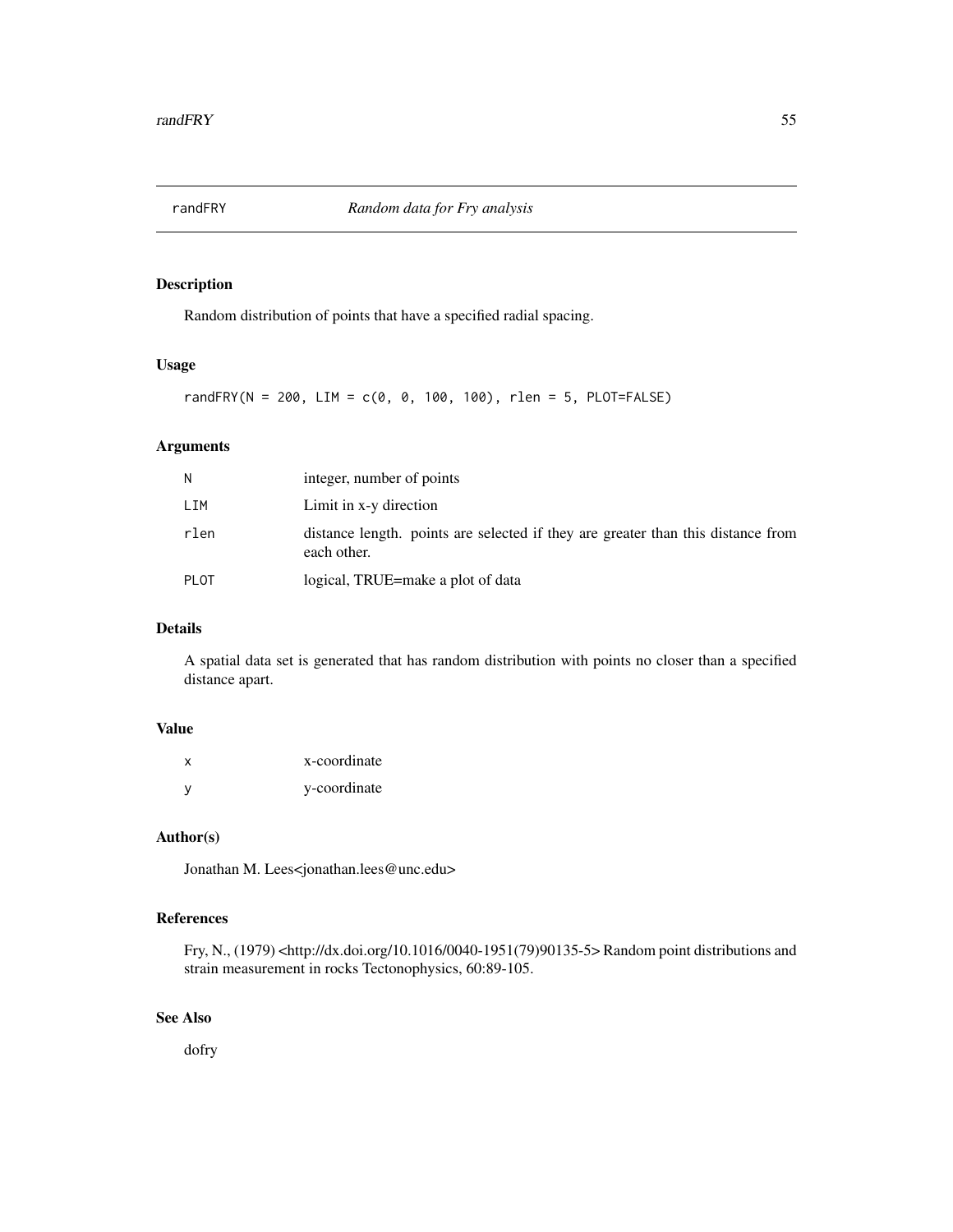## Examples

```
RDAT = randFRY(100, LIM=c(0,0, 100, 100) , rlen=5 )
length(RDAT$x)
plot(RDAT$x, RDAT$y, asp=1, pch=".", cex=2)
```
randpoles *Random Poles*

# Description

Create a set of random poles distributed around a given pole.

## Usage

```
randpoles(az, iang, alphadeg, opt = "unif", BALL.radius = 1, N = 10, add = TRUE, ...)
```
#### Arguments

| az.         | azimuth of given direction              |
|-------------|-----------------------------------------|
| iang        | inclination angle of given direction    |
| alphadeg    | standard error for distribution         |
| opt         | Optional distribution, "unif" or "norm" |
| BALL.radius | radius of small circle to draw          |
| N           | Number of points to create              |
| add         | logical, TRUE=add points to net plot    |
|             | graphical parameters for plotting       |

## Details

A given geographic pole is supplied and N normally or uniformly distributed poles are created.

#### Value

| az  | azimuths of new poles |
|-----|-----------------------|
| dip | dips of new poles     |
| x   | x position on plot    |
| у   | y position on plot    |

## Author(s)

Jonathan M. Lees<jonathan.lees@unc.edu>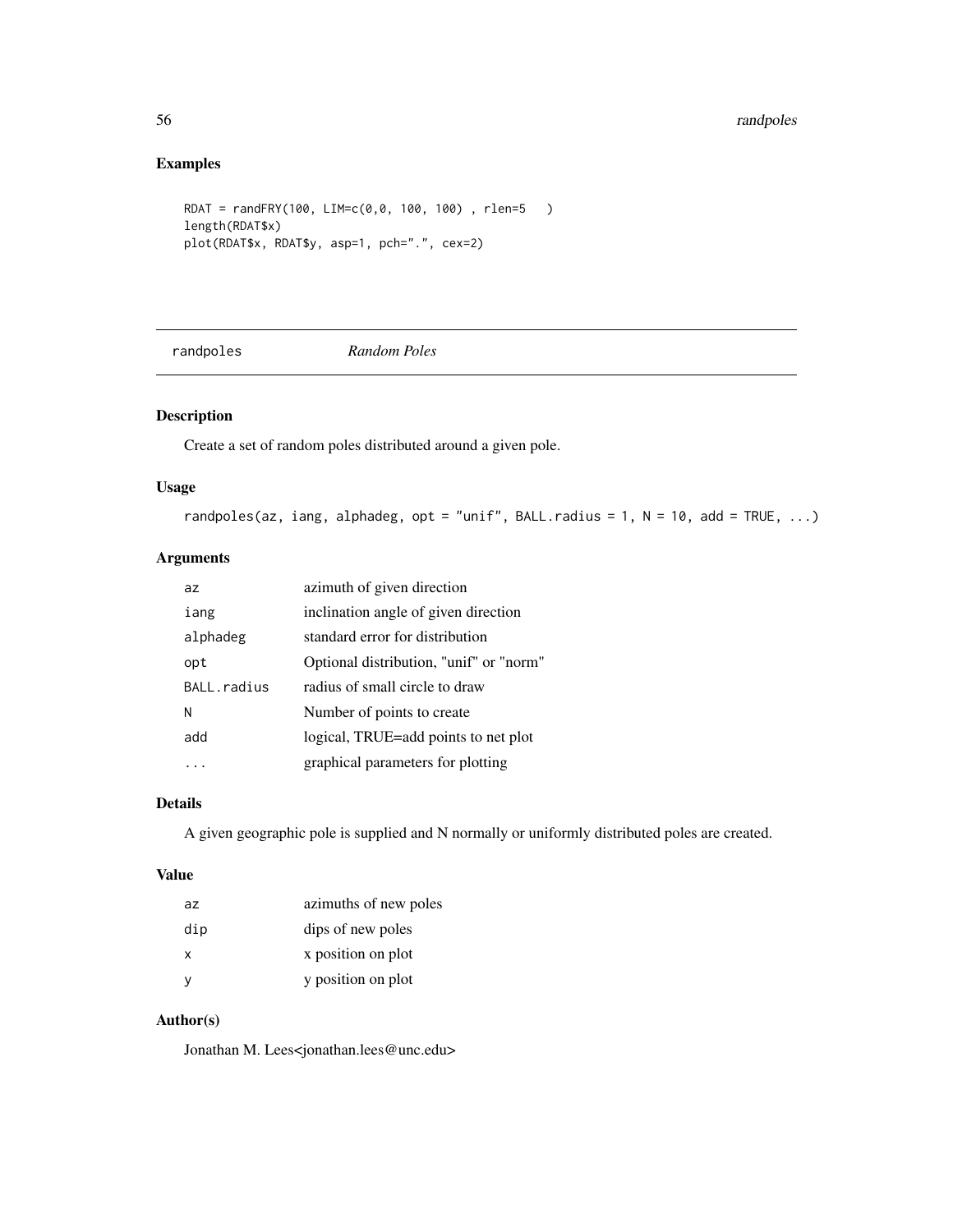#### REplane 57

## See Also

net

## Examples

```
RFOC::net();
GG = randpoles(30, 40, 10, opt="norm", N=20)
RFOC::addsmallcirc(30, 40, 10)
```
#### REplane *Replot plane*

# Description

Replot the plane after points have moved

#### Usage

REplane(m1, Lp, PPs, Rbox, Rview, xscale)

## Arguments

| m <sub>1</sub> | axis chosen               |
|----------------|---------------------------|
| Lp             | x, y location to move to. |
| <b>PPs</b>     | Points matrix             |
| Rbox           | Box matrix                |
| Rview          | Viewing matrix            |
| xscale         | arbitrary scale           |

#### Details

Used internally in stress program. The new locations are constrained to lie on associated axis.

# Value

graphical side effects

# Author(s)

Jonathan M. Lees<jonathan.lees@unc.edu>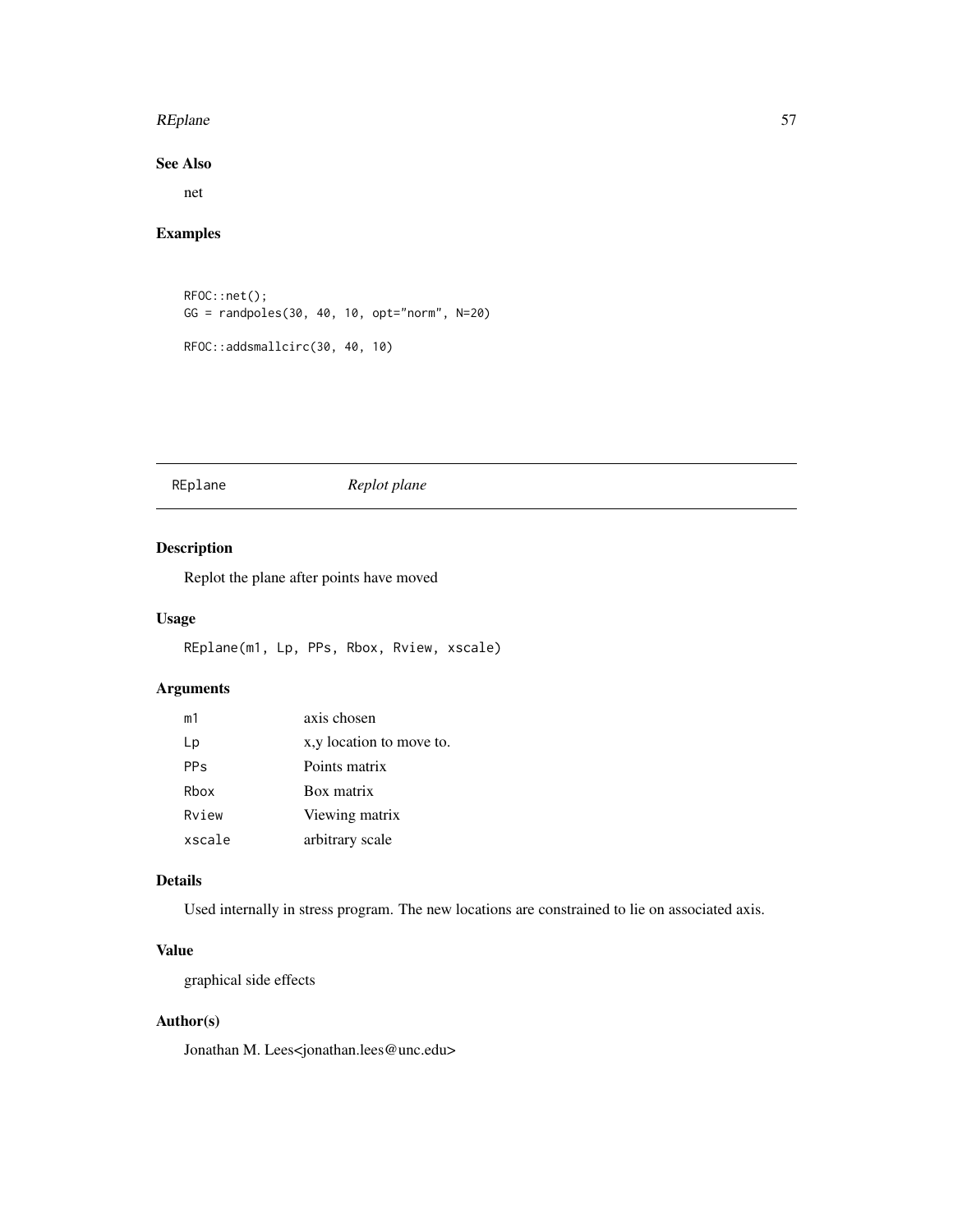58 rev2RH

## See Also

stress

rev2RH *Reverse to Right Hand*

## Description

Reverse orientation of the vectors to a right handed polygon.

#### Usage

rev2RH(pol)

## Arguments

pol List with x and y components

# Details

program reverses the order of the x and y components so they traverse in the oposite direction.

#### Value

list

## Author(s)

Jonathan M. Lees<jonathan.lees@unc.edu>

## See Also

dircheck, flipZEE

```
L=list()
L$x=c( 0.2188,-0.6668,-1.0992,-0.5105, 0.5106)
L$y=c( 0.76822, 0.75292,-0.01741,-0.74692,-0.48165)
rev2RH(L)
```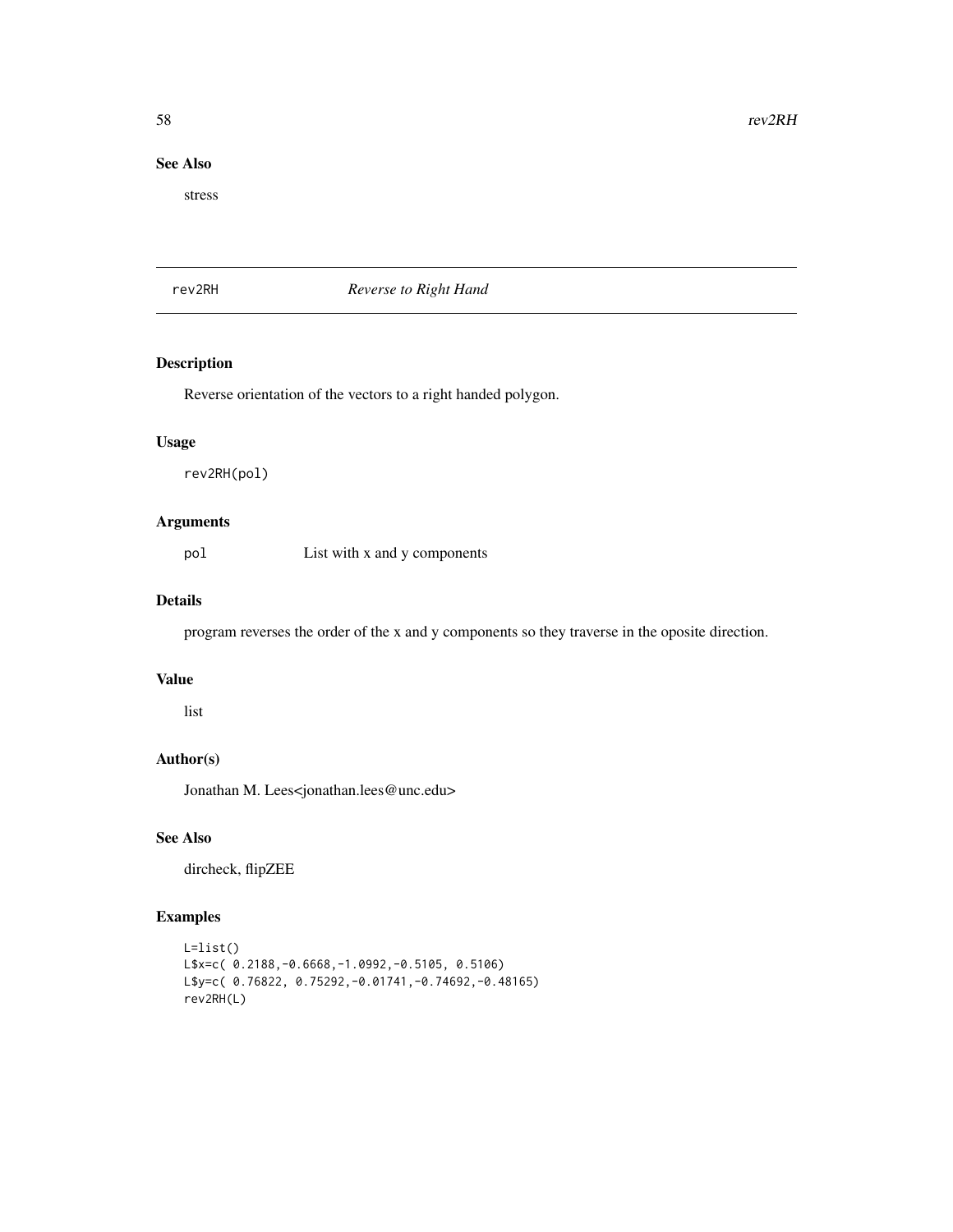Rotation matrix to project a set of 3D points to z-plane

#### Usage

rot2Zplane(vec, p)

## Arguments

| vec. | 3D normal vector            |
|------|-----------------------------|
| р    | translation from this point |

#### Details

provides a matrix to rotate and translate a set of points to the X-Y plane. Used for internal calculations

#### Value

Matrix for projection

## Author(s)

Jonathan M. Lees<jonathan.lees@unc.edu>

#### See Also

gmat

```
P1=runif(3)
P2=runif(3)
P3=runif(3)
PP = rbind(P1, P2, P3, rep(1, 3))g1 = PP[1, 1:3] - PP[3, 1:3]g2 = PP[2, 1:3] - PP[3, 1:3]
 B = \text{unlist}(\text{AXB}.\text{prod}(\text{list}(x = g1[1], y = g1[2], z = g1[3]),
```

```
list(x = g2[1], y = g2[2], z = g2[3]))
```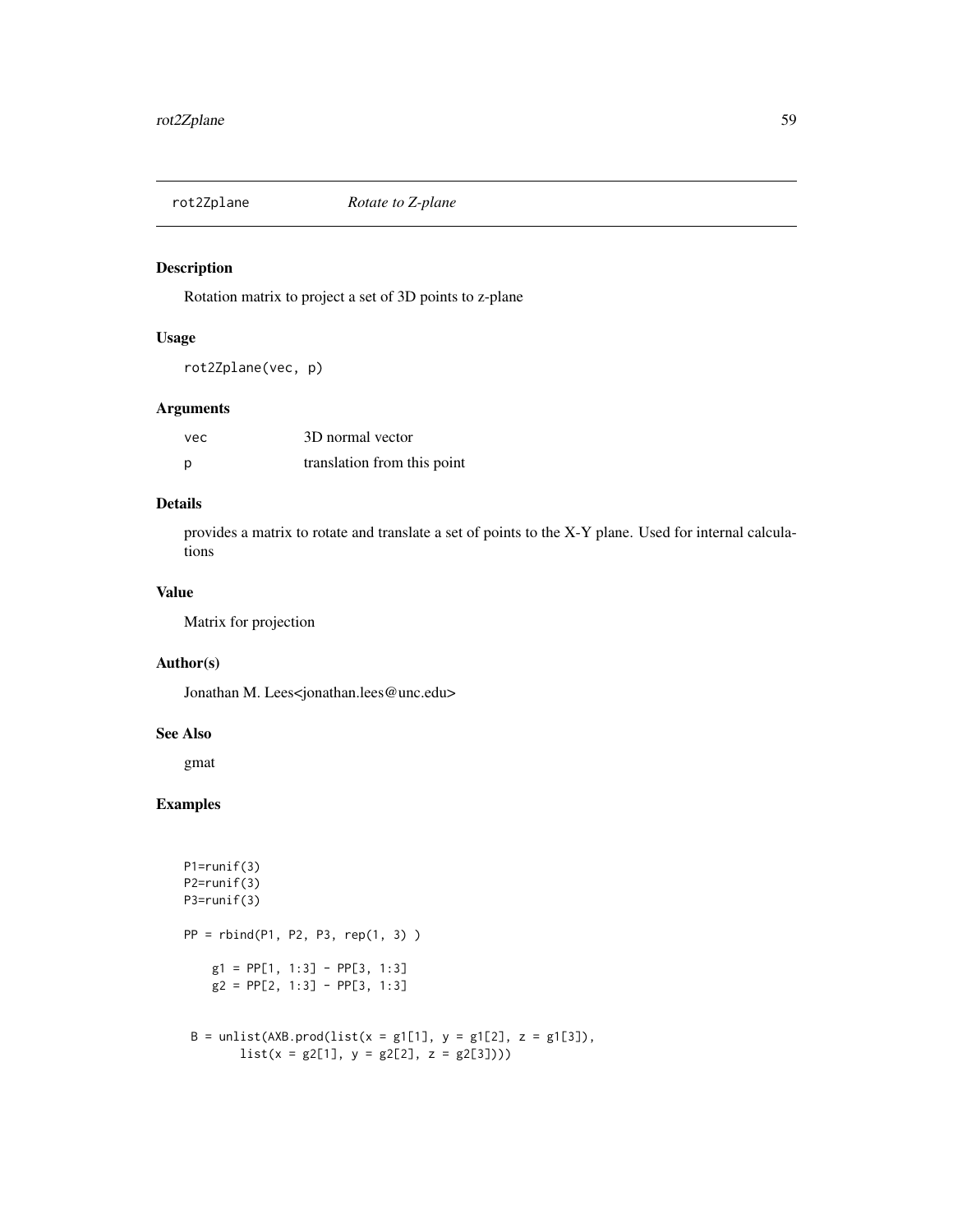```
B = B/sqrt(sum(B * B))MF = rot2Zplane(B, P3)
UMAT = t(PP)
```
## Sect2vex *Intersect 2 Vectors*

# Description

Finder intersection point of two vectors in a plane

## Usage

Sect2vex(V1, V2)

# Arguments

| V <sub>1</sub> | vector of 2 points |
|----------------|--------------------|
| V <sub>2</sub> | vector of 2 points |

## Details

if vectors are parallel return NULL

# Value

x-y location of intersection

# Author(s)

Jonathan M. Lees<jonathan.lees@unc.edu>

# See Also

AXB.prod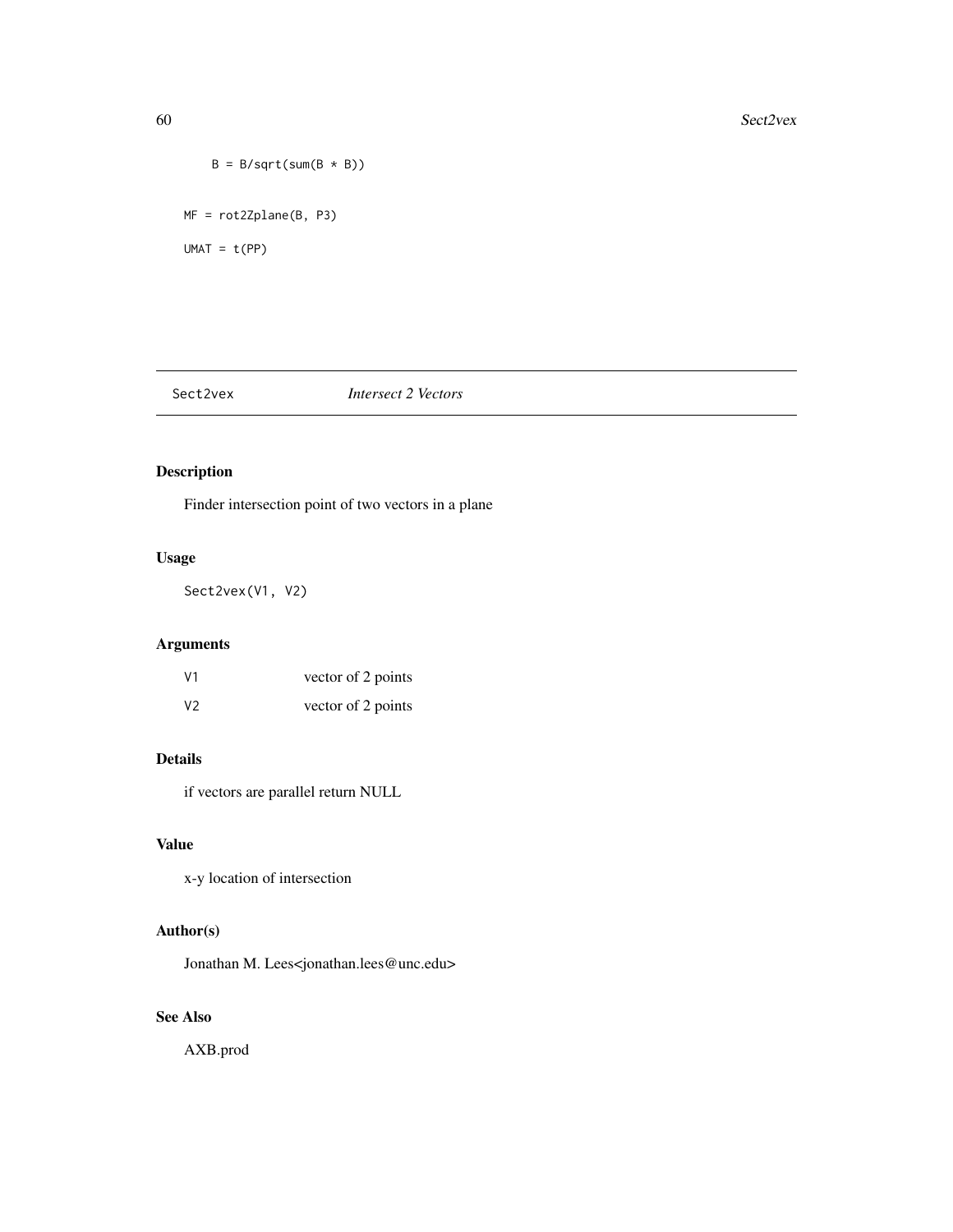#### setSTRESS 61

#### Examples

```
v1 = matrix(runit(4), ncol=2)v2 = matrix(runif(4), ncol=2)pt = Sect2vex(v1, v2)
plot(c(v1[,1],v2[,1],pt[1] ) , c(v1[,2],v2[,2],pt[2]) , asp=1)
arrows(v1[1,1], v1[1,2], v1[2,1], v1[2,2])
arrows(v2[1,1], v2[1,2], v2[2,1], v2[2,2])
points(pt[1], pt[2], col='red', cex=2, pch=3)
```
setSTRESS *Set Stress Tensor*

#### Description

Set Stress Tensor: given either 3-vector, or 6-vector, create the symmetric stress tensor matrix.

#### Usage

```
setSTRESS(Stensor)
```
#### Arguments

Stensor stress tensor as a vector or a 3 by 3 matrix, a 3-vector (principal stresses) or a 6-vector (principal and off diagonal in row-order.

#### Details

Can be either three components of diagonal, or six components of the stress tensor. If the number of elements is neither 3 nor 6, returns NULL and an error message.

#### Value

List: eigen value decomposition

#### Author(s)

Jonathan M. Lees<jonathan.lees@unc.edu>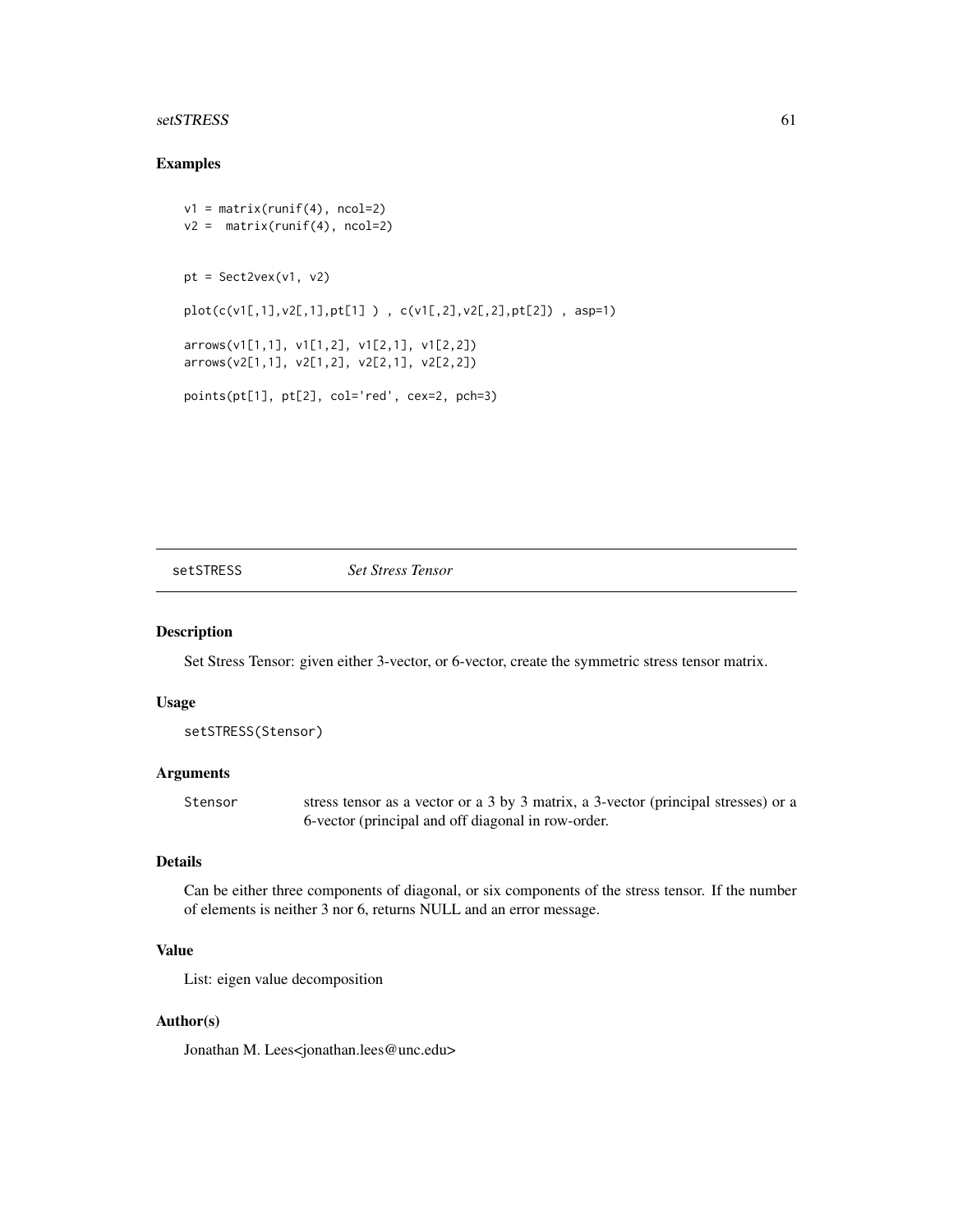## Examples

ES = setSTRESS( $c(12, -6, 3)$ ) ES = setSTRESS( $c(12, -6, 3, 3, 6, 1)$ )

## Showfry *Show Fry Diagrams*

## Description

Show Fry Diagrams with random data

## Usage

Showfry(RDAT, shear = matrix( $c(1, 1.2, 0, 1)$ ), rad = 75)

#### Arguments

| RDAT  | data list                                                                      |
|-------|--------------------------------------------------------------------------------|
| shear | 2D shearing matrix                                                             |
| rad   | radius of points from the center from which to select the points for analysis. |

## Details

The original data is deformed and a circular subset is extracted for analysis. This is to show that the shape of the data does not affect the assessment of the fry ellipse. Plots input data and fry diagram, side by side.

## Value

graphical side effects

# Author(s)

Jonathan M. Lees<jonathan.lees@unc.edu>

#### References

Fry, N., (1979) <http://dx.doi.org/10.1016/0040-1951(79)90135-5> Random point distributions and strain measurement in rocks Tectonophysics, 60:89-105.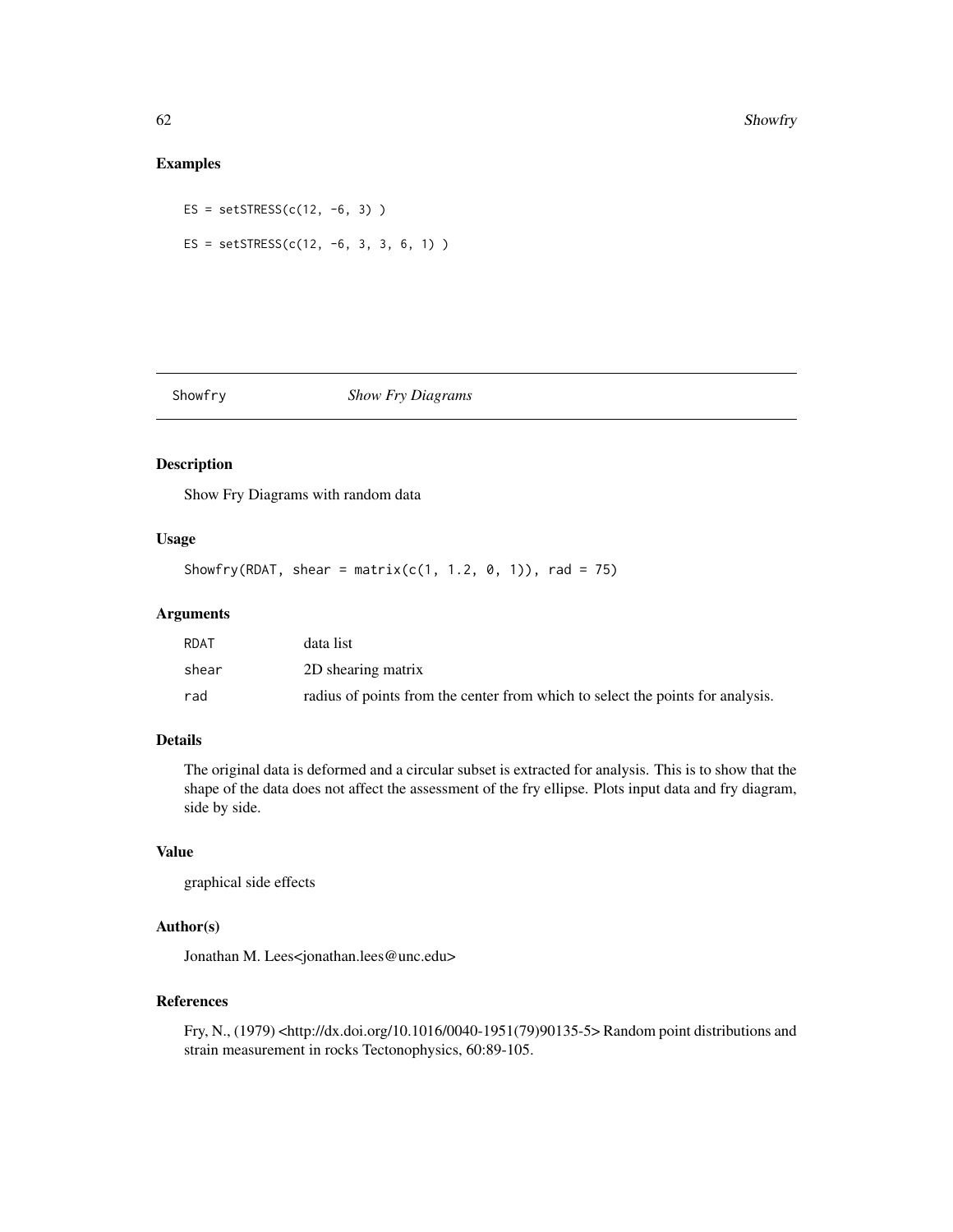stress 63

## See Also

dofry, plotfry, xtractlip

## Examples

```
RDAT = randFRY(400, LIM=c(0,0, 200, 200) , rlen=5 )
length(RDAT$x)
plot(RDAT$x, RDAT$y, asp=1, pch=".", cex=2)
u = par( no.readonly = TRUE)
par(mfrow=c(3,2))
    shr = 0.0simpleshear = matrix(c(1, shr, 0, 1), ncol=2)Showfry(RDAT, simpleshear, 75)
   shr = 1.2simpleshear = matrix(c(1, shr, 0, 1), ncol=2)Showfry(RDAT, simpleshear, 75)
epsilon1 = 0.4H = matrix(c(1+epsilon)1, 0, 0, 1/(1+epsilon)1)), ncol=2)
Showfry(RDAT, H, 75)
par(u)
```
#### stress *Stress Box*

#### Description

Display interactive Stress Box illustrating normal and shear stress on an arbitrary plane given a stress tensor.

#### Usage

```
stress(PPs = matrix(ncol = 4, nrow = 3), Rview = c(-130, -50),
xscale = 100, Stensor = matrix(ncol = 3, nrow = 3))
```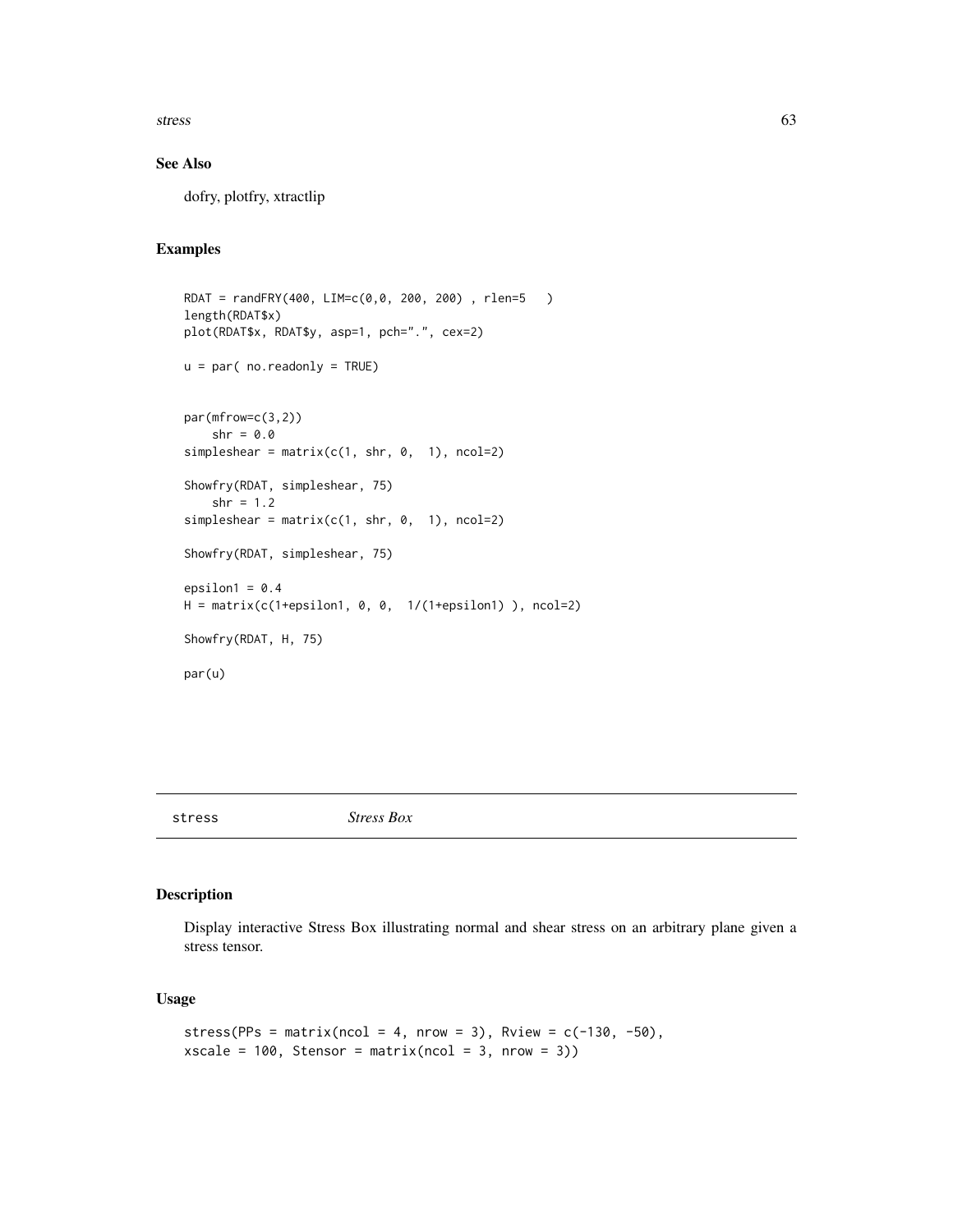64 stress and the stress stress in the stress stress stress stress stress in the stress stress stress in the stress stress stress in the stress stress in the stress stress in the stress stress in the stress stress in the s

#### Arguments

| <b>PPs</b> | 3Points in 3 by 4 matrix |
|------------|--------------------------|
| Rview      | Viewing matrix           |
| xscale     | arbitrary scale          |
| Stensor    | stress tensor            |

# Details

Interactive program to examine stress. To change the plane orientation, click on one of the points and then on a new position along the axis selected.

If a stress tensor is provided, then a second graphics device is required to show the Mohr's circle.

## Value

Graphical Side effects

## Note

Uses RPMG for interaction.

#### Author(s)

Jonathan M. Lees<jonathan.lees@unc.edu>

#### See Also

pstart, PLOTbox, PLOTplane, NORMvec

```
## Not run:
##### no stress tensor provided => no mohr's circle
stress()
######################### run program with a stress tensor
Stensor = matrix(c(
15, 0, 0,
0, 10, 0,
0, 0, 5), ncol=3)
stress(Stensor=Stensor)
P1 = c(0.2, 1, 1, 0)P2 = c(1, 0.1, 1, 0)
P3 = c(1, 1, 0.4, 0)S = stressSETUP(P1, P2, P3, xscale=30)
```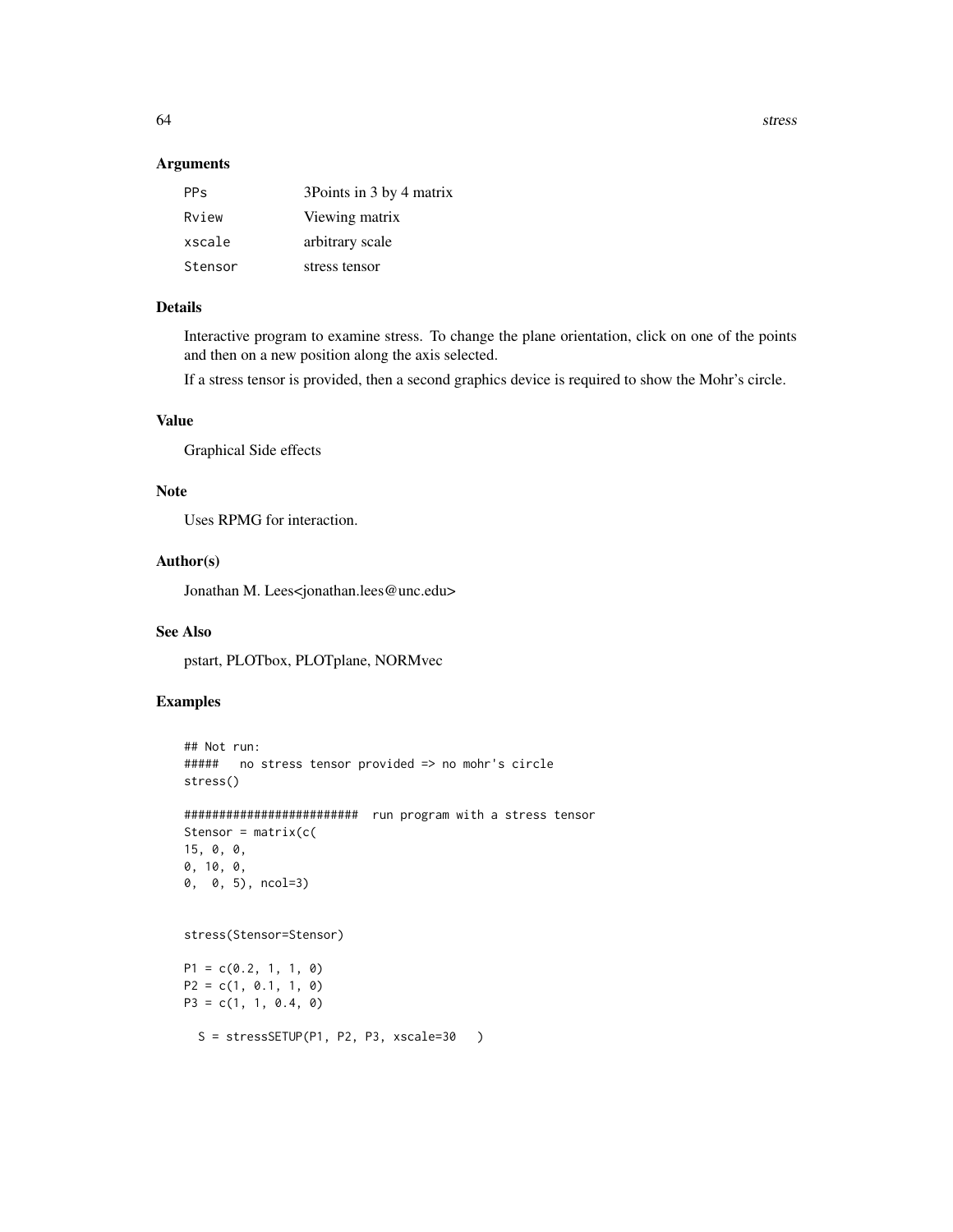# stressSETUP 65

```
stress(PPs = S$PPs, Rview =S$Rview,
    xscale = S$xscale, Stensor=Stensor )
```
## End(Not run)

stressSETUP *Setup Stress Box*

# Description

Setup default stress box, plane information and normal vector 3d plotting glyph

# Usage

stressSETUP(P1=c(.2, 1,1,0 ), P2=c(1, .1,1,0), P3=c(1, 1,.4,0), xscale=30)

## Arguments

|                | Arguments are optional    |
|----------------|---------------------------|
|                | 4-vector, point 1         |
| P <sub>2</sub> | 4-vector, point 2         |
| P <sub>3</sub> | 4-vector, point 3         |
| xscale         | scale factor for plotting |

#### Details

Initialize the stress set up.

#### Value

List:

| xscale                | arbitrary scale           |
|-----------------------|---------------------------|
| Rview                 | viewing rotation matrix   |
| <b>BOX</b>            | Box coordinates, scaled   |
| AX                    | XYZ Axis coordinates      |
| Rhox                  | rotated box               |
| Rax                   | XYZ rotated axes          |
| <b>PP<sub>S</sub></b> | Points along the Box axes |
| Rp                    | rotated points            |
| aglyph                | 3D glyph for plotted norm |
|                       |                           |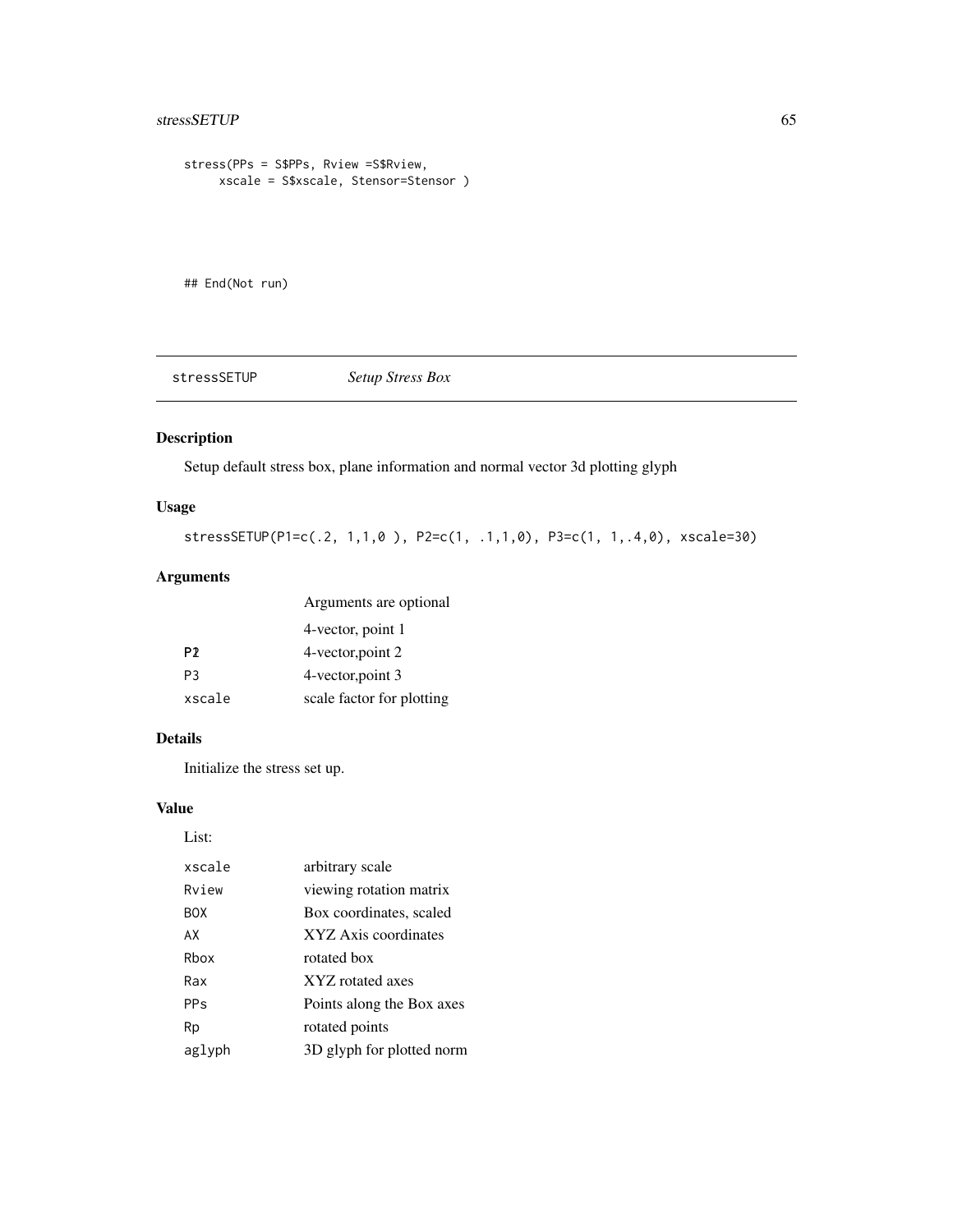#### 66 tauline tauline tauline tauline tauline tauline tauline tauline tauline tauline tauline tauline tauline tau

#### Author(s)

Jonathan M. Lees<jonathan.lees@unc.edu>

#### See Also

stress, PLOTbox, PLOTplane, NORMvec

# Examples

```
S = stressSETUP()
pstart()
PLOTbox(S$Rax, S$Rbox, axcol= 'green', boxcol= 'purple')
pstart()
PLOTplane(S$Rp, planecol="brown")
PLOTbox(S$Rax, S$Rbox, axcol= 'green', boxcol= 'purple')
```
NORMvec(S\$PPs, S\$xscale, S\$Rview, S\$aglyph, add=TRUE)

tauline *Shear Stress along Line*

#### Description

Calculate the shear stress along an arbitrary line in a plane with stress orientation

#### Usage

tauline(Rp, P1, P2, Rview, ES, NN) tauplane(Rp, L, Rview, ES, NN)

## Arguments

| Rp             | rotated points describing plane                              |
|----------------|--------------------------------------------------------------|
| P <sub>1</sub> | point 1 extracted from screen (locator)                      |
| P <sub>2</sub> | point 2 extracted from screen                                |
| Rview          | rotation matrix for viewing                                  |
| ES.            | eigen value decomposition from eigen                         |
| <b>NN</b>      | normal vector to plan in unrotated coordinates               |
| L              | list locations $(x,y)$ in the figure, projected to the plane |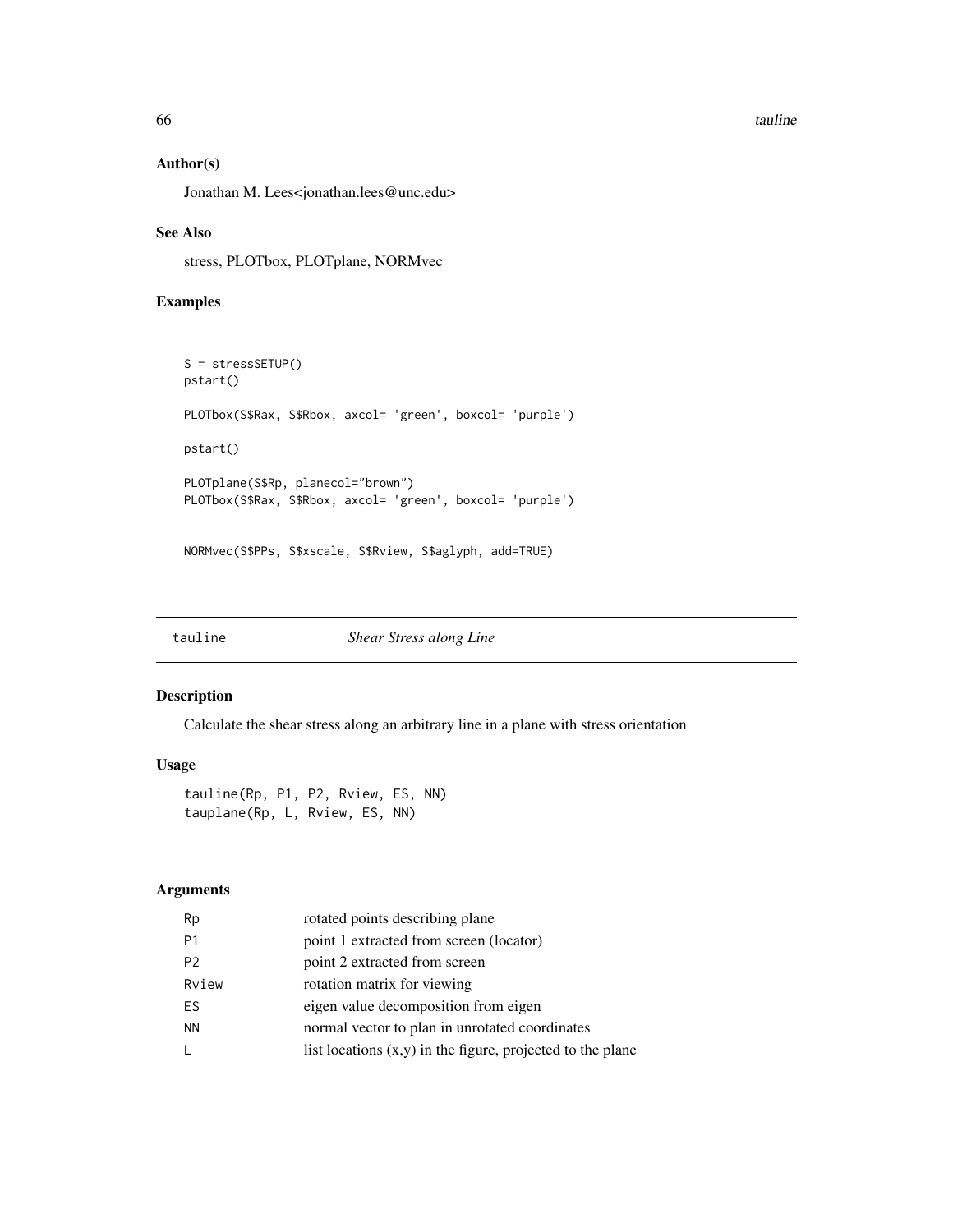#### tauline 67

# Details

Used internally in stress. When the plan is plotted, if two points are located on the figure, the points are positions on the plan and un-rotated using the Rview matrix. Then the shear stress in the plan along that line is calculated and returned.

#### Value

shear stress along the line indicated

#### Author(s)

Jonathan M. Lees<jonathan.lees@unc.edu>

#### See Also

stress,NORMvec

# Examples

```
S= stressSETUP()
```
#### pstart()

```
PLOTplane(S$Rp, planecol="brown")
PLOTbox(S$Rax, S$Rbox, axcol= 'green', boxcol= 'purple')
```

```
\# L = locator(2)
L=list()
L$x=c(-13.6305297057, 52.6412739525)
L$y=c(26.2697350325,32.4501696158)
```

```
Stensor = matrix(c()15, 0, 0,
0, 10, 0,
0, 0, 5), ncol=3)
```

```
P1 = list(x=L$x[1], y=L$y[1])
P2 = list(x=L$x[2], y=L$y[2])
```

```
ES = eigen(Stensor)
NN = NORMvec(S$PPs, S$xscale, S$Rview, aglyph=S$aglyph, add=FALSE)
```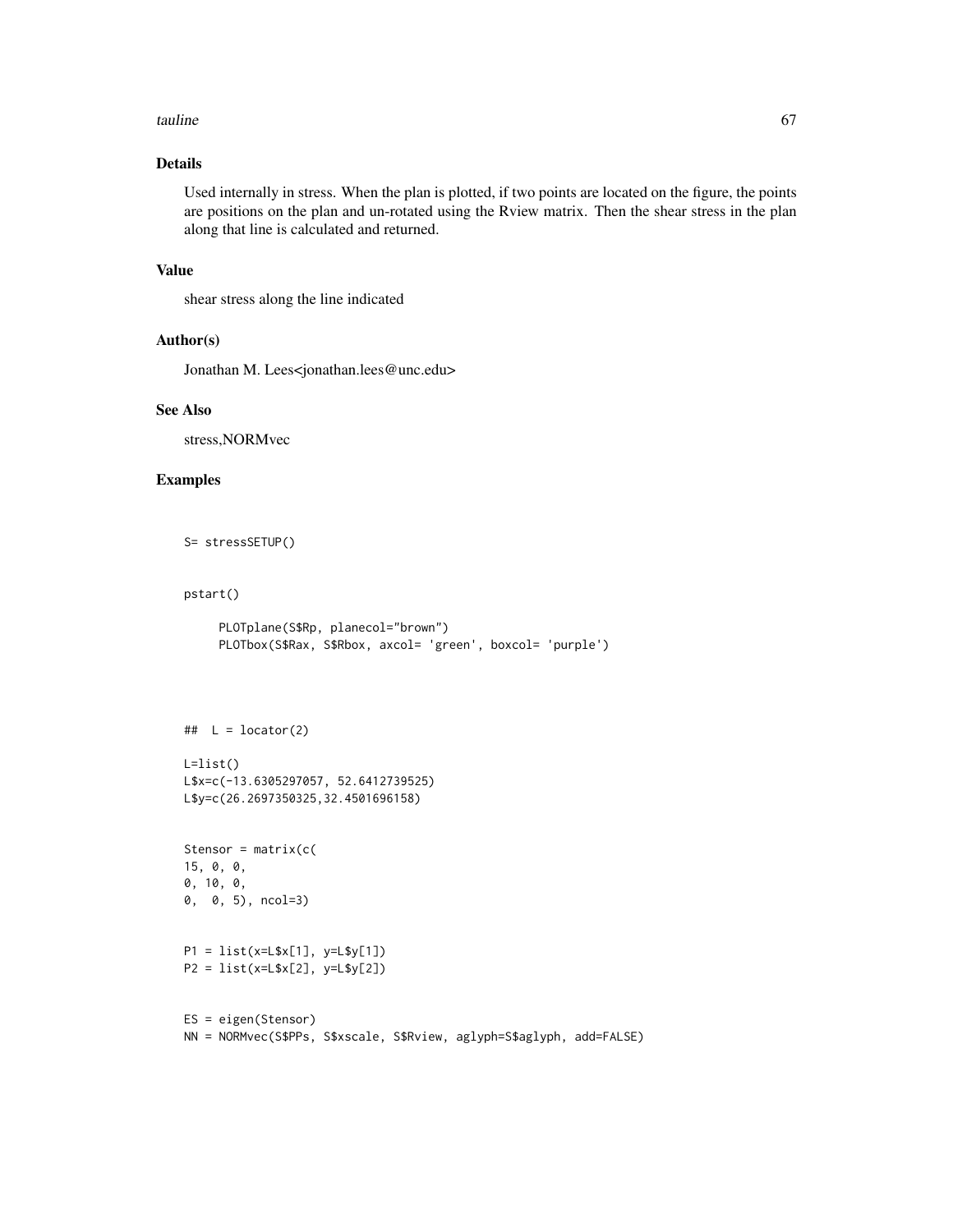tauline(S\$Rp, P1, P2, S\$Rview, ES, NN)

TriangleCenter *Triangle Center*

## Description

Extract Triangle center in 3D

#### Usage

TriangleCenter(P1, P2, P3, A1= 0, A2= 360, KNum=10)

# Arguments

| P <sub>1</sub> | $3$ -vector, point $(x,y,z)$                   |
|----------------|------------------------------------------------|
| P <sub>2</sub> | $3$ -vector, point $(x,y,z)$                   |
| P <sub>3</sub> | $3$ -vector, point $(x,y,z)$                   |
| A1             | degrees, initial angle in $plane(detault=0)$   |
| A <sub>2</sub> | degrees, final angle in plane(default=360)     |
| <b>KNum</b>    | Divisor Number to divide range by (default=10) |

#### Details

Program rotates the object to the X-Y plane and does calculations in 2D, then rotates back.

## Value

| Center     | x-y of center of the inscribed circle     |
|------------|-------------------------------------------|
| - r        | radius of inscribed                       |
| Cinscribed | inscribed circle points around center     |
| CIRCUM     | x-y of center of the circumscribed circle |

# Author(s)

Jonathan M. Lees<jonathan.lees@unc.edu>

# See Also

TriangleInfo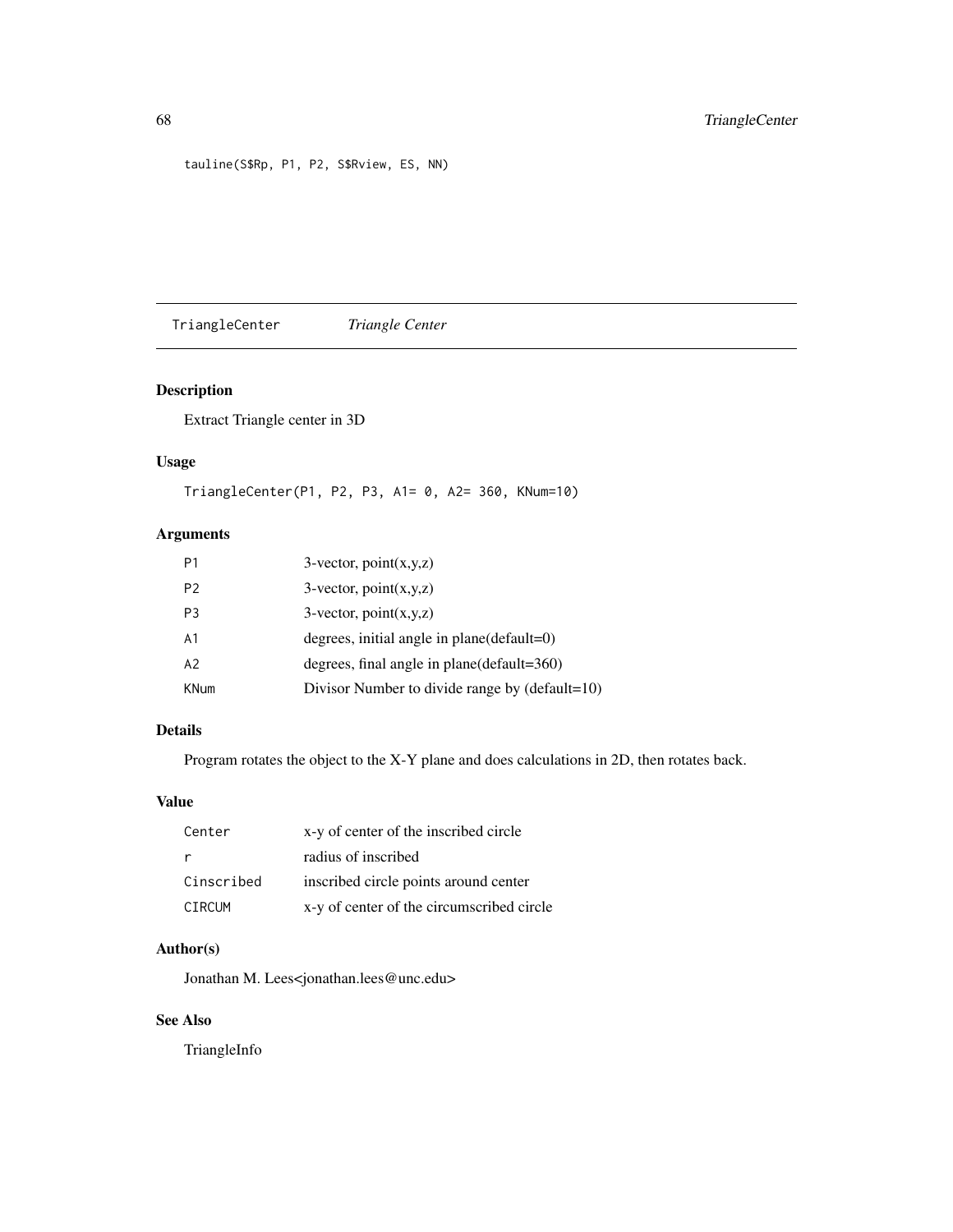## TriangleInfo 69

# Examples

```
S = stressSETUP()
pstart()
PLOTbox(S$Rax, S$Rbox, axcol= 'green', boxcol= 'purple')
pstart()
PLOTplane(S$Rp, planecol="brown")
PLOTbox(S$Rax, S$Rbox, axcol= 'green', boxcol= 'purple')
NORMvec(S$PPs, S$xscale, S$Rview, S$aglyph, add=TRUE)
  P1 = S$PPs[1, 1:3]
   P2 = S$PPs[2, 1:3]
   P3 = S$PPs[3, 1:3]
BV = TriangleCenter(S$PPs[1,1:3],S$PPs[2,1:3], S$PPs[3,1:3] )
 CIRCview = BV$Cinscribed
    lines(CIRCview[,1], CIRCview[,2], col='purple')
cview = BV$Center
   points(cview[1,1], cview[1,2])
```
TriangleInfo *Triangle Information*

#### Description

Given a triangle (three non-colinear points, return info that is useful

## Usage

 $TriangleInfo(P1, P2 = c(0, 1), P3 = c(1, 0), add = FALSE)$ 

#### Arguments

| Ρ1  | vector or list $(x,y)$ of 2D point 1                |
|-----|-----------------------------------------------------|
| P2  | vector or list(x,y) of 2D point 2                   |
| P3  | vector or list(x,y) of 2D point 3                   |
| add | logical, if TRUE add a variety of lines to the plot |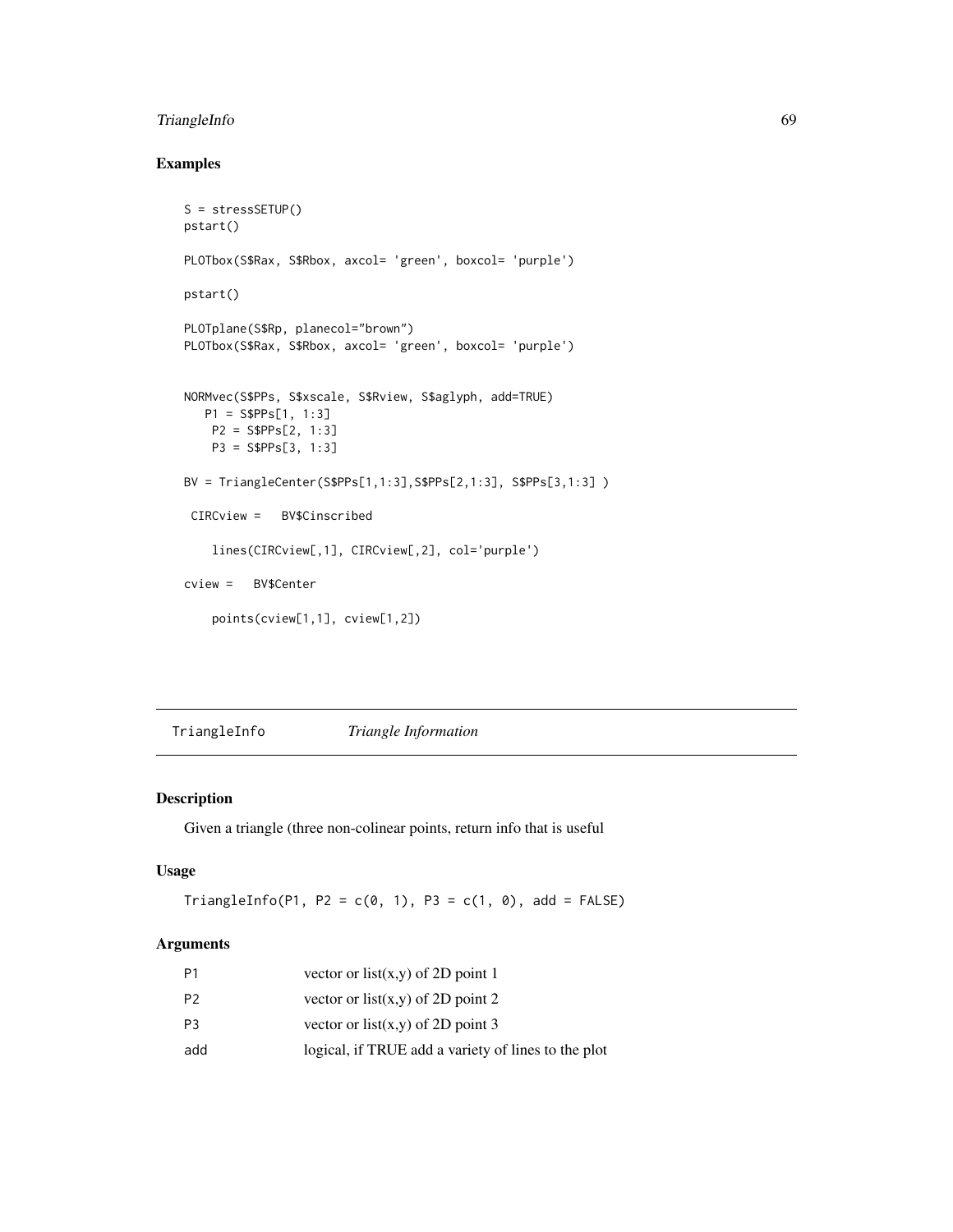# Details

If either P1 P2 or P3 are an x,y list, they are converted to vectors.

If P2 and P3 are missing, P1 contains all the points. Input can be list of 3 x,y values, a 3 by 2 matrix

## Value

.

| ΒI     | x, y location of center of inscribed circle           |
|--------|-------------------------------------------------------|
| CIRCUM | x, y location of center of circumscribed circle       |
| IΗ     | x, y location of Intersection of bisectors            |
| CEN    | centroid location                                     |
| r      | radius of inscribed circle                            |
| R      | radius of circumscribed circle                        |
| AngBis | loci of vectors bisecting each corner on opposite leg |
| H      | lengths of altitudes                                  |
| М      | lengths of medians                                    |
| TEE    | lengths of perpendiculars                             |
| Area   | Area of triangle                                      |
|        |                                                       |

# Author(s)

Jonathan M. Lees<jonathan.lees@unc.edu>

## References

<http://en.wikipedia.org/wiki/Triangle\_center> <http://en.wikipedia.org/wiki/Encyclopedia\_of\_Triangle\_Centers>

## See Also

Intersect2points, Sect2vex, AXB.prod, TriangleCenter, rot2Zplane

|  | $P1 = runif(2)$<br>$P2 = runif(2)$<br>$P3 = runif(2)$               |  |  |  |
|--|---------------------------------------------------------------------|--|--|--|
|  | the $X = c(P1[1], P2[1], P3[1])$<br>theY = $c(P1[2], P2[2], P3[2])$ |  |  |  |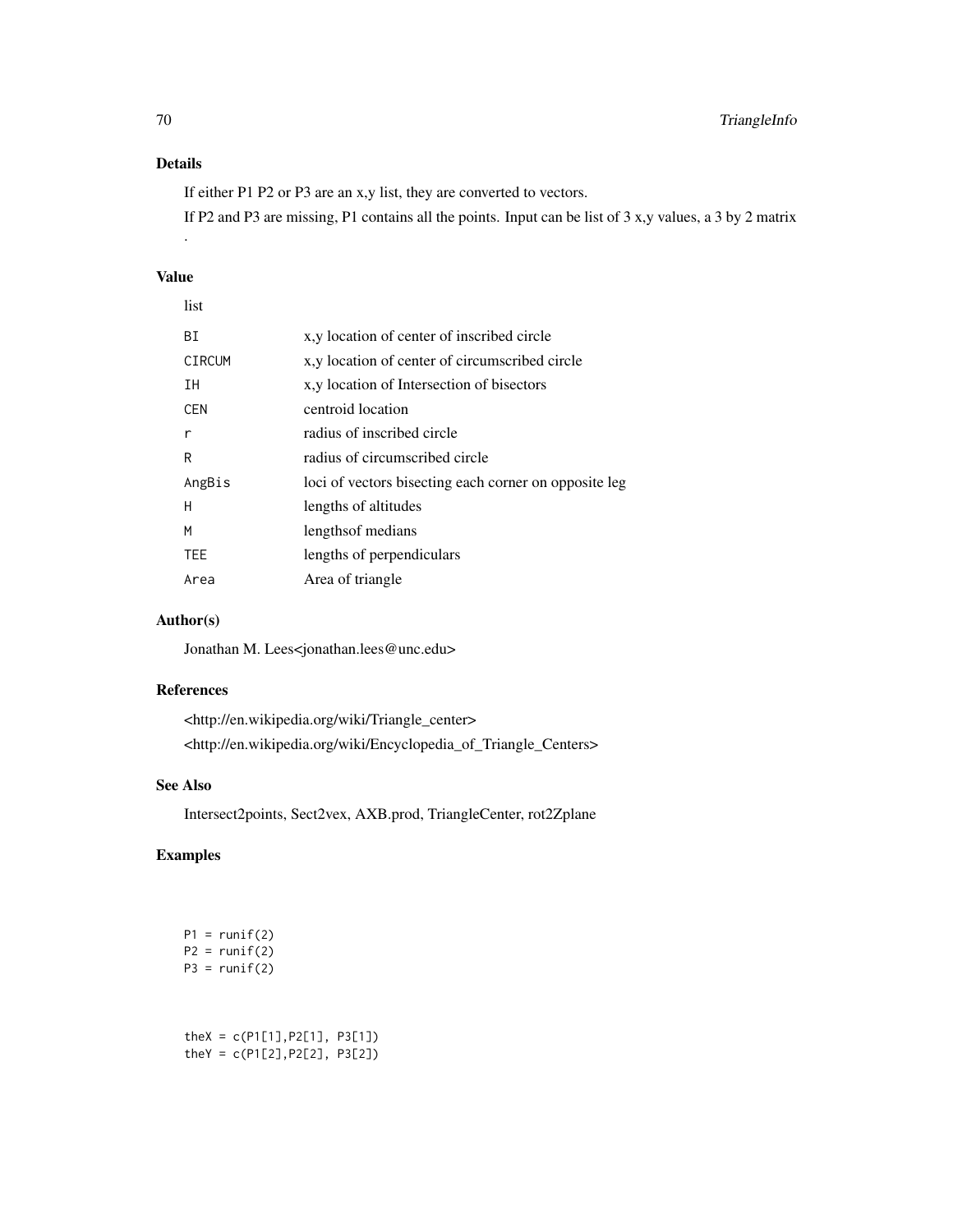```
plot(theX , theY, asp=1)
       points(theX , theY)
       text(theX , theY, labels=1:3, pos=3)
       lines(c(theX, theX[1]), c(theY, theY[1]) )
TriangleInfo(P1, P2, P3, add=TRUE)
##### TriangleInfo(rbind(P1, P2, P3), add=TRUE)
```
vecproj *Vector Projection*

#### Description

Vector Projection information, such as angle and distances between points

#### Usage

vecproj(P1, P2)

#### Arguments

| P <sub>1</sub> | Point 1 |
|----------------|---------|
| P <sub>2</sub> | Point 2 |

## Details

The distances returned are the legs of right right triangles where the cosine of the angle is used to get the projection distance of the opposite side on the specified direction. See the example for an illustration.

#### Value

cang=cang, angrad=angrad, angdeg=angdeg, dis1=d1, dis2=d2

| cang   | cosine of angle between points |
|--------|--------------------------------|
| angrad | angle, radians                 |
| angdeg | angle, degrees                 |
| dis1   | distance                       |
| dis2   | distance                       |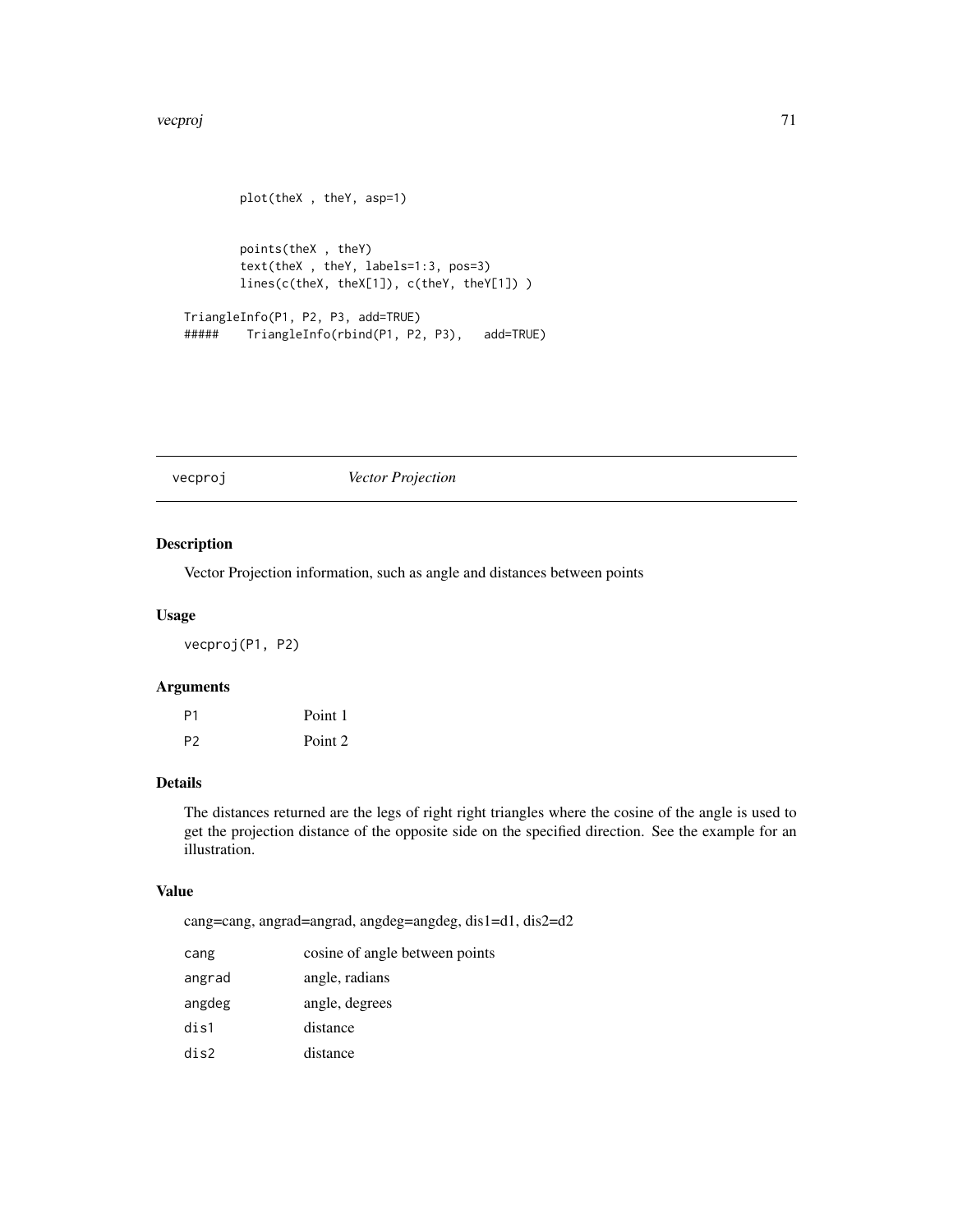72 vecproj

#### Author(s)

Jonathan M. Lees<jonathan.lees@unc.edu>

#### See Also

perpproj

```
P1 = c(2, 3)P2 = c(5, 2)I = vecproj(P1, P2)plot(c(0, P1[1], P2[1]), c(0, P1[2], P2[2]), asp=1, ann=FALSE)
arrows(0, 0, P1[1], P1[2], length=.1)
arrows(0, 0, P2[1], P2[2], length=.1)
text(P1[1], P1[2], "Point 1", pos=3)
text(P2[1], P2[2], "Point 2", pos=3)
j1 = atan2(P1[2], P1[1])*180/pi
j2 = atan2(P2[2], P2[1])*180/pi
L1 = vlength(P1)L2 = vlength(P2)
A = GEOmap::darc(L1*.2, j1, j2, 0, 0, n=1)
lines(A)
an = length(A$x)arrows(A$x[an-1] , A$y[an-1] ,A$x[an] , A$y[an] , length=.08 )
text(A$x[an/2] , A$y[an/2], labels=format(I$angdeg, digits=4) , pos=4)
 V1 = c( 0, P1[1], 0, P1[2])V2 = c( 0, P2[1], 0, P2[2])PP = perpproj( V1, V2, add=FALSE )
arrows(P1[1],P1[2],PP$P2[1], PP$P2[2], length=.07, lty=2, col='red')
arrows(P2[1],P2[2],PP$P1[1], PP$P1[2], length=.07, lty=2, col='blue')
labelLine( c(0, 0) , PP$P2 , lab="dis1", dinch = .25, aty=1,
acol='blue', above=FALSE )
```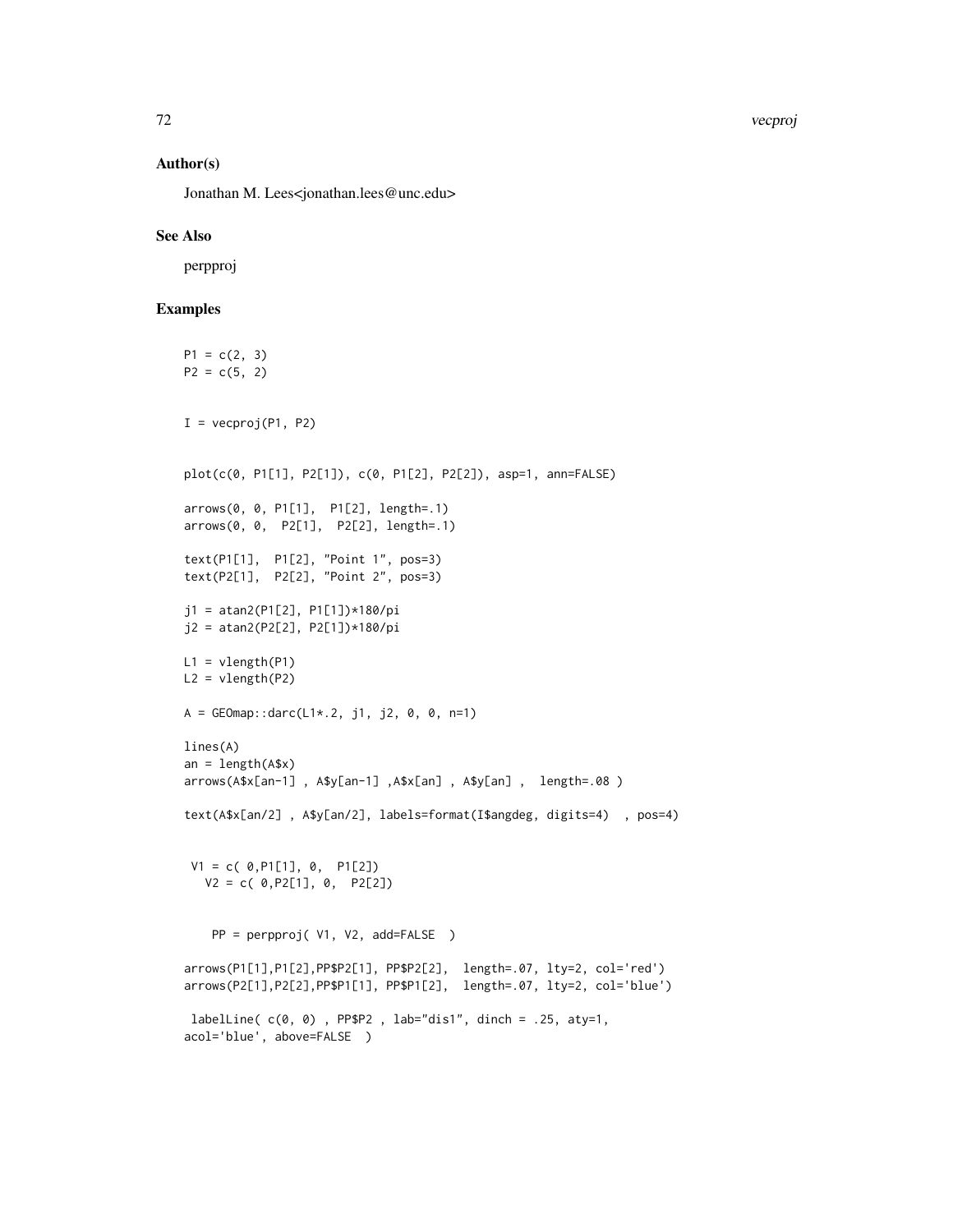#### <span id="page-72-0"></span>vlength 73

```
labelLine( c(0, 0) , PP$P1 , lab="dis2", dinch = .25, aty=1,
acol='blue' )
```
vlength *vector length*

# Description

calculate euclidian vector length

# Usage

vlength(a)

# Arguments

a vector

# Value

Euclidian Length

# Author(s)

Jonathan M. Lees<jonathan.lees.edu>

# Examples

vlength(c(23, 43))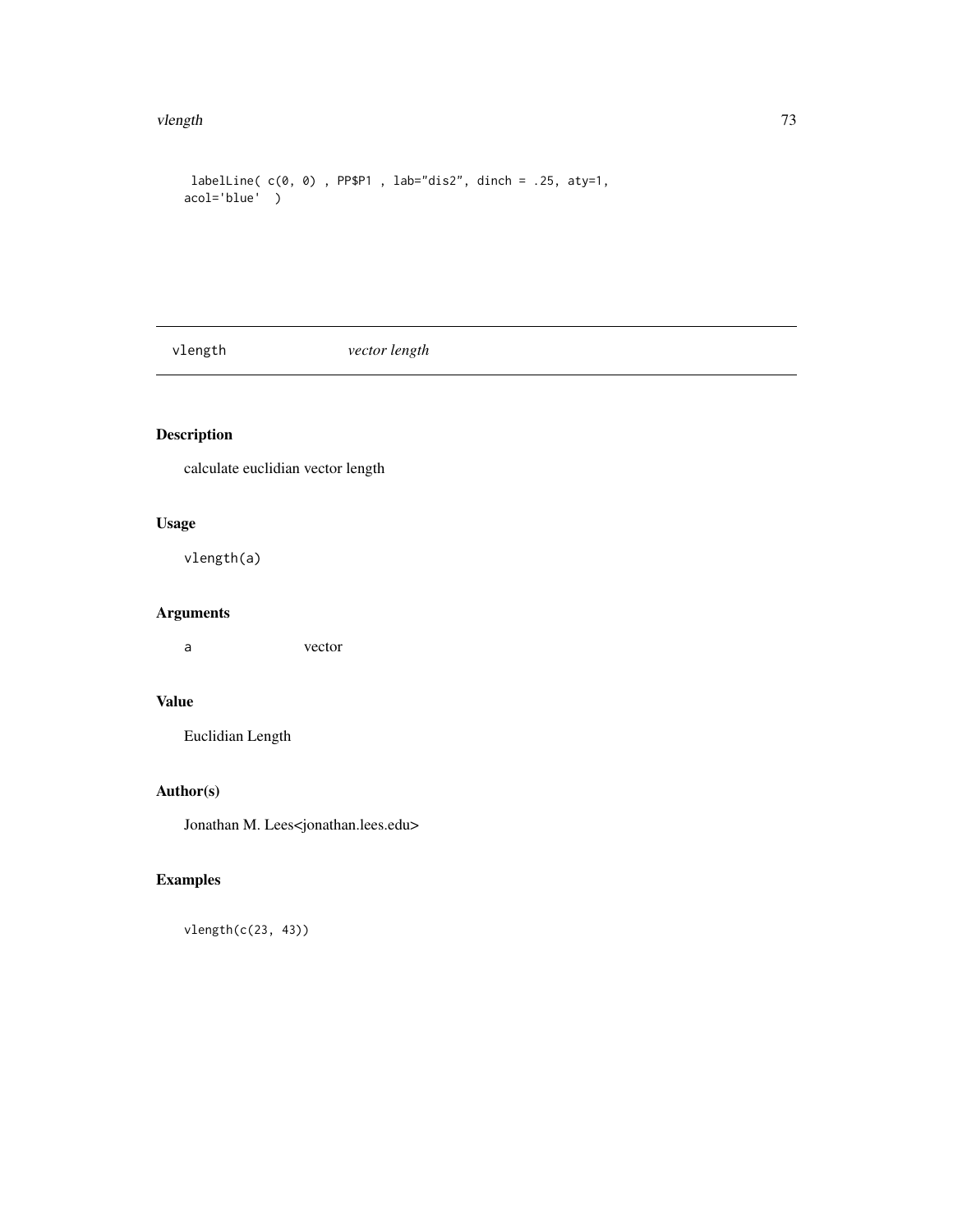<span id="page-73-0"></span>

#### Description

Extract Convex Hull Ellipse from fry-diagram

### Usage

```
xtractlip(AF)
```
## Arguments

AF x-y List out put of plotfry

## Details

To get closest points to center, program cycles around in a circular manner pulling out the closest points. These points are used to estimate the chull ellipse.

## Value

List: see output of ellipsoidhull: an object of class '"ellipsoid"', basically a 'list' with several components

# Author(s)

Jonathan M. Lees<jonathan.lees@unc.edu>

# References

Fry, N., (1979) <http://dx.doi.org/10.1016/0040-1951(79)90135-5> Random point distributions and strain measurement in rocks Tectonophysics, 60:89-105.

### See Also

ellipsoidhull

### Examples

```
RDAT = randFRY(400, LIM=c(0,0, 200, 200) , rlen=5 )
length(RDAT$x)
plot(RDAT$x, RDAT$y, asp=1, pch=".", cex=2)
flag = sqrt( (RDAT$x-mean(RDAT$x))^2 + (RDAT$y-mean(RDAT$y))^2)<75
DAT = list(x=RDAT$x[flag], y=RDAT$y[flag])
x = DAT$xy = DAT$y
```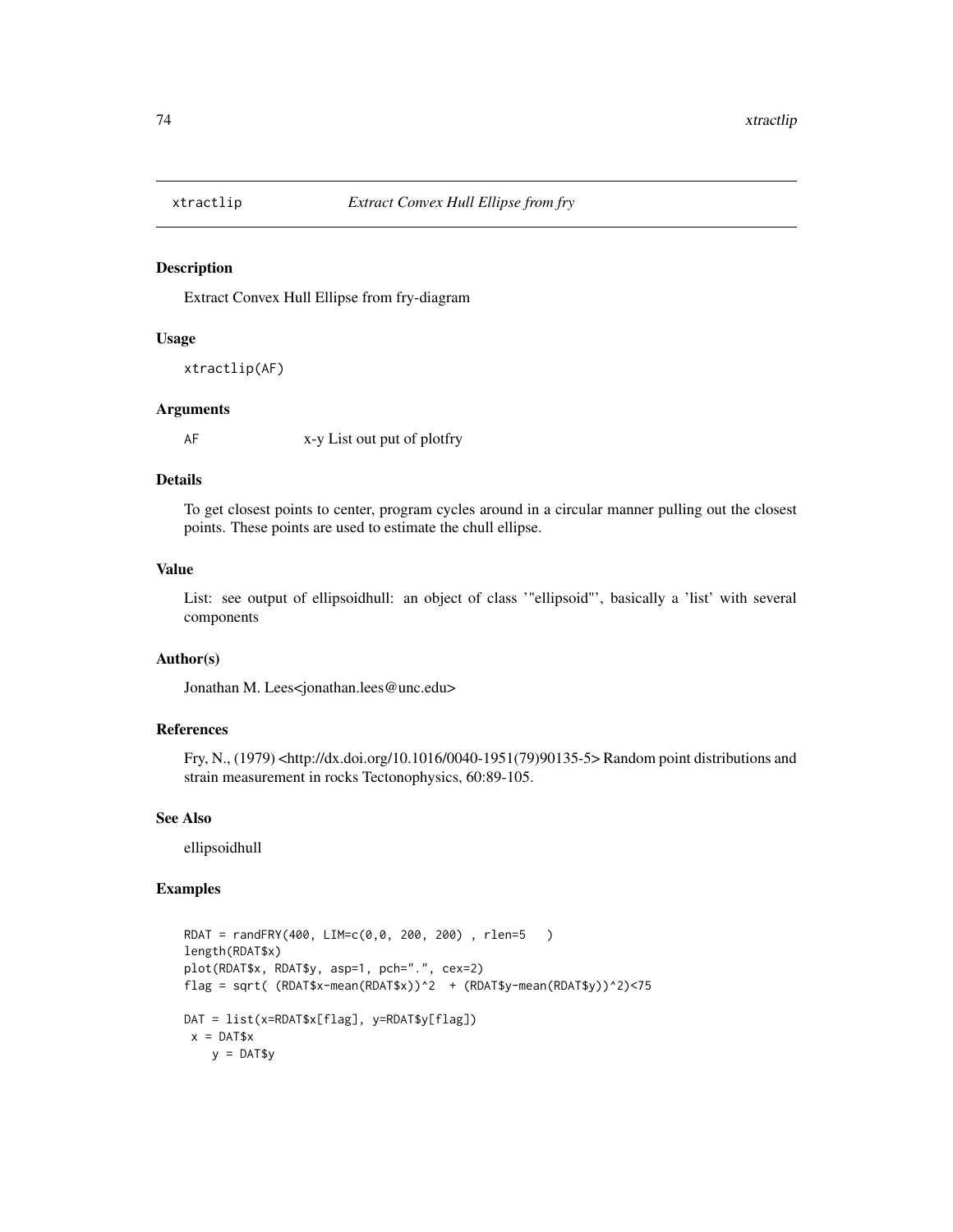#### xtractlip 75

plot(x,y, asp=1, pch=21, col='red', bg='gold', ann=FALSE, axes=FALSE) FF = dofry(DAT\$x, DAT\$y ) AF = plotfry(FF, dis=30)  $Z = xtractlip(AF)$ lines(cluster::predict.ellipsoid(Z\$hull), col='red')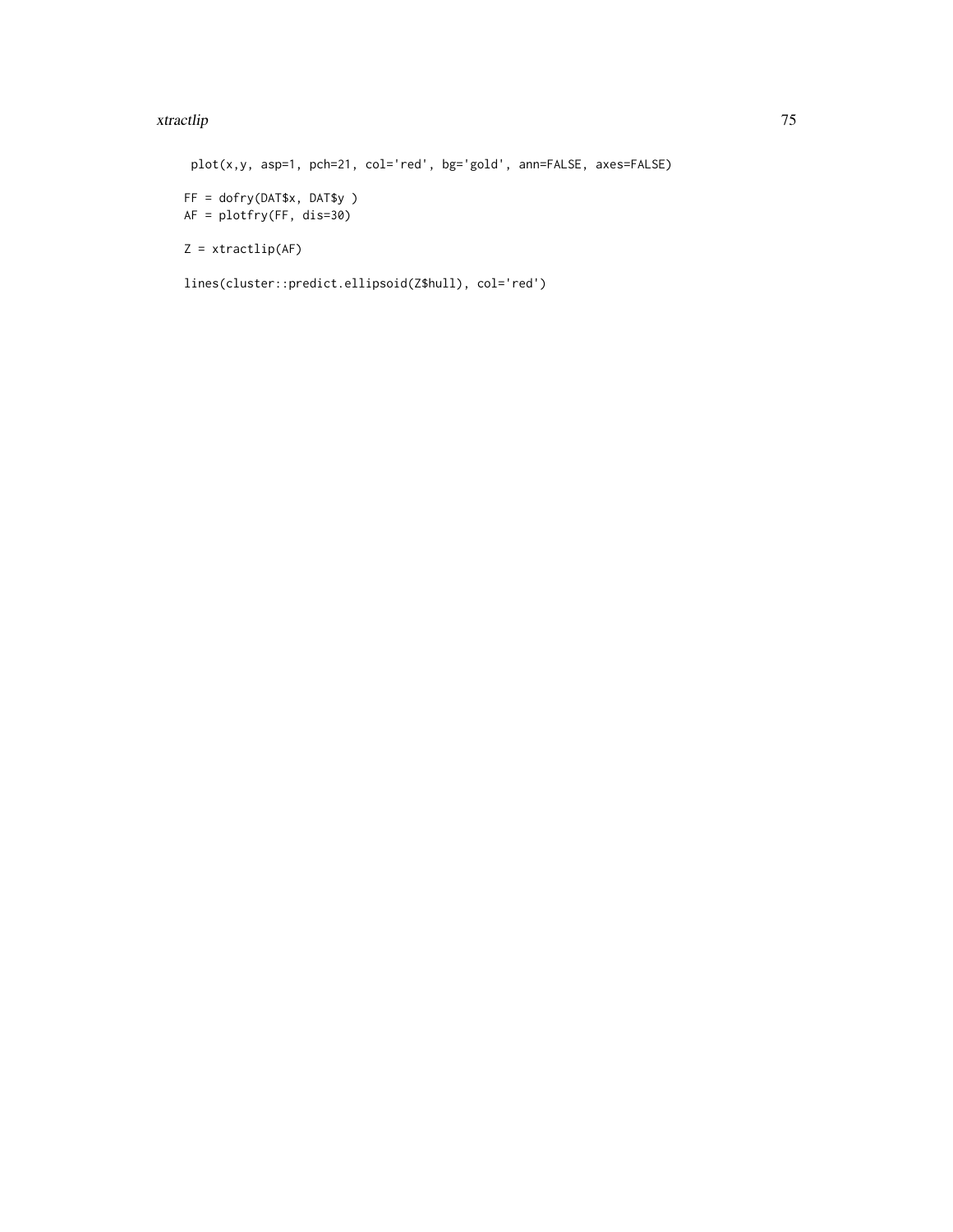# Index

∗Topic datasets Glines, [24](#page-23-0) PPoints, [52](#page-51-0) PXY , [54](#page-53-0) ∗Topic misc annotatebox , [4](#page-3-0) annotateplane , [4](#page-3-0) AXB.prod, [5](#page-4-0) BMOD, [6](#page-5-0) centroid , [7](#page-6-0) desh , [8](#page-7-0) DGzx , [9](#page-8-0) dircheck , [11](#page-10-0) DO.DYKE, [12](#page-11-0) DO.HALFSPACE, [13](#page-12-0) dofry , [13](#page-12-0) DoMohr , [15](#page-14-0) DoMohrFig1, [16](#page-15-0) draw.brachiopod , [17](#page-16-0) elipfit , [19](#page-18-0) erf , [20](#page-19-0) flipZEE, [21](#page-20-0) get.brachiopod , [22](#page-21-0) get.heat2 , [23](#page-22-0) heat.sol , [26](#page-25-0) labelLine , [27](#page-26-0) lipper , [28](#page-27-0) Maxstress , [29](#page-28-0) ModelG, [31](#page-30-0) mogi1 , [32](#page-31-0) mogiM , [34](#page-33-0) mohrleg, [36](#page-35-0) NinePointCircle , [37](#page-36-0) NORMvec, [38](#page-37-0) okada85 , [40](#page-39-0) perpproj , [42](#page-41-0) PLOTbox, [44](#page-43-0) plotfry , [46](#page-45-0) PLOTplane , [47](#page-46-0)

points2line , [49](#page-48-0) PolarDecomp , [50](#page-49-0) pstart , [53](#page-52-0) randFRY , [55](#page-54-0) randpoles , [56](#page-55-0) REplane , [57](#page-56-0) rev2RH , [58](#page-57-0) rot2Zplane , [59](#page-58-0) Sect2vex, [60](#page-59-0) setSTRESS , [61](#page-60-0) Showfry, [62](#page-61-0) stress , [63](#page-62-0) stressSETUP, [65](#page-64-0) tauline, [66](#page-65-0) TriangleCenter , [68](#page-67-0) TriangleInfo, [69](#page-68-0) vecproj , [71](#page-70-0) vlength , [73](#page-72-0) xtractlip , [74](#page-73-0) ∗Topic package geophys-package , [3](#page-2-0) get.heat *(*get.heat2 *)* , [23](#page-22-0) annotatebox , [4](#page-3-0) annotateplane , [4](#page-3-0) AXB.prod, <mark>[5](#page-4-0)</mark> BMOD, [6](#page-5-0) centroid , [7](#page-6-0) desh , [8](#page-7-0) DGzx , [9](#page-8-0) dircheck , [11](#page-10-0) DO.DYKE, [12](#page-11-0) DO.HALFSPACE, [13](#page-12-0) dofry , [13](#page-12-0) DoMohr , [15](#page-14-0) DoMohrFig1 , [16](#page-15-0) draw.brachiopod , [17](#page-16-0)